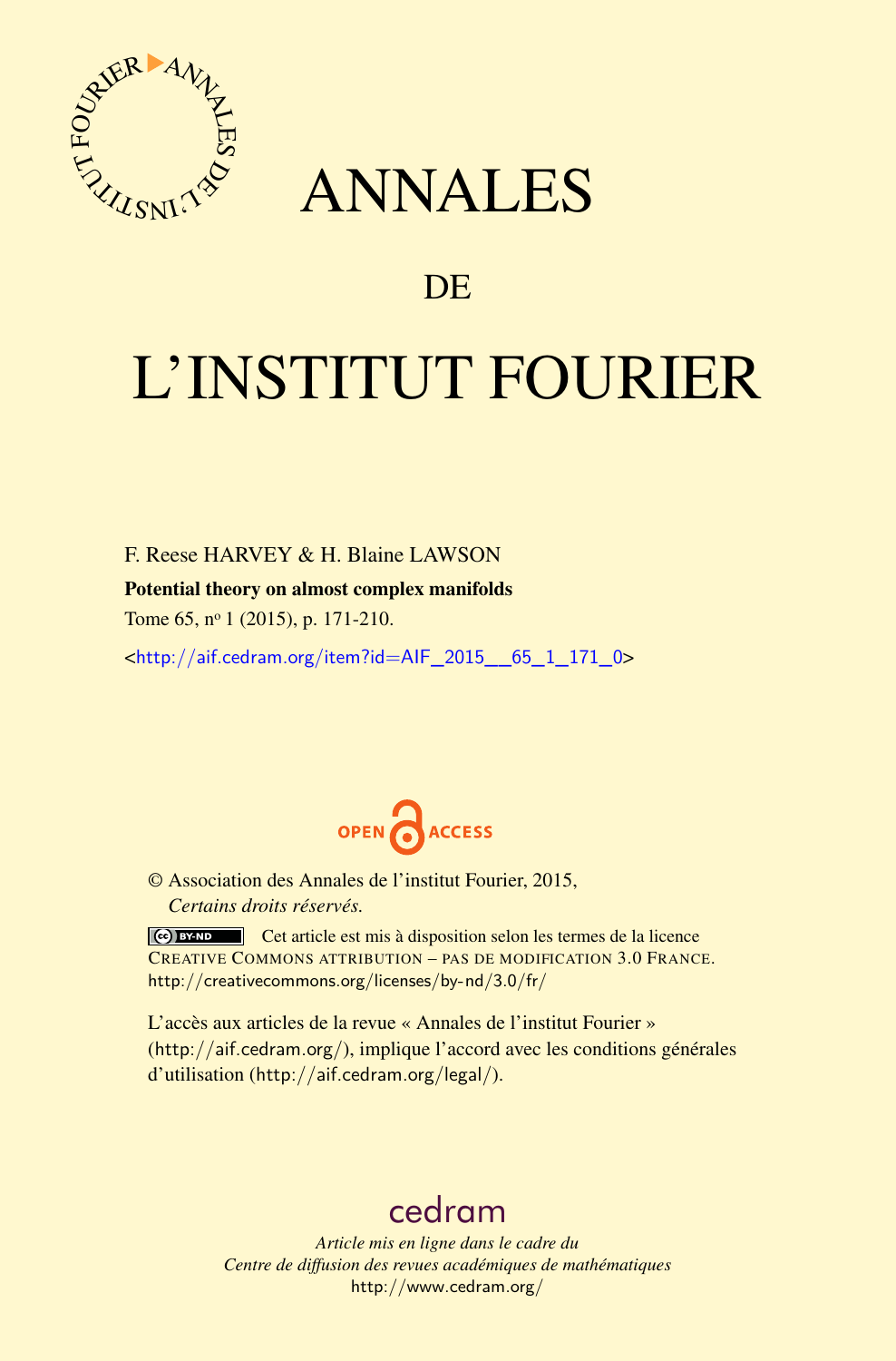#### POTENTIAL THEORY ON ALMOST COMPLEX MANIFOLDS

#### **by F. Reese HARVEY & H. Blaine LAWSON (\*)**

ABSTRACT. — On almost complex manifolds the pseudo-holomorphic curves have been much more intensely studied than their "dual" objects, the plurisubharmonic functions. These functions are standardly defined by requiring that the restriction to each pseudo-holomorphic curve be subharmonic. In this paper plurisubharmonic functions are defined by applying the viscosity approach to a version of the complex hessian which exists intrinsically on any almost complex manifold. Three theorems are proven. The first is a restriction theorem which establishes the equivalence of our definition with the "standard" definition. In the second theorem, using our "viscosity" definitions, the Dirichlet problem is solved for the complex Monge-Ampère equation in both the homogeneous and inhomogeneous forms. Finally, it is shown that the plurisubharmonic functions considered here agree in a precise way with the plurisubharmonic distributions. In particular, this proves a conjecture of Nefton Pali.

Résumé. — Sur les variétés presque complexes, historiquement on a étudié les courbes pseudo-holomorphes beaucoup plus intensément que leurs objets « duals », les fonctions pluri-sousharmoniques. Ces fonctions sont définies en général par la condition que les restrictions aux courbes pseudo-holomorphes soient sous-harmoniques. Dans cet article les fonctions pluri-sousharmoniques sont définies en utilisant la théorie de viscosité avec une version du hessien complexe qui existe sur toutes les variétés presque complexes. Trois théorèmes sont démontrés. Le premier est un théorème de restriction qui établit l'équivalence de notre définition avec la définition « standard ». Dans le deuxième théorème, en utilisant nos définitions de viscosité, le problème de Dirichlet pour l'équation Monge-Ampère complexe est résolu dans les deux cas, homogène et inhomogène. Finalement, on démontre que les fonctions pluri-sousharmoniques considerées ici coïncident de façon précise avec les distributions pluri-sousharmoniques. En particulier, cela démontre une conjecture de Nefton Pali.

Keywords: Almost complex manifold, pseudo-holomorphic curve, plurisubharmonic function, viscosity solution, Dirichlet problem, complex Monge-Ampère equation, pluripotential theory.

Math. classification: 32Q60, 32U05, 35J57.

<sup>(\*)</sup> Partially supported by the N.S.F.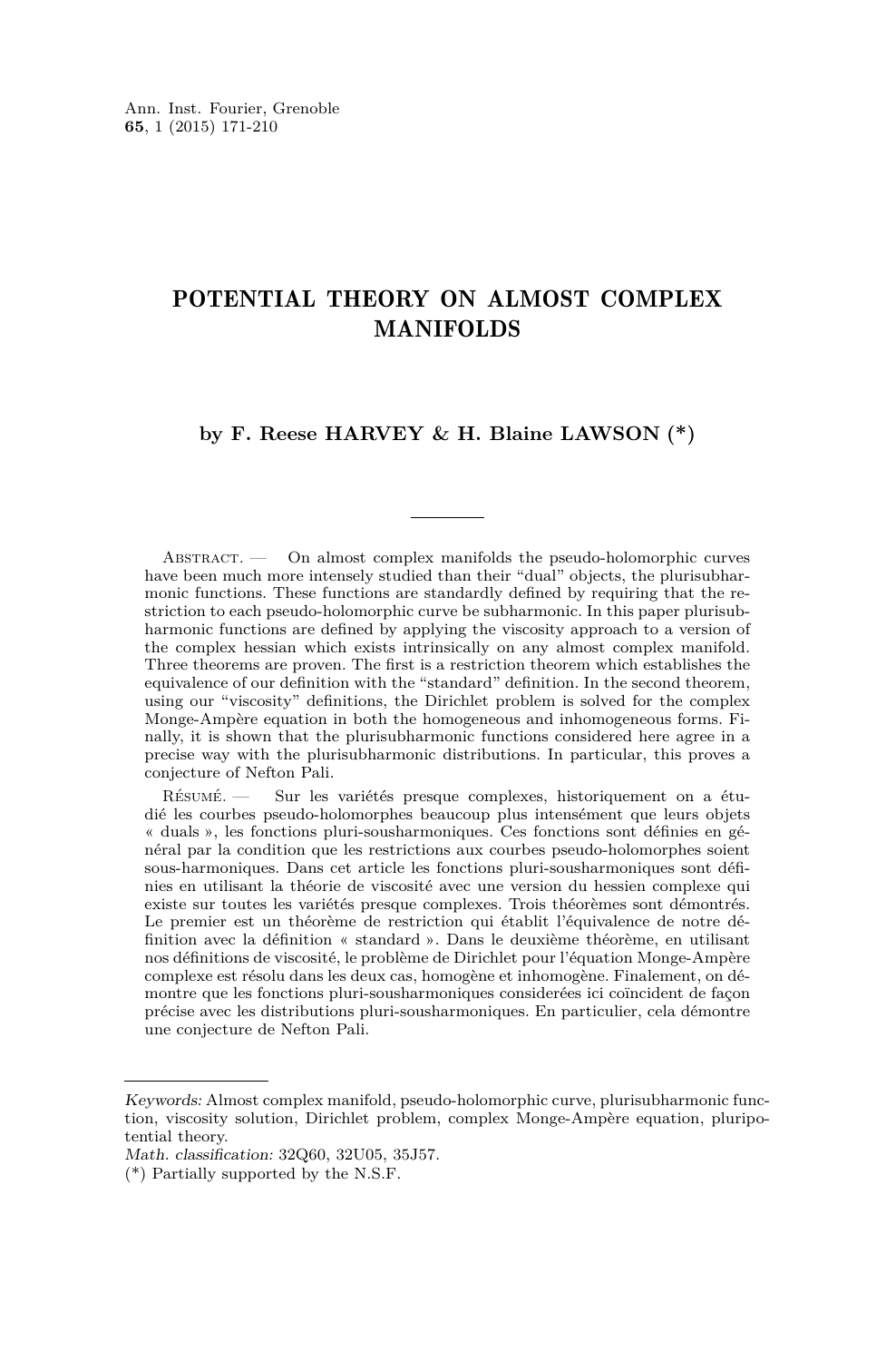#### **Introduction**

The purpose of this paper is to develop an intrinsic potential theory on a general almost complex manifold (*X, J*). Our methods are based on results established in [\[3\]](#page-34-0) [\[4\]](#page-34-0) [\[6\]](#page-34-0). In particular, we study an extension, to this general situation, of the classical notion of a plurisubharmonic function. For smooth functions  $\varphi$  many equivalent definitions of plurisubharmonicity are available. Several are given in Section 2. For instance, one can require that *i∂* $\partial \overline{\partial} \varphi \geq 0$ , or  $\mathcal{H}(\varphi) \geq 0$  where the complex hessian  $\mathcal{H}(\varphi)(V, W) \equiv (\frac{1}{2}V\overline{W} +$  $\frac{1}{2}\overline{W}V - \frac{i}{2}J[V,\overline{W}])(\varphi)$  is a bilinear form on  $T_{1,0}X$ . Its real form  $H \equiv \text{Re } \mathcal{H}$ is computed in Section 4 to be  $H(\varphi)(v, v) = (vv + (Jv)(Jv) + J[v, Jv])(\varphi)$ , yielding a third equivalent condition  $H(\varphi) \geq 0$ .

At any given point  $x \in X$ , each of these equivalent definitions only depends on the reduced 2-jet of  $\varphi$  at *x*. Consequently, one obtains a subset *F*(*J*) ⊂ *J*<sup>2</sup>(*X*) of the 2-jet bundle of *X*, which consists of the *J*-plurisubharmonic jets.

For an upper semi-continuous function  $u$  on  $X$ , the previous definitions cannot be applied directly to *u*. However, they can be applied to a smooth "test function"  $\varphi$  for *u* at *x*. (See Section 3 for more details.) This yields our general definition of *F*(*J*)-plurisubharmonic functions.

Our first main result is the Restriction Theorem [5.2](#page-15-0) which states that: if *u* is  $F(J)$ -plurisubharmonic and  $(X', J')$  is an almost complex submanifold of  $(X, J)$ , then the restriction of *u* to  $X'$  is  $F(J')$ -plurisubharmonic.

An upper semi-continuous function  $u$  on  $(X, J)$ , with the property that its restriction to each pseudo-holomorphic curve in *X* is subharmonic, will be called standardly plurisubharmonic (Definition [6.1\)](#page-17-0). On such curves the complex structure is integrable and all of the many definitions of subharmonic are well known to agree. Consequently, the special case of our restriction theorem, where X' has dimension one, states that each  $F(J)$ plurisubharmonic function is plurisubharmonic in the standard sense. The converse is also true due to the classical theorem of Nijenhuis and Woolf, that there exist pseudo-holomorphic curves through any point of *X* with any prescribed tangent line. This gives our first main result, the equivalence of the two notions of plurisubharmonicity (Theorem [6.2\)](#page-17-0).

The second main result, Theorem [7.5,](#page-21-0) solves the Dirichlet problem for  $F(J)$ -harmonic functions in the general almost complex setting. Here the usefulness of the  $F(J)$ -notion over the standard notion is striking. The result applies simultaneously to both the homogeneous and the inhomogeneous equations, and the proof rests on basic results in [\[4\]](#page-34-0). The main statement is essentially the following. Fix a real volume form  $\lambda$  on  $X$  which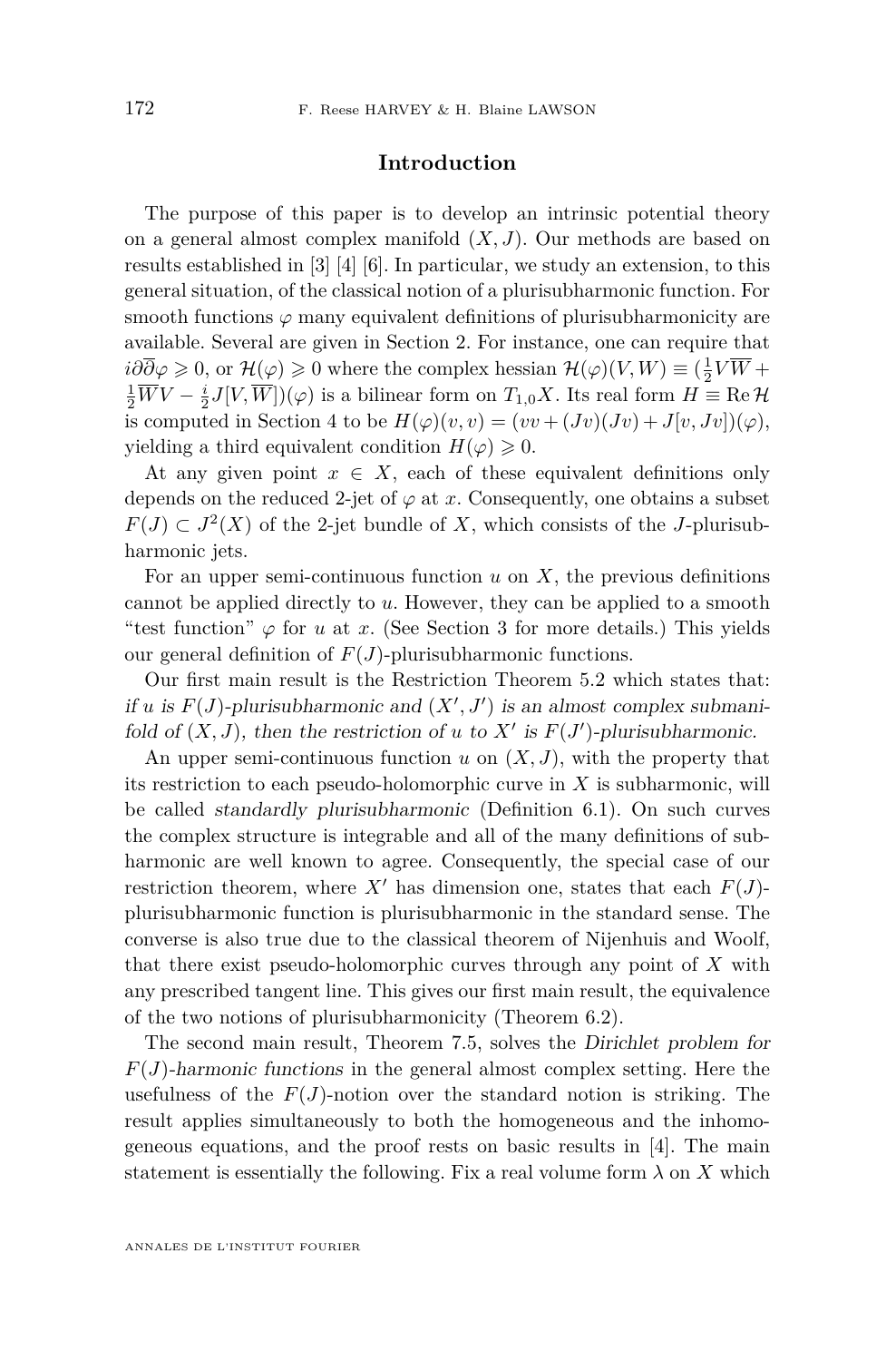is orientation compatible with *J*. Let  $\Omega \subset X$  be a compact domain with smooth boundary  $\partial\Omega$ . Fix a continuous functions  $f \in C(\overline{\Omega})$  with  $f \geq 0$ . Given  $\varphi \in C(\partial \Omega)$ , the Dirichlet Problem asks for existence and uniqueness of *J*-plurisubharmonic viscosity solutions  $u \in C(\overline{\Omega})$  to the equation

$$
(i\partial\overline{\partial}u)^n = f\lambda.
$$

with boundary values  $u|_{\partial\Omega} = \varphi$ . Existence and Uniqueness are established whenever  $\Omega$  has a strictly *J*-plurisubharmonic defining function. See Theorem [7.5](#page-21-0) for full details. This extends a classical theorem of Bedford and Taylor for domains in  $\mathbb{C}^n$  [\[1\]](#page-34-0) to general almost complex manifolds.

At the end of Section [7](#page-19-0) we discuss some other equivalent notions of *F*(*J*)-harmonic functions.

The hard work in proving the restriction theorem occurs in [\[7\]](#page-34-0) while the hard work in solving the Dirichlet problem occurs in [\[4\]](#page-34-0). In both cases, the key to being able to apply these results to almost complex manifolds is the local coordinate expression given in Proposition [4.5,](#page-14-0) which states that the subequation  $F(J)$  is locally jet equivalent to the standard constant coefficient case on local charts in  $\mathbb{R}^{2n} = \mathbb{C}^n$  equipped with a standard complex structure. The methods must be adapted somewhat unless  $f \equiv 0$ or  $f > 0$  (see Section [7\)](#page-19-0).

On any almost complex manifold there is also the notion of a plurisubharmonic distribution. It has been proved by Nefton Pali [\[9\]](#page-34-0) that if *u* is plurisubharmonic in the standard sense, then *u* is in  $L^1_{loc}(X)$  and defines a plurisubharmonic distribution. Pali conjectures that the converse is also true and proves a partial result in this direction. In Section 8 we prove the full conjecture, thereby showing that on any almost complex manifold all three notions of plurisubharmonicity (standard, viscosity and distributional) are equivalent.

The argument given in Section [8](#page-26-0) reduces this nonlinear result to a corresponding result for linear elliptic subequations. This technique applies to any convex subequation which is "second-order complete" in a certain precise sense. In an appendix, linear elliptic operators *L* with smooth coefficients and no zero-order term are discussed. The notions of a viscosity *L*-subharmonic function and an *L*-subharmonic distribution are shown to be equivalent. First we show that an upper semi-continuous function is *L*-subharmonic in the viscosity sense if and only if it is *L*-subharmonic in the "classical" sense of being "sub-the-*L*-harmonics". Such functions are known to be  $L^1_{\text{loc}}$  and to give an *L*-subharmonic distribution (Theorem [A.6\)](#page-36-0). Conversely, any *L*-subharmonic distribution has a unique upper semi-continuous,  $L^1_{\text{loc}}$  representative which is "classically" subharmonic. It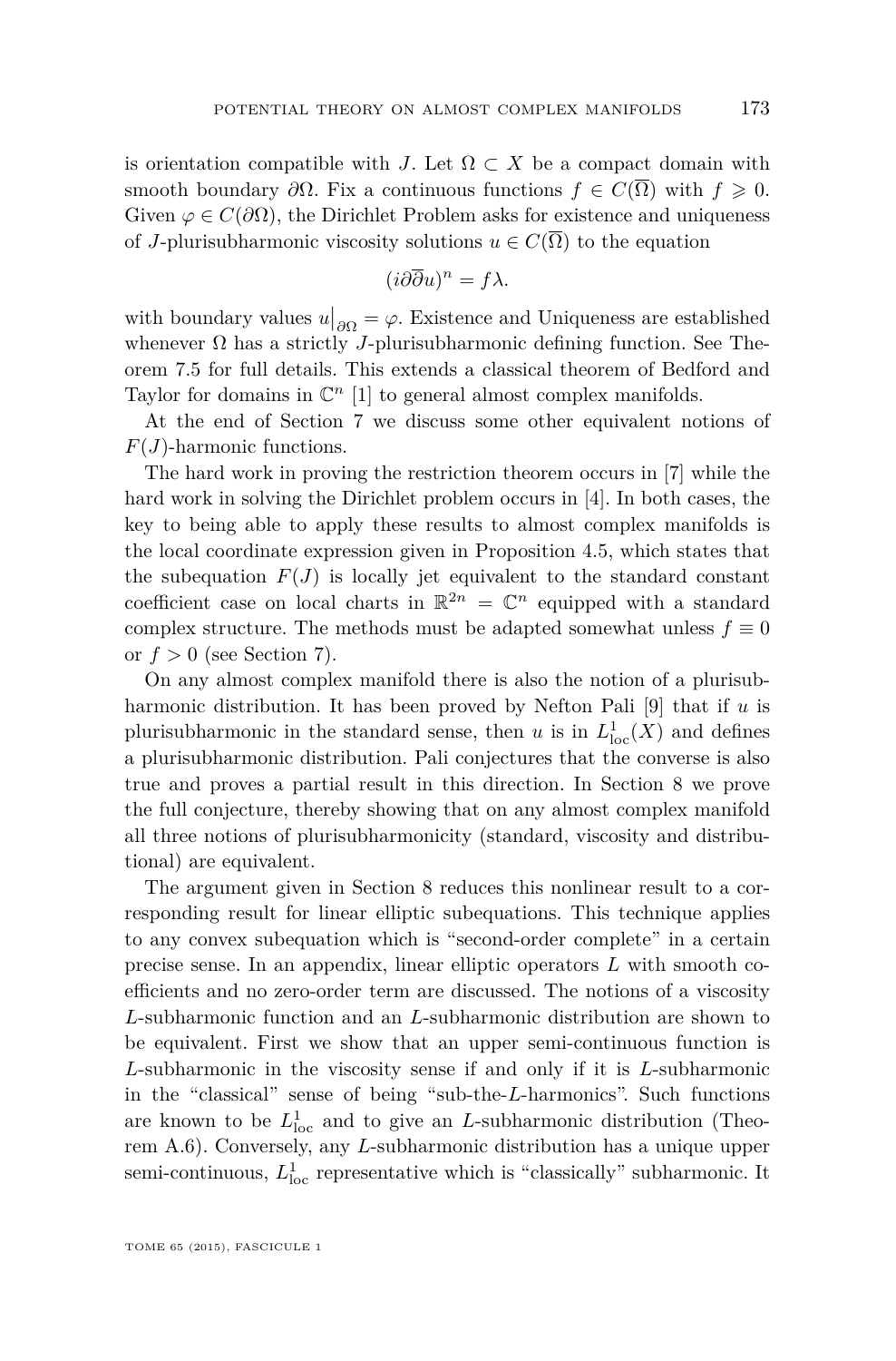is important not only that this representative be unique but also that it can be obtained canonically from the  $L<sup>1</sup><sub>loc</sub>$ -class of the function by taking the essential upper semi-continuous regularization  $\tilde{u}(x) = \text{ess lim sup}_{y \to x} u(y)$ . Thus the choice of upper semi-continuous function in the  $L<sup>1</sup><sub>loc</sub>$ -class is independent of the operator *L*. (It is actually the smallest upper semicontinuous representative.) This fact is essential for the arguments of Section [8.](#page-26-0)

The proof for this linear case combines techniques from distributional potential theory, classical potential theory and viscosity potential theory. It appears that there is no specific reference for this particular result, so we have included an appendix which outlines the theory. (Also see Section 9 in [\[5\]](#page-34-0).)

Note 1. — We note that when  $(X, J)$  is given a hermitian metric, there is a notion of "metric" plurisubharmonic functions, defined via the hermitian symmetric part of the riemannian hessian (cf. [\[4\]](#page-34-0)). For metrics with the property that every holomorphic curve in  $(X, J)$  is minimal (e.g., if the Käher form is closed), these "metric" plurisubharmonic functions are standard (Theorem [9.3\)](#page-30-0). However in Section [9](#page-29-0) examples are given which, in the general case, strongly differentiate the metric notion from the intrinsic notion of plurisubharmonicity studied in this paper.

 $Note 2.$  — In the first appearance of this article we solved the Dirichlet problem for  $f \equiv 0$  (and the methods also applied to  $f > 0$ ). Shortly afterward Szymon Pliś posted a paper which also studied the Dirichlet problem on almost complex manifolds [\[10\]](#page-34-0). His result, which is the analogue in the almost complex case of a main result in [\[2\]](#page-34-0), is quite different from ours. He considered the case  $f > 0$ , assumed all data to be smooth, and established complete regularity of the solution. Our result holds for arbitrary continuous boundary data, and interior regularity is known to fail.

Pliś subsequently posted a second version of [\[10\]](#page-34-0) which offered an alternative proof of our result by taking a certain limit of his solutions. He also established Lipschitz continuity of the solution under restrictive hypotheses on the boundary data. In the current version of this paper we allow  $f \geq 0$ .

It is assumed throughout that *J* is of class  $C^{\infty}$ , however for all results which do not involve distributions,  $C^2$  is sufficient.

The authors are indebted to Nefton Pali and Jean-Pierre Demailly for useful conversations and comments regarding this paper. We would also like to thank Mike Crandall, Hitoshi Ishii, Andrzej Swiech and Craig Evans for helpful discussions regarding the Appendix.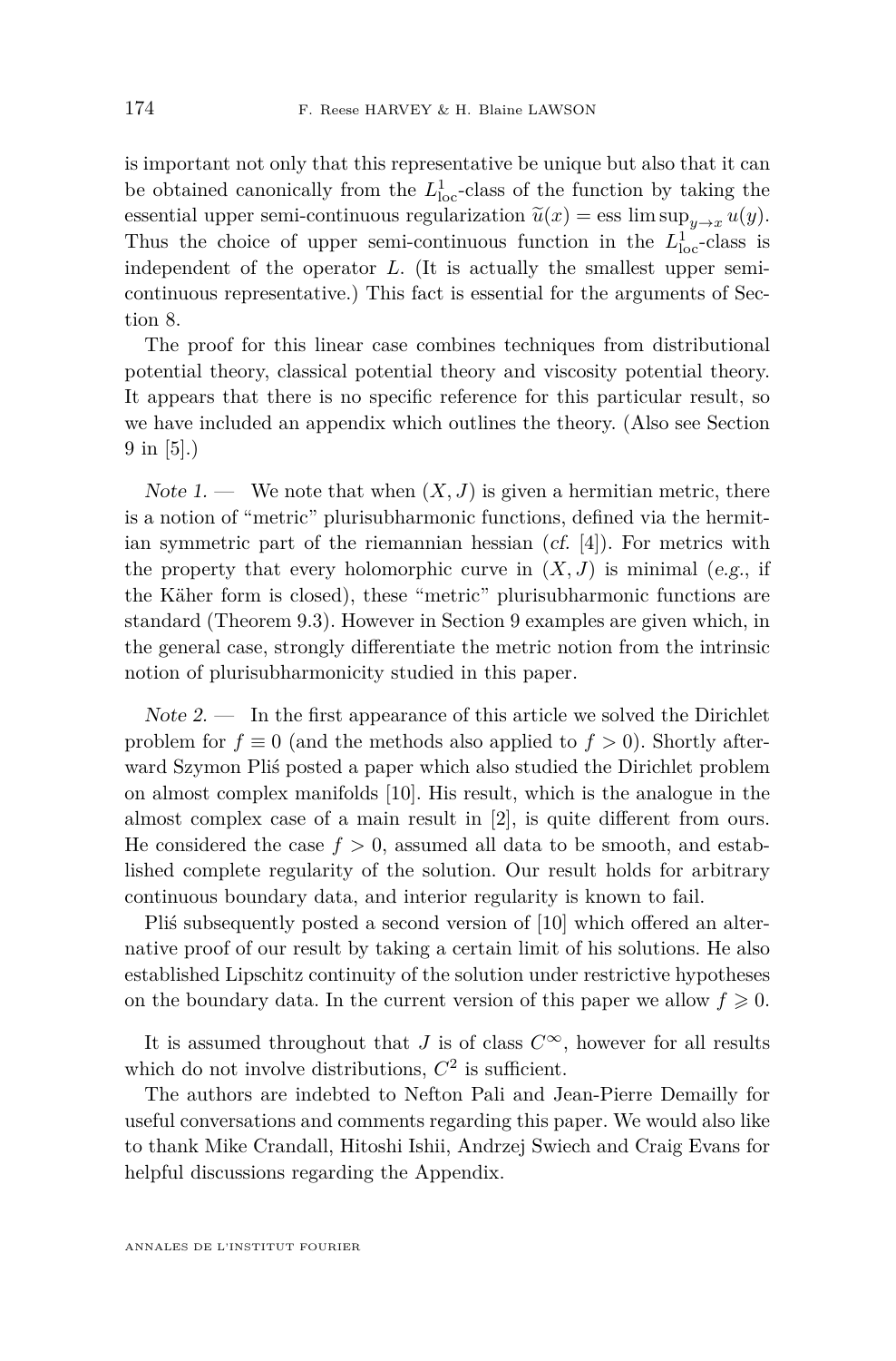#### **1. Preliminaries**

#### **1.1. Almost Complex Structures**

<span id="page-5-0"></span>Let  $(X, J)$  be an almost complex manifold. Then there is a natural decomposition

$$
TX \otimes_{\mathbb{R}} \mathbb{C} = T_{1,0} \oplus T_{0,1}
$$

where  $T_{1,0}$  and  $T_{0,1}$  are the *i* and  $-i$ -eigenspaces of *J* respectively. The projections of  $TX \otimes_{\mathbb{R}} \mathbb{C}$  onto these complex subspaces are given explicitly by  $\pi_{1,0} = \frac{1}{2}(I - iJ)$  and  $\pi_{0,1} = \frac{1}{2}(I + iJ)$ .

The dual action of *J* on  $T^*X$  shall be denoted by *J* as well. (For  $\alpha \in$  $T_x^* X$ ,  $(J\alpha)(V) \equiv \alpha(JV)$  for  $V \in T_x X$ .) Then again we have a natural decomposition

$$
T^*X\otimes_{\mathbb R}{\mathbb C}~=~T^{1,0}\oplus T^{0,1}
$$

into the *i* and −*i*-eigenspaces of *J* respectively with projections again given explicitly by  $\pi^{1,0} = \frac{1}{2}(I - iJ)$  and  $\pi^{0,1} = \frac{1}{2}(I + iJ)$ . Moreover, we have

$$
(T_{1,0})^* = T^{1,0}
$$
 and  $(T_{0,1})^* = T^{0,1}$ 

There is also a bundle splitting

(1.1) 
$$
\Lambda^k T^* X \otimes_{\mathbb{R}} \mathbb{C} = \bigoplus_{p+q=k} \Lambda^{p,q} X
$$

where  $\Lambda^{p,q} X$  is the  $i(p - q)$ -eigenspace of *J* acting as a derivation on  $\Lambda^* T^* X \otimes_{\mathbb{R}} \mathbb{C}$ . Let  $\mathcal{E}^{p,q} X$  denote the smooth sections of  $\Lambda^{p,q} X$ . Then there are natural operators

$$
\partial: \mathcal{E}^{p,q}(X) \to \mathcal{E}^{p+1,q}(X) \quad \text{and} \quad \overline{\partial}: \mathcal{E}^{p,q}(X) \to \mathcal{E}^{p,q+1}(X)
$$

defined by restriction and projection of the exterior derivative *d*. Under complex conjugation one has that

$$
\overline{\Lambda^{p,q}X} \;=\; \Lambda^{q,p}X
$$

and in particular each  $\Lambda^{p,p} X$  is conjugation-invariant and decomposes into a real and imaginary part. Let  $\Lambda_{\mathbb{R}}^{p,p} X$  denote the real part.

A pseudo-holomorphic map  $\Phi : (X', J') \to (X, J)$  between almost complex manifolds is a smooth map whose differential  $\Phi_*$  satisfies  $\Phi_* J' = J \Phi_*$ at every point. Thus the pull-back  $\Phi^* : \Lambda^* T^* X \to \Lambda^* T^* X'$  is also compatible with the almost complex structures (acting as derivations) and therefore preserves the bigrading in (1.1). It follows that:

(1.2)

The operators  $\partial$  and  $\overline{\partial}$  commute with the pullback  $\Phi^*$  on smooth forms.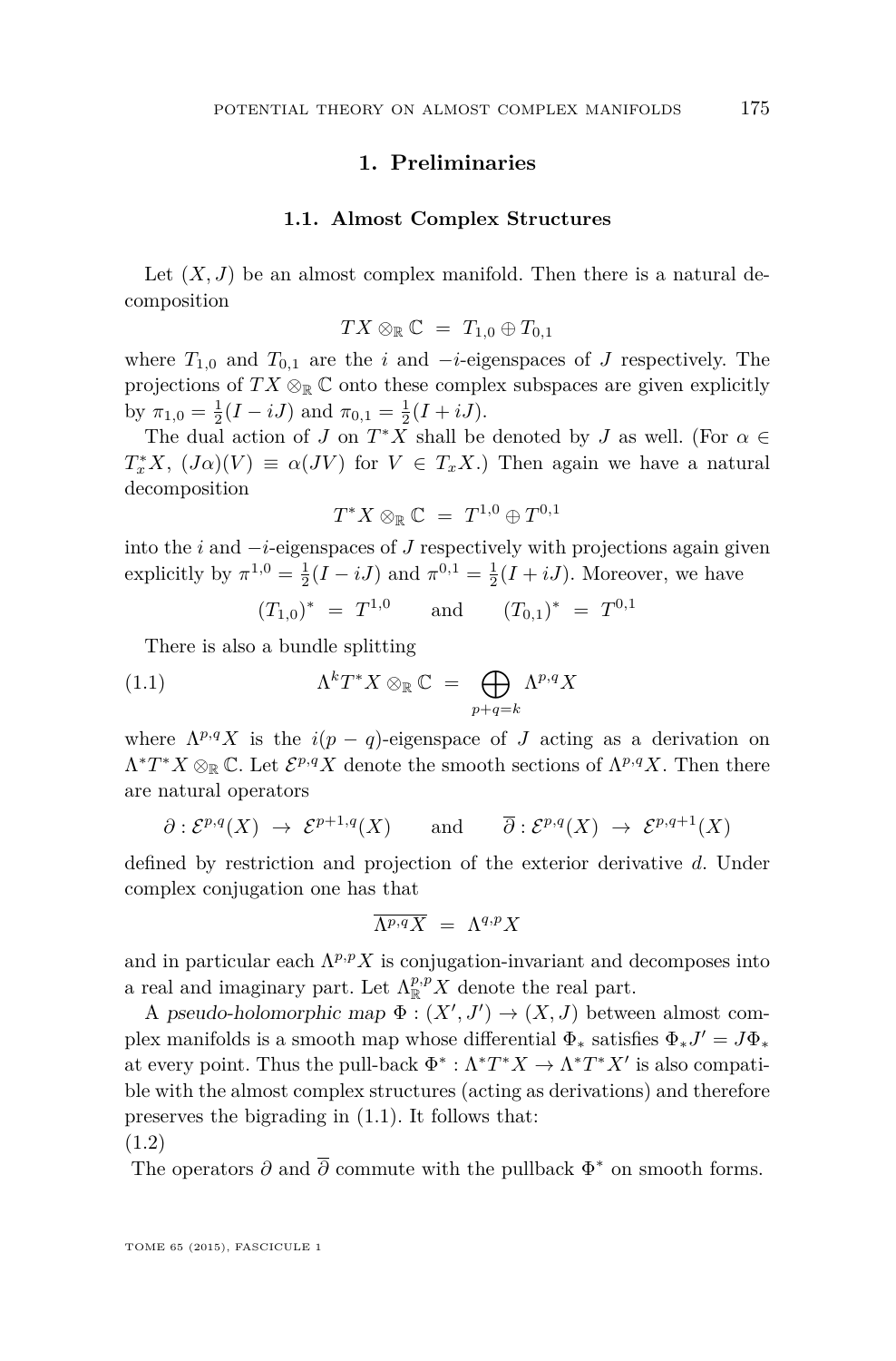#### **1.2. 2-Jets**

<span id="page-6-0"></span>Denote by  $\overline{J}^2(X)$  the vector bundle of 2-jets on an arbitrary smooth manifold *X*, and let  $\overline{J}_x(u) \in \overline{J}_x^2$  $\tilde{f}_x(X)$  denote the 2-jet of a smooth function *u* at *x*. The bundle  $J^2(X)$  of reduced 2-jets is defined to be the quotient of  $\overline{J}^2(X)$  by the trivial line bundle corresponding to the value of the function *u*. We will be primarily interested in the space of reduced 2-jets in this paper (and so we have chosen a simpler notation for it). The bundle  $Sym^2(T^*X)$ of quadratic forms on *T X* has a natural embedding as a subbundle of  $J^2(X)$  via the hessian at critical points. Namely, if *u* is a function with a critical point at *x*, then  $V(W(u)) = W(V(u)) + [V, W](u) = W(V(u))$  is a well defined symmetric bilinear form  $(Hess<sub>x</sub>u)(V, W)$  on  $T<sub>x</sub>X$  for arbitrary vector fields *V, W* defined near *x*.

Thus there is a short exact sequence of bundles

$$
(1.3) \t 0 \t \to \mathrm{Sym}^2(T^*X) \t \to J^2(X) \t \to T^*X \t \to 0.
$$

However, for functions *u* with  $(du)_x \neq 0$ , there is no natural definition of  $Hess_xu$ , *i.e.*, the sequence (1.3) has no natural splitting. There is a natural cone bundle  $\mathcal{P}(X) \subset \text{Sym}^2(T^*X) \subset J^2(X)$  defined by (1.4)

$$
\mathcal{P}_x(X) \equiv \{ H \in \mathrm{Sym}^2(T_x^*X) : H \geq 0 \} \cong \{ J_x(u) : u(x) = 0 \text{ and } u \geq 0 \text{ near } x \}
$$

In local coordinates  $x \in \mathbb{R}^N$  for *X*, the first and second derivatives comprise the reduced 2-jet  $J_x(u)$  of a function *u*. That is,

(1.5) 
$$
J_x(u) \cong (D_x u, D_x^2 u) \in \mathbb{R}^N \times \text{Sym}^2(\mathbb{R}^N) \stackrel{\text{def}}{=} \mathbb{J}^2(\mathbb{R}^N) \equiv \mathbb{J}^2
$$
  
where  $D_x u \equiv (\frac{\partial u}{\partial x_1}(x), \cdots, \frac{\partial u}{\partial x_N}(x))$  and  $D_x^2 u \equiv (\frac{\partial^2 u}{\partial x_i \partial x_j}(x))$ .

The isomorphism (1.5) says that  $J_x^2(X) \cong \mathbb{R}^N \times \text{Sym}^2(\mathbb{R}^N) = \mathbb{J}^2(\mathbb{R}^N)$ . The standard notation  $(p, A) \in \mathbb{R}^N \times \text{Sym}^2(\mathbb{R}^N)$  will be used for coordinates  $(p, A) = (Du, D^2u)$  on  $\mathbb{J}^2(\mathbb{R}^N)$ .

Using these coordinates, we have

(1.6) 
$$
\text{Sym}^2_x(T^*X) \cong \{(0, A) : A \in \text{Sym}^2(\mathbb{R}^N)\} \subset \mathbb{J}^2
$$

and

$$
(1.7) \qquad \qquad \mathcal{P}_x(X) \cong \{(0, A) : A \geq 0\} \subset \mathbb{J}^2
$$

#### **2. The Complex Hessian**

Suppose  $(X, J)$  is an almost complex manifold. Note that for any realvalued C<sup>2</sup>-function *u* we have  $d\overline{\partial}u = \overline{\partial}^2 u + \partial \overline{\partial}u + \epsilon^{2,0}$  where  $\epsilon^{2,0}$  is a

ANNALES DE L'INSTITUT FOURIER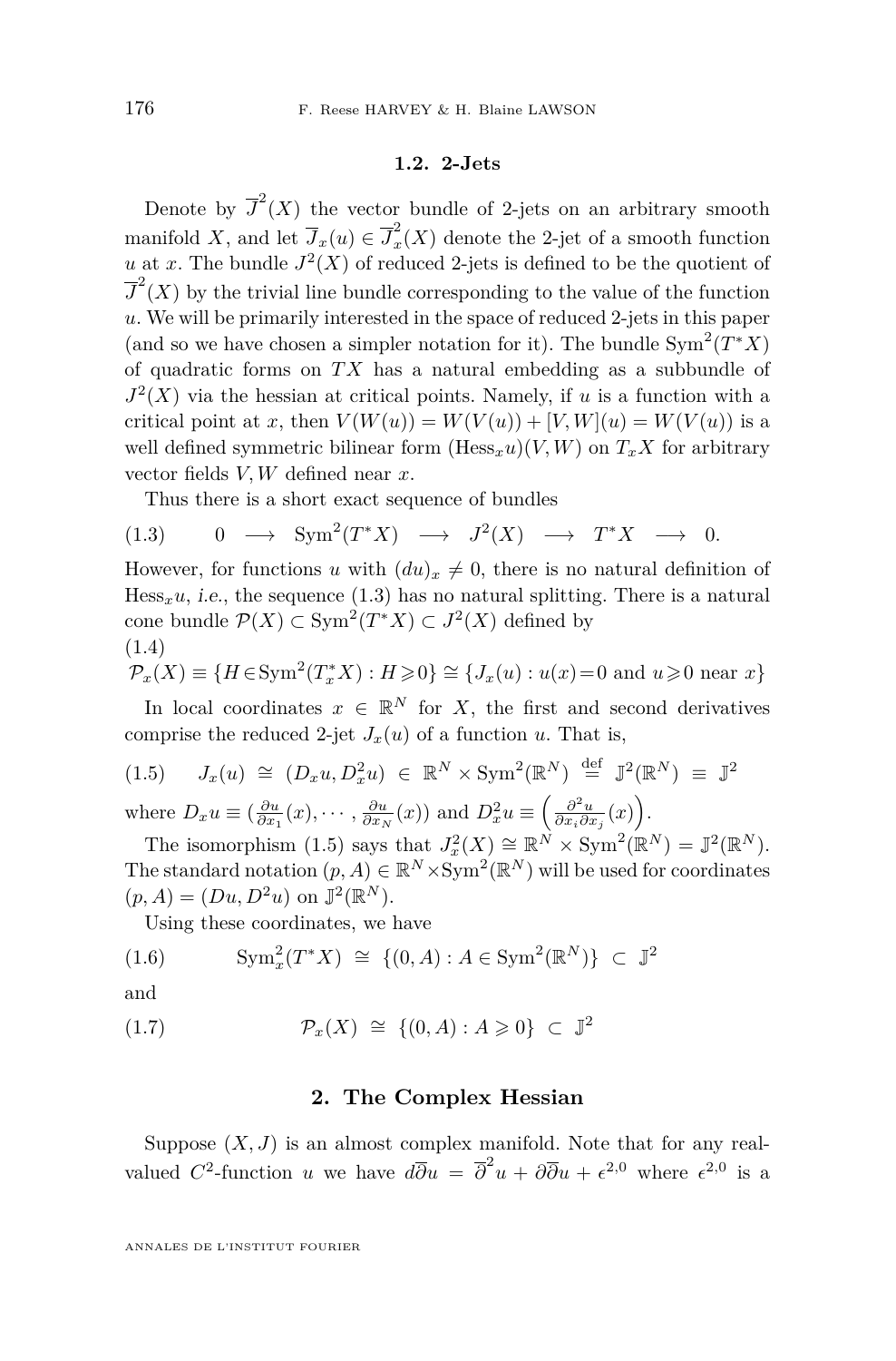<span id="page-7-0"></span>continuous (2,0)-form. Taking the complex conjugate and adding terms gives  $ddu = 0$ , which, after taking  $(2, 0)$ - and then  $(1, 1)$ -components, gives us that  $\epsilon^{2,0} = -\partial^2 u$  and

$$
\partial\overline{\partial} u = -\overline{\partial}\partial u.
$$

Definition 2.1. — The *i∂∂*-hessian of a smooth real-valued function *u* on *X* is obtained by applying the intrinsically defined real operator

(2.1) 
$$
i\partial\overline{\partial}: C^{\infty}(X) \longrightarrow \Gamma(X, \Lambda^{1,1}_{\mathbb{R}}X),
$$

From [\(1.2\)](#page-5-0) we conclude the following.

PROPOSITION 2.2. — The *i∂* $\overline{\partial}$ -hessian operator commutes with pullback under any pseudo-holomorphic map between almost complex manifolds.

There is a second useful way of looking at *i∂∂u*. Recall that a (complexvalued) bilinear form  $\beta$  on a complex vector space is hermitian if  $\mathcal{B}(V,W)$ is complex linear in the first variable and complex anti-linear in the second variable. It is further called symmetric if it satisfies

$$
\mathcal{B}(V,W) = \overline{\mathcal{B}(W,V)}.
$$

When, in addition,  $\mathcal{B}(V, V) \geq 0$  for all *V*, we say  $\mathcal{B}$  is positive and denote this by  $\mathcal{B} \geq 0$ . Let  $H\text{Sym}^2(T_{1,0}X)$  denote the bundle of hermitian symmetric forms on  $T_{1,0}X$ .

Recall the bundle isomorphism

$$
(2.2) \quad \Lambda_{\mathbb{R}}^{1,1} X \cong \text{HSym}^2(T_{1,0}X)
$$

sending

$$
\beta \in \Lambda^{1,1}_{\mathbb{R}}X \quad \text{to} \quad \mathcal{B}(V,W) \equiv -i\beta(V,\overline{W}).
$$

We say  $\beta \geqslant 0$  if  $\mathcal{B} \geqslant 0$ .

Definition 2.3. — Under the isomorphism (2.2) the *i∂∂*-hessian of *u* becomes the complex hessian  $\mathcal{H}(u)$  of *u*. Namely

(2.3) 
$$
\mathcal{H}(u)(V,W) = (\partial \overline{\partial} u)(V,\overline{W})
$$

is a section of  $\text{HSym}^2(T_{1,0}X)$ , and

$$
\mathcal{H}: C^{\infty}(X) \longrightarrow \Gamma(X, \text{HSym}^2(T_{1,0}X))
$$

will be called the complex hessian operator.

The complex hessian can be computed in various ways. The main formula we employ is the following.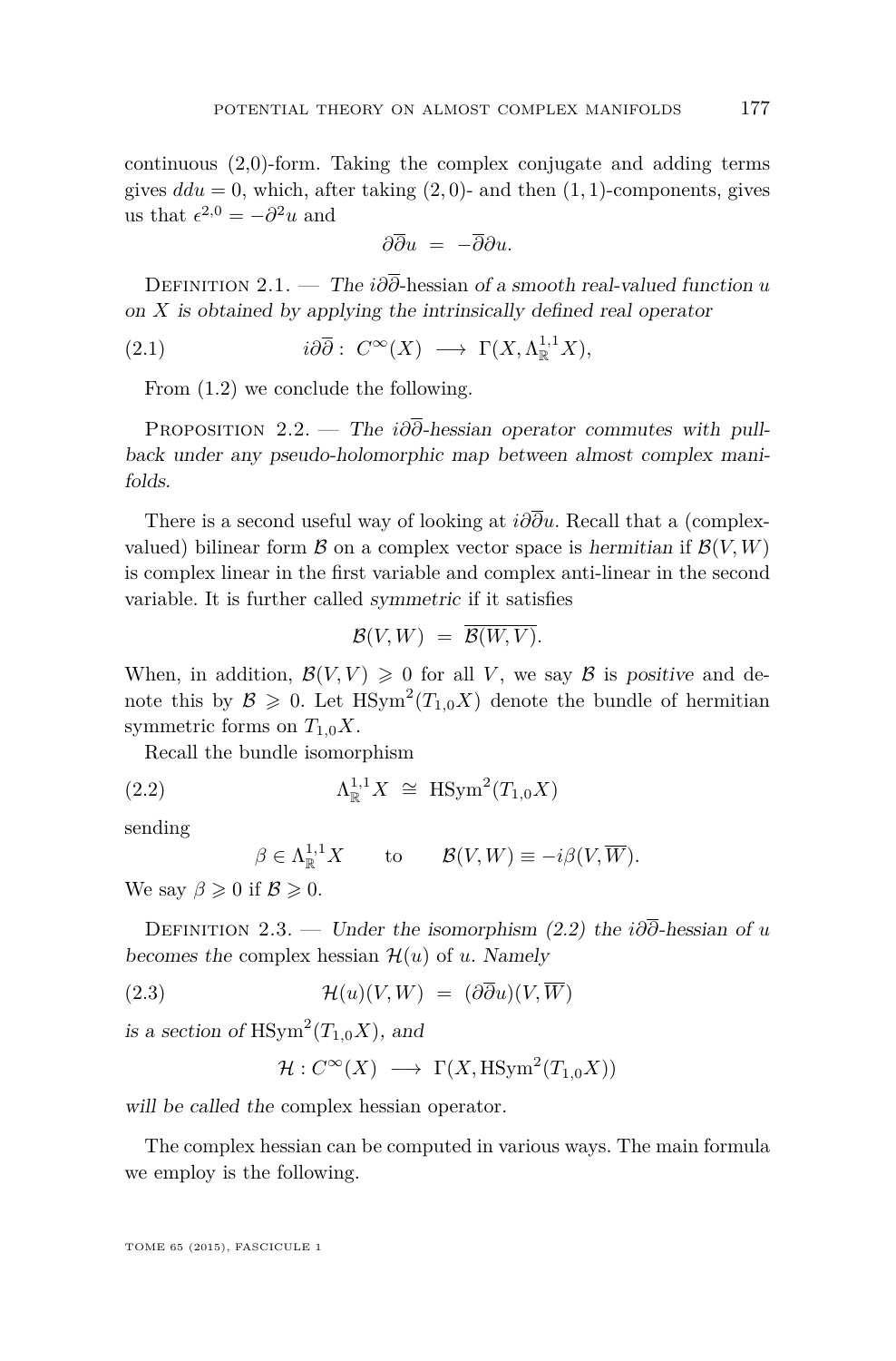<span id="page-8-0"></span>PROPOSITION 2.4. — For  $u \in C^{\infty}(X)$  and each  $V, W \in \Gamma(X, T_{1,0}),$ (2.4)  $\mathcal{H}(u)(V, W) = \left(\frac{1}{2}V\overline{W} + \frac{1}{2}\overline{W}V - \frac{i}{2}J[V,\overline{W}]\right)(u)$ 

Remark  $2.5$  — We can express  $(2.4)$  more succinctly by saying that: for each  $V, W \in \Gamma(X, T_{1,0}), \mathcal{H}(V, W)$  is the second-order scalar differential operator

(2.4)' 
$$
\mathcal{H}(V,W) = \frac{1}{2}V\overline{W} + \frac{1}{2}\overline{W}V - \frac{i}{2}J[V,\overline{W}]
$$

Proof. — First recall that for arbitrary sections *V* and *W* of  $TX \otimes_{\mathbb{R}} \mathbb{C}$ and any complex 1-form  $\alpha$ , the exterior derivative of  $\alpha$  satisfies:

$$
(d\alpha) (V, \overline{W}) = V (\alpha(\overline{W})) - \overline{W} (\alpha(V)) - \alpha ([V, \overline{W}]).
$$

Now assume that *V* and *W* are both of type 1,0 and take  $\alpha = \overline{\partial}u$ . Then  $\alpha(\overline{W}) = \overline{W}(u)$  while  $\alpha(V) = 0$ . Since  $(\partial \overline{\partial}u)(V, \overline{W}) = (d\alpha)(V, \overline{W})$ , we have

$$
(2.5) \ (\partial \overline{\partial} u)(V, \overline{W}) = V(\overline{W}(u)) - \overline{\partial} u([\overline{V}, \overline{W}]) = V(\overline{W}(u)) - [V, \overline{W}]^{0,1}(u).
$$

Take  $\alpha = -\partial u$  and note that  $\alpha(\overline{W}) = 0$  while  $\alpha(V) = -V(u)$ . Since  $-(\partial \overline{\partial} u)(V, \overline{W}) = -(d\alpha)(V, \overline{W})$ , we have

$$
(2.6) \quad -(\overline{\partial}\partial u)(V,\overline{W}) = \overline{W}(V(u)) + \partial u([V,\overline{W}]) = \overline{W}(V(u)) + [V,\overline{W}]^{1,0}(u).
$$

Finally, using  $Jdu = i(\partial u - \overline{\partial}u)$ , or equivalently that  $J = i$  on  $T_{1,0}X$  and  $J = -i$  on  $T_{0,1}X$ , we see that the average of these last two formulas for  $\mathcal{H}(u)(V, \overline{W})$  is given by (2.4).

#### **3.** *F*(*J*)**-plurisubharmonic Functions**

It is natural, and useful, to have a definition of plurisubhamonic functions on  $(X, J)$  expressed purely in terms of the 2-jets of those functions. Specifically, one would like such functions, when smooth, to be defined by constraining their 2-jets to a subset  $F(J) \subset J^2(X)$  of the 2-jet bundle, and then pass to general upper semi-continuous functions by viscosity techniques. In this section we give such a definition using the complex hessian H. First, for smooth functions the concept is straightforward.

DEFINITION  $3.1. - A$  smooth real-valued function *u* on *X* is called  $F(J)$ -plurisubharmonic if  $\mathcal{H}(u) \geq 0$ , i.e., the hermitian symmetric bilinear form  $\mathcal{H}_x(u)$  is positive semi-definite at all points  $x \in X$ . Moreover, if  $\mathcal{H}_x(u) > 0$  is positive definite at all points  $x \in X$ , we say that *u* is strictly *F*(*J*)-plurisubharmonic.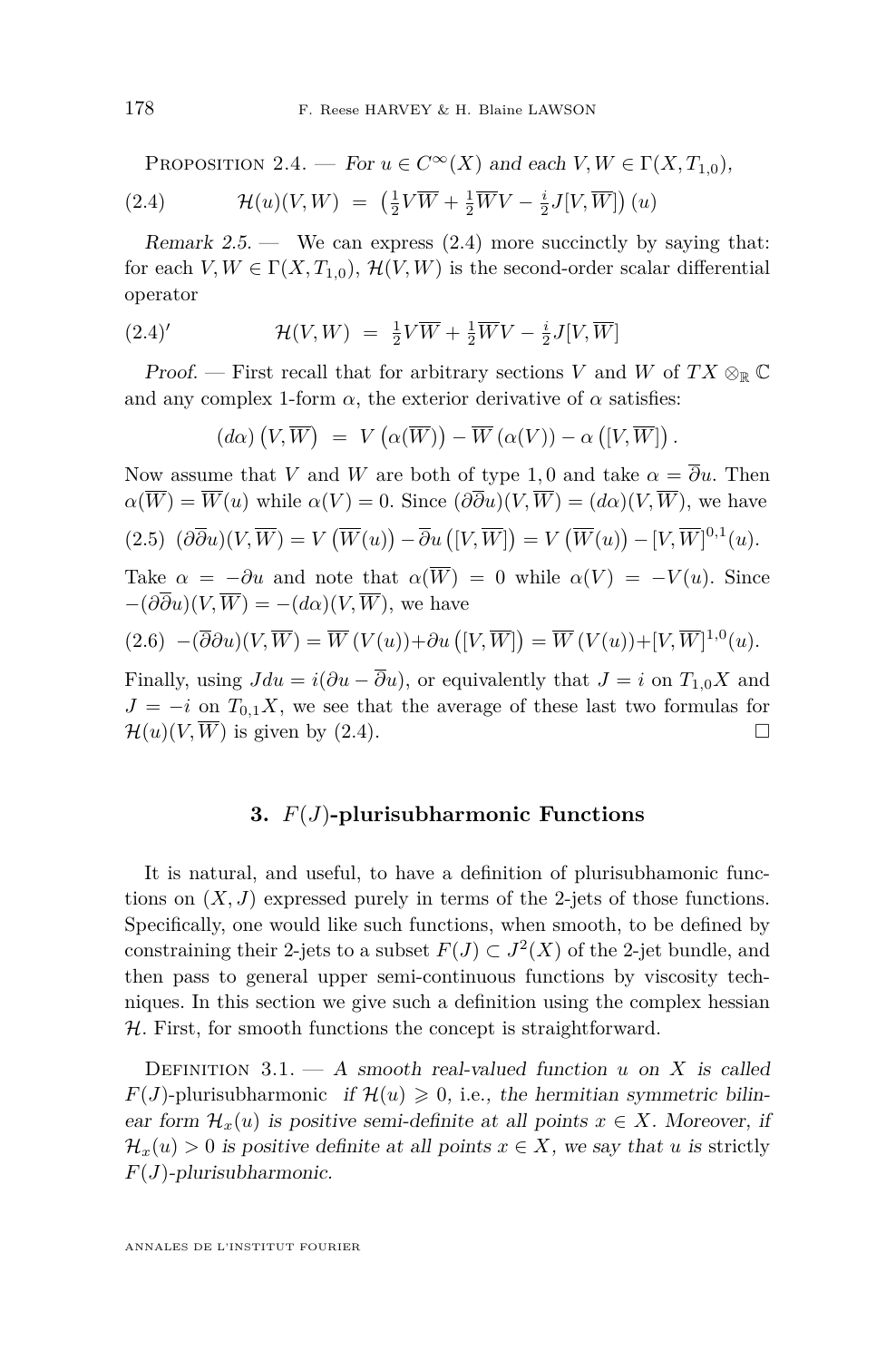<span id="page-9-0"></span>Proposition [2.4](#page-8-0) implies that at a point  $x \in X$ ,  $\mathcal{H}_x(u)$  depends only on  $J_x(u)$ , the reduced 2-jet of *u* at *x*. In particular, the condition  $\mathcal{H}_x(u) \geq 0$ (equivalently  $i\partial\overline{\partial}u \geq 0$ ) depends only on the jet  $J_x(u)$  of *u* at *x*. Hence we can define plurisubharmonicity for a jet  $\mathbb{J} \in J_x^2(X)$  as follows.

DEFINITION 3.2. — A jet  $\mathbb{J} \in J_x^2(X)$  is said to be  $F(J)$ -plurisubharmonic if for any smooth function *u* with  $J_x(u) = J$ , we have

$$
(3.1) \t\t\t\t\mathcal{H}_x(u) \geq 0.
$$

The set of  $F(J)$ -plurisubharmonic jets on *X* will be denoted by  $F(J)$ .

We are now in a position to broaden the notion of  $F(J)$ -plurisubharmonicity to the level of generality encountered in classical complex function theory. Namely we consider functions  $u \in \text{USC}(X)$ , the space of upper semicontinuous functions on *X* taking values in  $[-\infty, \infty)$ . Take  $u \in USC(X)$ and fix  $x \in X$ . A function  $\varphi$  which is  $C^2$  in a neighborhood of x is called a test function for *u* at *x* if  $u - \varphi \leq 0$  near *x* and  $u - \varphi = 0$  at *x*.

DEFINITION 3.3. — A function  $u \in USC(X)$  is  $F(J)$ -plurisubharmonic if for each  $x \in X$  and each test function  $\varphi$  for *u* at *x*, one has

$$
\mathcal{H}_x(\varphi) \geqslant 0, \quad \text{i.e.} \quad J_x \varphi \ \in \ F_x(J).
$$

Note that  $u \equiv -\infty$  is  $F(J)$ -plurisubharmonic since there exist no test functions for *u* at any point.

Definition 3.3 should be an extension of Definition [3.1](#page-8-0) when *u* is smooth. For this to be true the following *Positivity Condition* for *F* (where  $\mathcal{P}(X)$ ) is defined by  $(1.4)$ 

$$
(P) \tF + \mathcal{P}(X) \subset F
$$

must be satisfied for  $F = F(J)$ . (See Proposition 2.3 in [\[4\]](#page-34-0) for the details.)

PROPOSITION 3.4. — Each fibre  $F_x(J)$  of  $F(J)$  is a convex cone, with vertex at the origin, containing the convex cone  $\mathcal{P}_x(X)$ . In particular,  $F(J)$ satisfies the Positivity Condition (P).

Proof. — It is easy to see that each fibre  $F_x(J)$  is a convex cone with vertex at the origin in  $J_x^2(X)$  since  $\mathcal{H}_x(u)$  is linear in *u*. It remains to show that  $F_x(J)$  contains  $\mathcal{P}_x(X)$  as defined by (1.4). Recall that each vector field *V* of type 1,0 is of the form  $V = v - iJv$  where *v* is a real vector field. If *x* is a critical point of  $\varphi$ , then it is easy to compute from (2.4) that at *x* 

(3.2) 
$$
\mathcal{H}(\varphi)(V,V) = v(v(\varphi)) + (Jv)(Jv(\varphi))
$$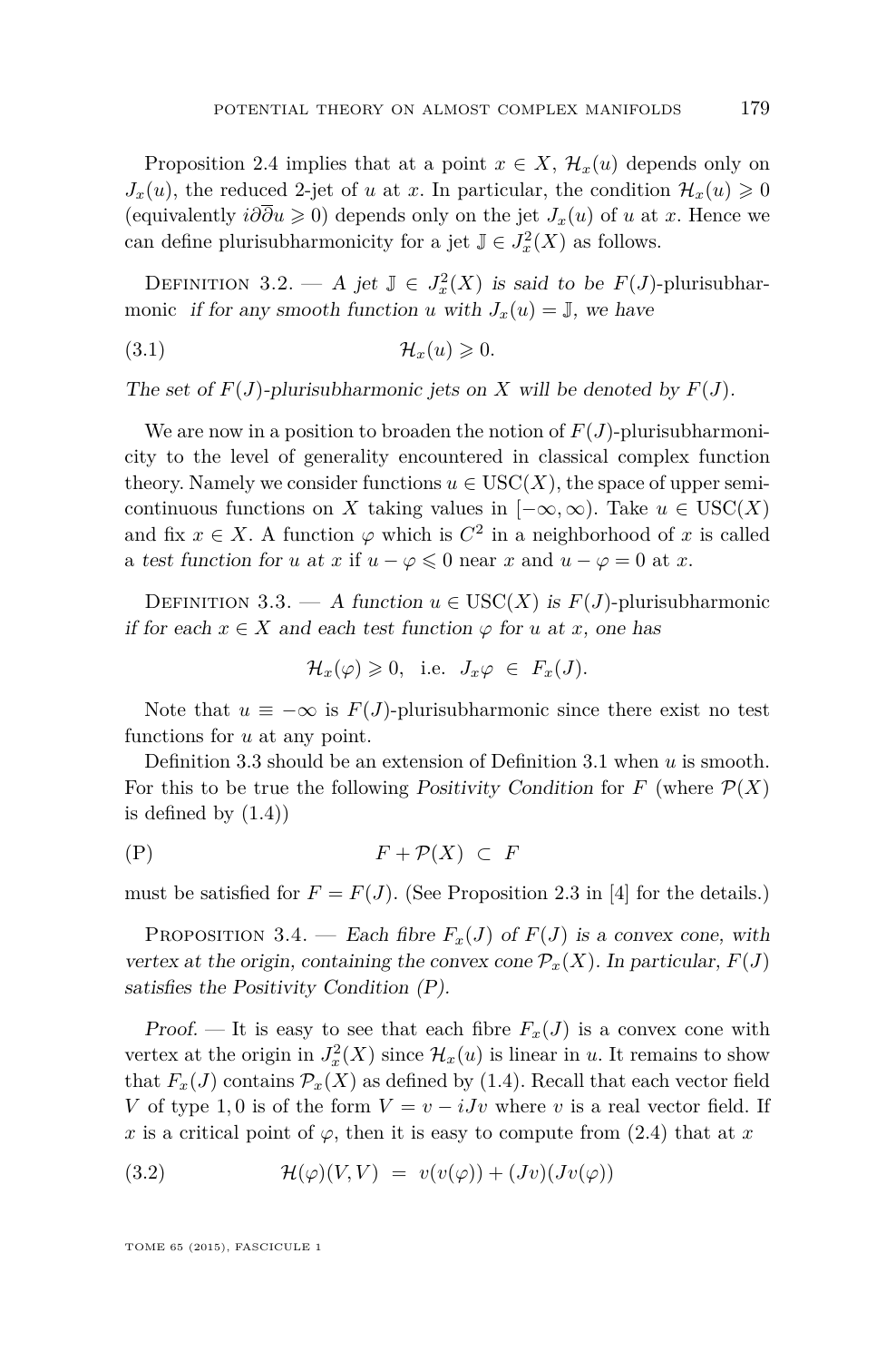<span id="page-10-0"></span>for all such 1,0 vector fields  $V = v - iJv$ . Now suppose that  $\varphi(x) = 0$  and that  $\varphi \geqslant 0$  near the point *x*. Then by elementary calculus

(3.3) 
$$
(d\varphi)(x) = 0
$$
 and  $v(v(\varphi))(x) \ge 0 \quad \forall v \in \Gamma(X,TX)$ .

Combining [\(3.2\)](#page-9-0) and (3.3) proves that  $\mathcal{P}_x(X) \subset F_x(J)$ .

DEFINITION 3.5. — A subset  $F \subset J^2(X)$  which satisfies both the Positivity Condition [\(P\)](#page-9-0) and the Topological Condition:

(T) (*i*)  $F = \overline{\text{Int}F}$  (*ii*)  $F_x = \overline{\text{Int}F_x}$  (*iii*)  $\text{Int}F_x = (\text{Int}F)_x$ 

is called a subequation (cf. Def 3.9 in [\[4\]](#page-34-0)). This condition  $(T)$  for  $F(J)$  is a consequence of a jet equivalence for the complex hessian which is given in the next section.

DEFINITION 3.6. — A function  $u \in \text{USC}(X)$  is called *F*-subharmonic on *X* if for each  $x \in X$  and each test function  $\varphi$  for *u* at *x*, we have  $J_x^2(\varphi) \in F_x$ . The set of such functions is denoted  $F(X)$ .

Starting with classical potential theory on  $\mathbb{C}^n$  as motivation, many of the important results concerning plurisubhamonic functions on  $\mathbb{C}^n$  were extended to general constant coefficient subequations in euclidean space in one of our first papers on the subject [\[3\]](#page-34-0). Most of these results were then generalized to any subequation  $F$  on a manifold [\[4\]](#page-34-0). One can view this paper as coming full circle back to the complex setting by using viscosity methods to prove a new result in the almost complex case.

#### **4. A Local Coordinate Expression for the Real Form of the Complex Hessian**

The point of this section is to establish a formula for the complex hessian in a real coordinate system on *X*. We begin by reviewing some standard algebra. The space  $\text{HSym}^2(T_{1,0})$  of hermitian symmetric bilinear forms on *T*1*,*<sup>0</sup> has an alternate description. Recall the standard isomorphism on complex vector spaces

(4.1) 
$$
(T,J) \cong (T_{1,0},i)
$$

given by mapping a real tangent vector  $v \in T$  to  $V = \frac{1}{2}(v - iJv)$  with inverse  $v = 2 \text{Re } V$ .

A real symmetric bilinear form  $B \in \text{Sym}_{\mathbb{R}}^2(T)$  is said to be *hermitian* (or *J*-hermitian) if  $B(Jv, Jv) = B(v, v)$  for all  $v \in T$ . Let  $H\text{Sym}_{\mathbb{R}}^2(T)$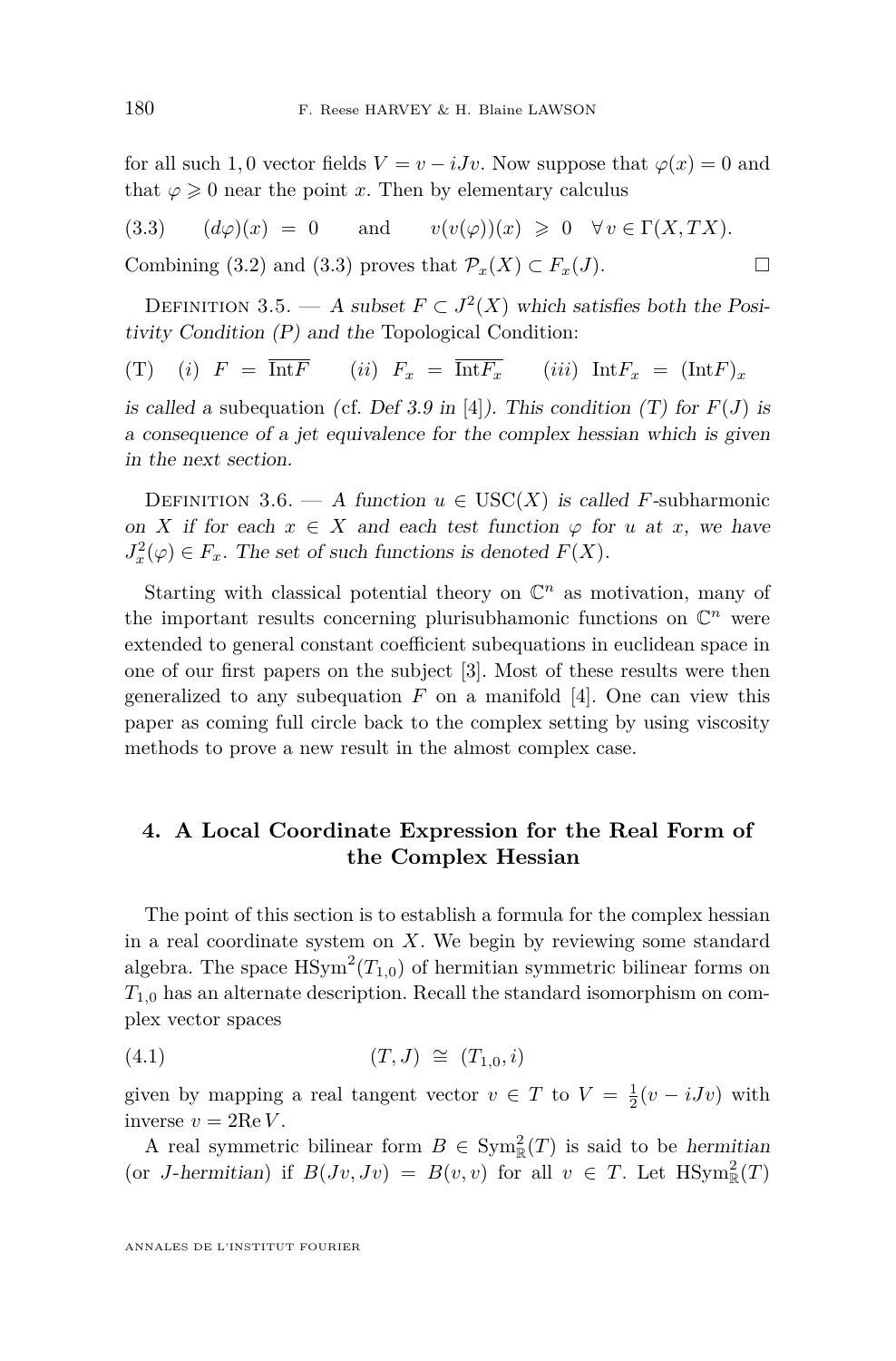<span id="page-11-0"></span>denote the subspace of  $\text{Sym}^2_{\mathbb{R}}(T)$  consisting of *J*-hermitian forms. Now [\(4.1\)](#page-10-0) induces a (renormalized) isomorphism

(4.2) 
$$
\text{HSym}_{\mathbb{R}}^2(T) \cong \text{HSym}^2(T_{1,0}),
$$

given by mapping  $\mathcal{B} \in \text{HSym}^2(T_{1,0})$  to its real form  $B \in \text{HSym}_{\mathbb{R}}^2(T)$  defined by

(4.3) 
$$
B(v, w) \equiv \text{Re } B(v - iJv, w - iJw).
$$

Of course, it is enough to define the quadratic form

$$
(4.3)'\qquad \qquad B(v,v) \equiv \mathcal{B}(v-iJv,v-iJv)
$$

which is real-valued and determines  $(4.3)$  by polarization. From  $(4.3)'$  it is obvious that

(4.4) B > 0 ⇐⇒ *B* > 0*.*

Now given any  $B \in Sym_{\mathbb{R}}^2(T)$ , the hermitian symmetric part of *B* is defined to be the element

$$
(4.5) \t\t BJ(v,v) \equiv B(v,v) + B(Jv,Jv)
$$

which belongs to  $\text{HSym}_{\mathbb{R}}^2(T)$ . (Usually one inserts a  $\frac{1}{2}$  in (4.5), but here it is cleaner not to do so.)

Combining this algebra with [\(2.2\)](#page-7-0) and adding *J* to the notation, we have three isomorphic vector spaces

(4.6) 
$$
\Lambda^{1,1}(T(J)) \cong \text{HSym}^2(T_{1,0}(J)) \cong \text{HSym}^2_{\mathbb{R}}(T(J)).
$$

It is important that the last vector space  $\operatorname{HSym}_{\mathbb{R}}^2(T(J))$  is a real vector subspace of  $Sym^2_{\mathbb{R}}(T(J))$ . We have denoted a triple of elements that corresond under these isomorphisms by  $\beta$ ,  $\beta$  and  $\beta$  respectively. Note that  $\beta \geqslant 0 \iff \mathcal{B} \geqslant 0 \iff \mathcal{B} \geqslant 0.$ 

We now apply this to the case of the complex hessian of a function  $\varphi$  at a point  $x \in X$  where  $\beta = i\partial \overline{\partial}\varphi$  and  $\mathcal{B} = \mathcal{H}(\varphi)$ . The third element  $B \equiv H(\varphi) \in \text{HSym}^2_{\mathbb{R}}(T_x(J_x))$  is called the real form of the complex hessian. Note that

$$
(4.7) \quad i \partial \overline{\partial} \varphi \geqslant 0 \quad \iff \quad \mathcal{H}(\varphi) \geqslant 0 \quad \iff \quad H(\varphi) \geqslant 0.
$$

The formula [\(2.4\)](#page-8-0) provides a formula for  $H(\varphi)$ .

LEMMA 4.1. — The real form  $H(\varphi)$  of the complex hessian  $\mathcal{H}(\varphi)$  is given by the polarization of the real quadratic form

(4.8) 
$$
H(\varphi)(v,v) = \{vv + (Jv)(Jv) + J([v,Jv])\}\varphi
$$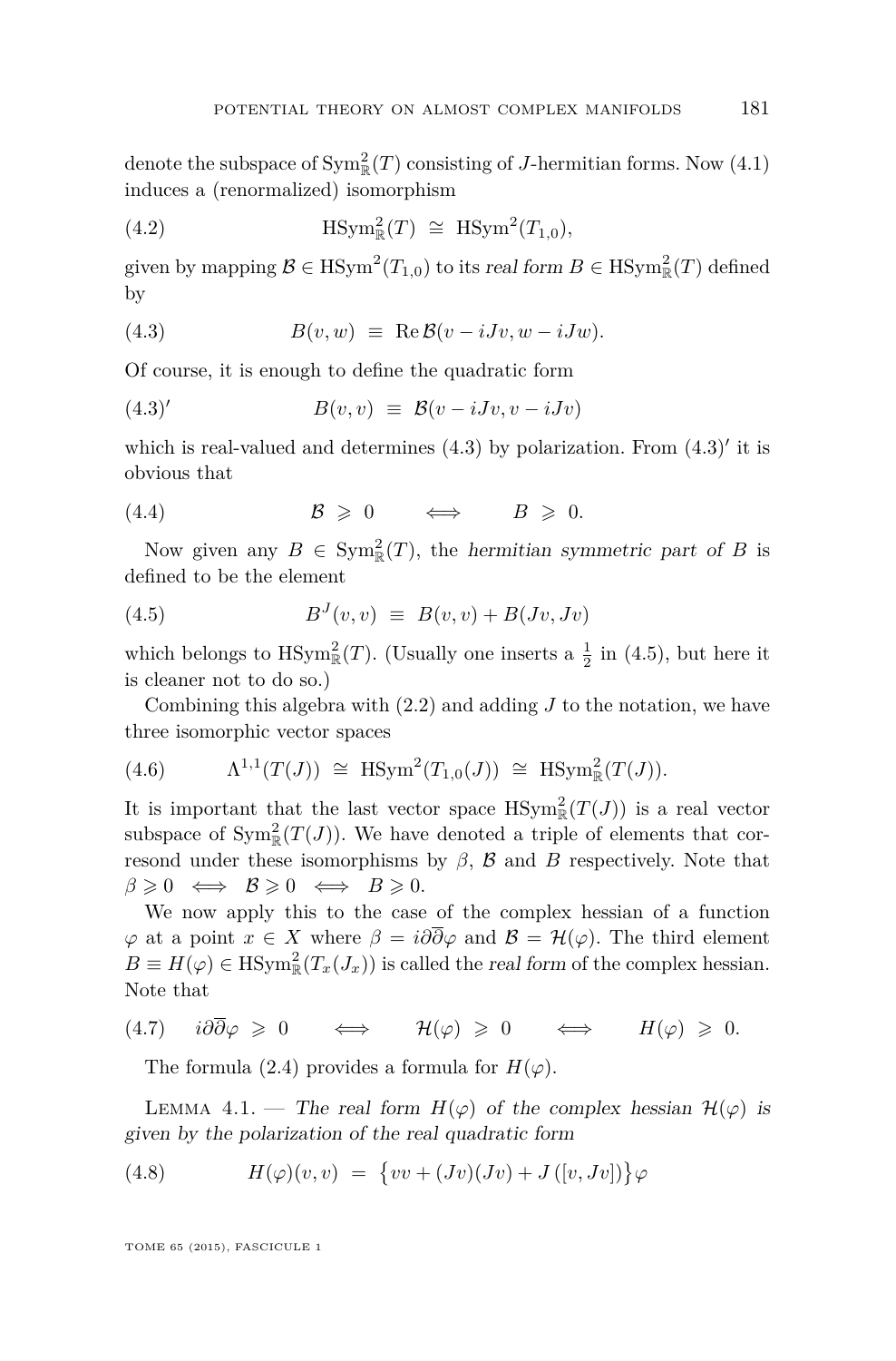<span id="page-12-0"></span>defined for all real vector fields *v* (where the vector fields act on functions in the standard way).

Proof. — As an operator on  $\varphi$ ,  $H(v, v)$  is given by

$$
H(v,v) = \mathcal{H}(v - iJv, v - iJv),
$$

which can be expanded out using  $(2.4)'$  $(2.4)'$  to yield  $(4.8)$ .

In euclidean space  $\mathbb{R}^N$  with coordinates  $t = (t_1, ..., t_N)$ , let  $p = D\varphi$ (evaluated at *t*), and let  $D^2\varphi$  denote both the second derivative matrix  $A \equiv \left(\frac{\partial^2 \varphi}{\partial t_i \partial t_j}\right)$  $\frac{\partial \varphi}{\partial t_i \partial t_j}$ ) as well as the quadratic form

$$
A(v,v) = (D^2 \varphi)(v,v) = \sum_{i,j=1}^N \frac{\partial^2 \varphi}{\partial t_i \partial t_j}(t) v_i v_j \quad \text{where} \quad v \equiv \sum_{j=1}^N v_j \frac{\partial}{\partial t_j}.
$$

A calculation gives the following.

PROPOSITION  $4.2.$  — Suppose that *J* is an almost complex structure on an open subset  $X \subset \mathbb{R}^{2n}$ . Let *v* be a constant coefficient vector field on *X* (i.e.,  $v = \sum_j v_j \frac{\partial}{\partial t_j}$  where the *v<sub>j</sub>*'s are constants). Then (4.9)  $H(\varphi)(v, v) = (D^2\varphi)(v, v) + (D^2\varphi)(Jv, Jv) + (D\varphi)\{(\nabla_{Jv}J)(v) - (\nabla_{v}J)Jv\}$ 

(where  $\nabla_v J$  denotes the standard directional derivative of the matrixvalued function *J*). Equivalently,

(4.9)' 
$$
H(\varphi) = (A + E(p))^J
$$

where  $p \equiv D\varphi$ ,  $A \equiv D^2\varphi$  and the section  $E \in \Gamma(X, \text{Hom}_{\mathbb{R}}(\mathbb{C}^n, \text{Sym}_{\mathbb{R}}^2(\mathbb{C}^n)))$ is defined by

$$
(4.10) \t E(p)(v,v) \equiv \langle (\nabla_{Jv} J)(v), p \rangle
$$

where  $\langle \cdot, \cdot \rangle$  is the standard real inner product on  $\mathbb{C}^n$ .

$$
Proof. - By (4.8)
$$

$$
(H\varphi)(v,v) = (D^2\varphi)(v,v) + (D^2\varphi)(Jv,Jv) + (D\varphi)\{(\nabla_{Jv}J)(v) + J[v,Jv]\}.
$$

Now  $[v, Jv] = (\nabla_v J)v$ , and  $J^2 = -I$  implies that  $(\nabla_v J)J + J(\nabla_v J) = 0$ . Hence we have  $J[v, Jv] = J(\nabla_v J)v = -(\nabla_v J)Jv$ , which proves (4.9). To prove  $(4.9)'$ , note that  $A^{J}(v, v) = A(v, v) + A(Jv, Jv)$  and that  $E(p)^{J} =$  $\langle (\nabla_{Jv}J)(v), p \rangle - \langle (\nabla_{v}J)(Jv), p \rangle.$ 

Remark. — Using the conventions  $v = \sum v_j e_j$ ,  $Jv = \sum v_j J_{jk} e_k$  where  $e_j = \frac{\partial}{\partial t_j}$ , the reader may wish to derive (4.9) and (4.9)' from [\(4.8\)](#page-11-0) using matrices.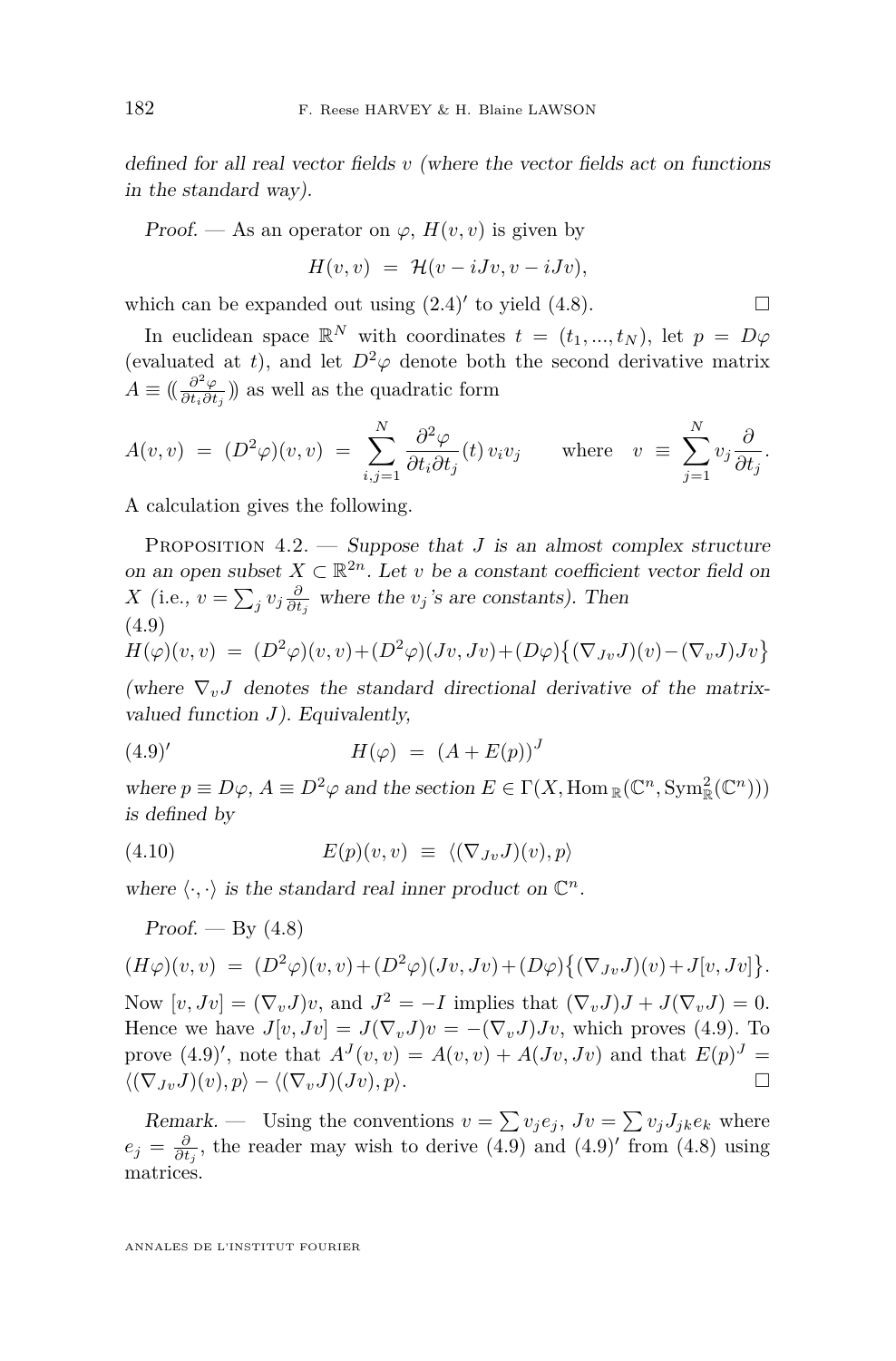<span id="page-13-0"></span>We now continue with the linear algebra. Consider a finite dimensional real vector space *T* of dimension 2*n* with two almost complex structures *J* and  $J_0$ , inducing the same orientation on *X*. Think of  $J_0$  as "standard" or "background" data. Assume we are given  $q \in GL^+(T)$  such that

$$
J \ = \ g J_0 g^{-1}
$$

Extend *g* as usual to  $GL_{\mathbb{C}}(T\otimes\mathbb{C})$ . The induced action on  $\text{Sym}^2_{\mathbb{R}}(T)$  is given by

$$
(4.11)\qquad \qquad (g^*B)(v,w) = B(gv,gw)
$$

The next result is more than we need but it should clarify the algebra.

LEMMA  $4.3.$  — Consider elements

 $\alpha \in \Lambda_{\mathbb{R}}^{1,1}(T, J)$ ,  $\mathcal{H} \in \text{HSym}^2(T_{1,0}(J))$ , and  $H \in \text{HSym}^2_{\mathbb{R}}(T, J) \subset \text{Sym}^2_{\mathbb{R}}(T)$ . Then the pull-backs by *g* satisfy

$$
g^*\alpha \in \Lambda_{\mathbb{R}}^{1,1}(T, J_0), \quad g^*\mathcal{H} \in \text{HSym}^2(T_{1,0}(J_0)),
$$
  
and 
$$
g^*H \in \text{HSym}^2_{\mathbb{R}}(T, J_0) \subset \text{Sym}^2_{\mathbb{R}}(T).
$$

Moreover, if the three elements  $\alpha$ ,  $\mathcal{H}$  and  $H$  correspond to each other under the isomorphisms [\(4.6\)](#page-11-0), then so do the elements  $g^*\alpha, g^*\mathcal{H}$  and  $g^*H$ . Any one of the six is  $\geq 0$  if and only if all six are  $\geq 0$ . Finally, for any  $B \in \text{Sym}_{\mathbb{R}}^2(T)$ 

(4.12) 
$$
(g^*B)^{J_0} = g^* (B^J).
$$

*Proof.* — Since  $Jg = gJ_0$ , we have  $g^*J^* = J_0^*g^*$ . Finally, to prove (4.12) note that  $(g^*B)^{J_0} = g^*B + J_0^*g^*B = g^*B + g^*J^*B = g^*(B + J^*B) = g^*(B^J)$ using  $(4.5)$ .

Applying this to the complex hessian  $\mathcal{H}(\varphi)$  and its real form  $H(\varphi)$ , yields

$$
(4.13) \t\t \mathcal{H}(\varphi) \geqslant 0 \t \Leftrightarrow \t (g^*H(\varphi))^{J_0} \geqslant 0.
$$

Example 4.4 (The Standard Complex Structure on  $\mathbb{C}^n$ ). — Let  $J_0$  denote the standard complex structure "*i*" on  $\mathbb{C}^n$ . With  $V \equiv \sum_{j=1}^n c_j \frac{\partial}{\partial z_j}$  the complex hessian  $\mathcal{H}_0$  is given by  $\mathcal{H}_0(\varphi)(V, V) = \sum_{j,k=1}^n \left( \frac{\partial^2 \varphi}{\partial z_j \partial \overline{z_j}} \right)$  $\frac{\partial^2 \varphi}{\partial z_j \partial \bar{z}_k}$ )  $c_j \overline{c}_k$ . The real form  $H_0$  of this complex hessian can be most succinctly expressed as

(4.14) 
$$
H_0 \varphi = (D^2 \varphi)^{J_0} = D^2 \varphi + J_0^* D^2 \varphi
$$

since  $\nabla J_0 \equiv 0$ . That is,  $H_0$  is simply the  $J_0$ -hermitian symmetric part of the second derivative  $D^2\varphi$ .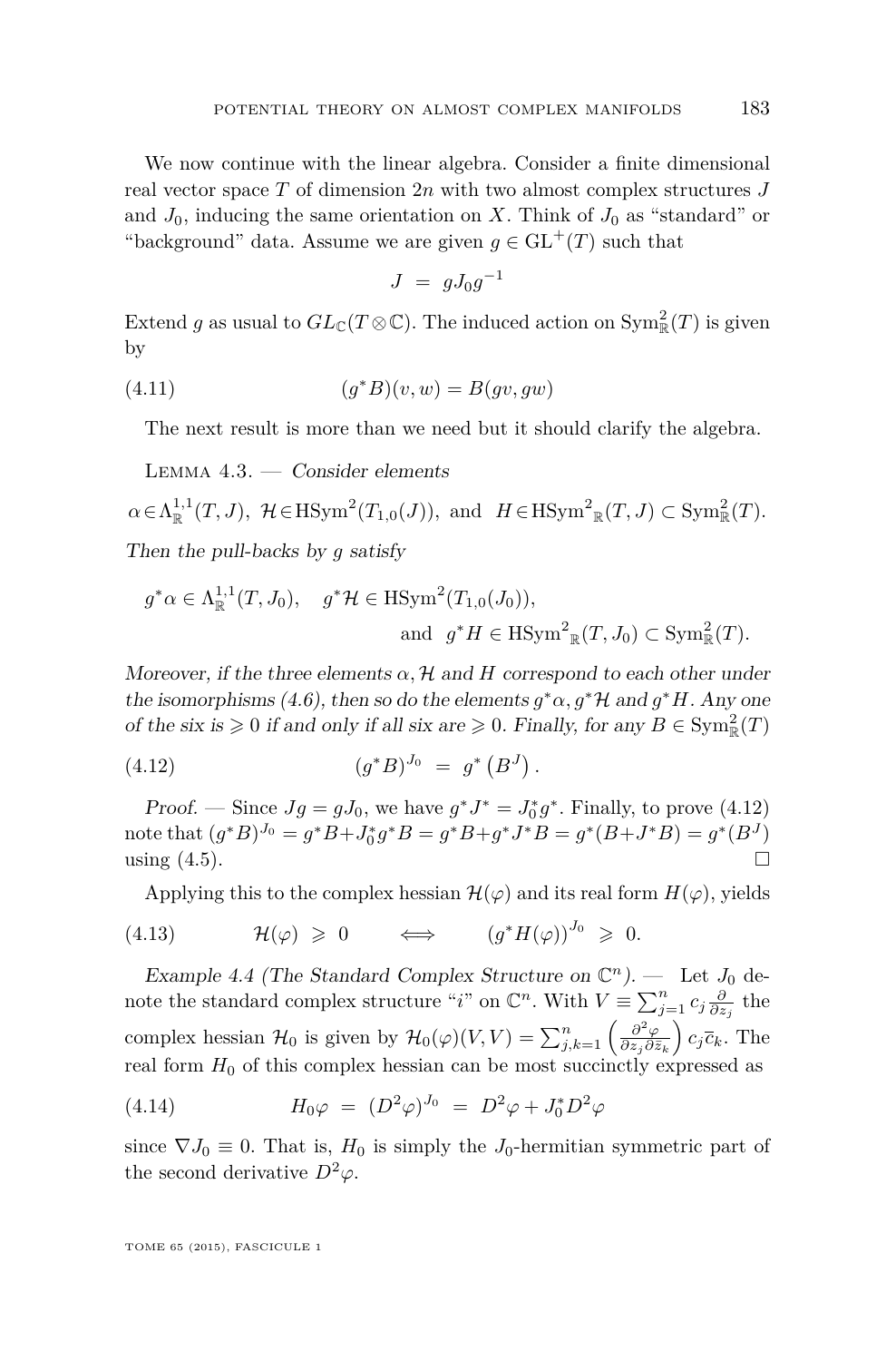<span id="page-14-0"></span>Now the subequation  $F(J_0)$  on an open subset X of  $\mathbb{C}^n$  is easily computed to be

$$
F(J_0) = X \times \mathbb{C}^n \times \mathcal{P}^{\mathbb{C}} \quad \text{where}
$$

$$
\mathcal{P}^{\mathbb{C}} \equiv \{ A \in \text{Sym}_{\mathbb{R}}^2(\mathbb{C}^n) : A^{J_0} = A + J_0^* A \geq 0 \}
$$

By this definition of  $\mathcal{P}^{\mathbb{C}}$  the equivalence (4.13) can be rewritten as

 $(4.13)'$  $(4.13)'$  $\mathcal{H}(\varphi) \geqslant 0 \qquad \Longleftrightarrow \qquad g^*H(\varphi) \in \mathcal{P}^{\mathbb{C}}.$ 

Sometimes it is convenient to refer to the subequation  $F(J_0)$  simply as  $\mathcal{P}^{\mathbb{C}}$  since

(4.15) 
$$
\varphi
$$
 is  $J_0$ -subharmonic on  $X \iff (D^2 \varphi)(x) \in \mathcal{P}^{\mathbb{C}} \quad \forall x \in X$ .

We now assume our euclidean space  $\mathbb{R}^{2n}$  to be equipped with a standard complex structure  $J_0$  and write  $\mathbb{C}^n = (\mathbb{R}^{2n}, J_0)$  as above. We further assume that our variable almost complex structure  $J$  can be written in the form  $J = gJ_0g^{-1}$  for a smooth map  $g: X \to GL_{\mathbb{R}}^{+}(\mathbb{R}^{2n})$ . (This can be arranged in a neighborhood of any point  $x \in X$  by choosing  $J_0 = J_x$ .) The next result describes  $F(J)$  in these coordinates as a perturbation of the standard subequation  $\mathcal{P}^{\mathbb{C}}$ . It is the key to the two main theorems in this paper.

PROPOSITION 4.5. — Suppose  $g: X \to \mathrm{GL}_{\mathbb{R}}^+(\mathbb{R}^{2n})$  defines an almost complex structure  $J \equiv gJ_0g^{-1}$  on an open subset  $X \subset \mathbb{C}^n$ . Let  $\mathcal H$  denote the complex hessian for *J*. Then

(4.16)  $\mathcal{H}(\varphi) \geq 0 \qquad \Longleftrightarrow \qquad g^* D^2 \varphi + g^* E(D\varphi) \in \mathcal{P}^{\mathbb{C}}$ 

where  $E$  is defined by  $(4.10)$ .

Proof. — By [\(4.9\)](#page-12-0)',  $H(\varphi)$  is the *J*-hermitian part of  $D^2\varphi + E(D\varphi)$ . Hence, by Lemma [4.3,](#page-13-0)  $g^*H(\varphi)$  is the *J*<sub>0</sub>-hermitian part of  $g^*(D^2\varphi+E(D\varphi))$ . Therefore,

$$
g^*H(\varphi) \in \mathcal{P}^{\mathbb{C}} \qquad \Longleftrightarrow \qquad g^*\left(D^2\varphi + E(D\varphi)\right) \in \mathcal{P}^{\mathbb{C}}.
$$

Combining this with  $(4.13)'$  $(4.13)'$  completes the proof of  $(4.16)$ .

#### **5. Restriction of** *F*(*J*)**-plurisubharmonic Functions**

In this section we prove (in Theorem [5.2\)](#page-15-0) that the restriction of an  $F(J)$ plurisubharmonic function to an almost complex submanifold is also plurisubharmonic (as a function on the submanifold). The difficulty of this result is somewhat surprising. First we establish some easier facts.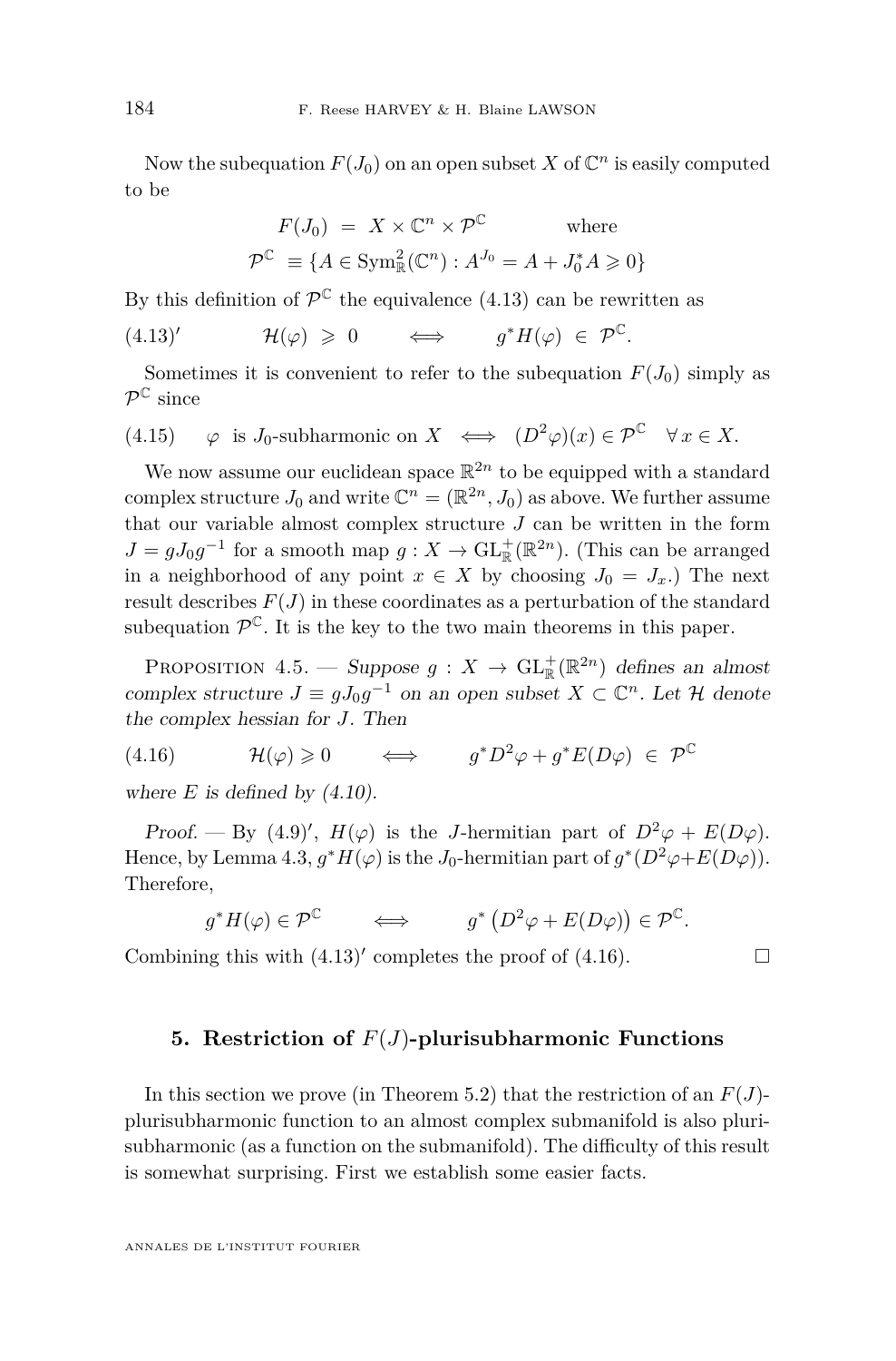<span id="page-15-0"></span>PROPOSITION 5.1. — Suppose  $\Phi : (X', J') \to (X, J)$  is a pseudo-holomorphic map.

- (1) If  $u \in C^2(X)$  is  $F(J)$ -plurisubharmonic on  $(X, J)$ , then  $u \circ \Phi$  is  $F(J')$ -plurisubharmonic on  $(X', J')$ .
- (2) If  $j \in F_x(J)$ , then  $\Phi^*(j) \in F_{x'}(J')$  where  $x = \Phi(x')$ , that is,

$$
\Phi^* (F(J)) \ \subset \ F(J').
$$

Proof. — Since  $\Phi^*$  commutes with  $i\partial\overline{\partial}$ , the pull-back of a smooth  $F(J)$ plurisubharmonic function is  $F(J')$ -plurisubharmonic. The proof of (2) is  $\Box$ similar.

Now we state the more difficult result.

THEOREM 5.2 (Restriction). — Suppose that  $(X', J')$  is an almost complex submanifold of  $(X, J)$ . If  $u \in \text{USC}(X)$  is  $F(J)$ -plurisubharmonic on X, then  $u|_{X}$ , is  $F(J')$ -plurisubharmonic on *X'*.

Proof. — Since the result is local, we may choose coordinates which reduce us to the following situation. Suppose that *J* is an almost complex structure on a neighborhood  $X$  of the origin in  $\mathbb{C}^n$ , which agrees with the standard complex structure  $J_0$  at  $z = 0$ . Suppose further that  $X' = (\mathbb{C}^m \times \{0\}) \cap X$  is a *J*-almost-complex submanifold. By shrinking *X* if necessary we can find a smooth mapping  $g: X \to \text{GL}_{\mathbb{R}}^+(\mathbb{C}^n)$  with

(5.1) 
$$
g(0) = \text{Id}
$$
 and  $J = gJ_0g^{-1}$  on X.

Block the transformation *g* as

$$
g = \begin{pmatrix} g_{11} & g_{12} \\ g_{21} & g_{22} \end{pmatrix} \quad \text{with respect to} \quad \mathbb{C}^n = \mathbb{C}^m \times \mathbb{C}^{n-m}.
$$

Because of the next result, we can choose *g* such that

(5.2)  $g_{21} \equiv 0$  on the submanifold *X'*.

LEMMA  $5.3.$  — By further shrinking *X* if necessary, the mapping *g* can be chosen to be of the form

 $g = I + f$  with *f* complex antilinear.

With this choice, *f* is unique and  $f_{21} (\equiv g_{21}) \equiv 0$  on  $X'$ .

Proof. – Recall that each  $g \in \text{End}_{\mathbb{R}}(\mathbb{C}^n)$  has a unique decomposition  $g = h + f_1$  with  $h \in \text{End}_{\mathbb{C}}(\mathbb{C}^n)$  complex linear, and  $f_1 \in \overline{\text{End}}_{\mathbb{C}}(\mathbb{C}^n)$  complex anti-linear. Since  $h(0) = I$ , we may assume, by shrinking X, that  $h(x)$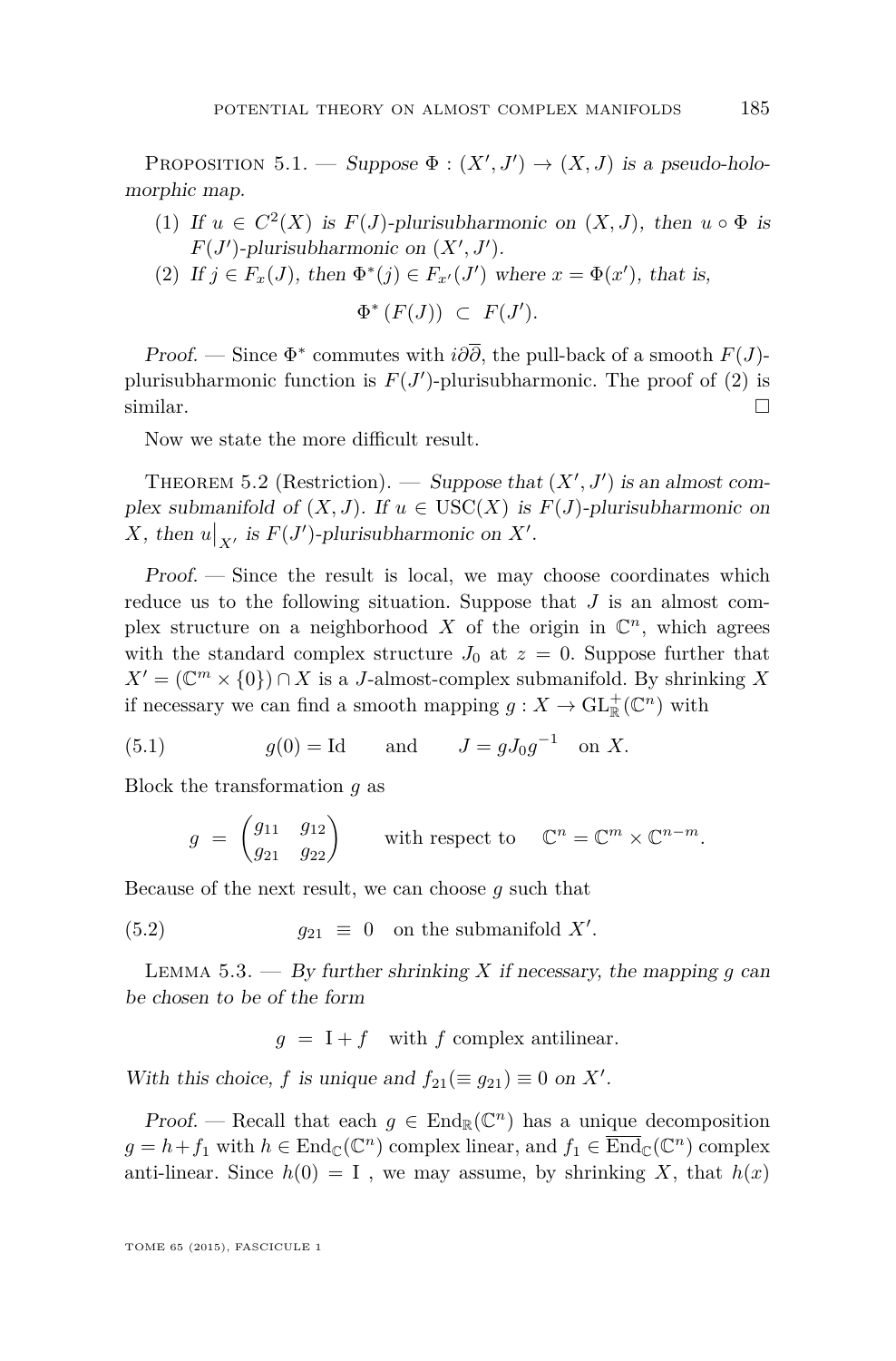<span id="page-16-0"></span>is invertible for each  $x \in X$ . Define  $f \equiv f_1 h^{-1}$ . Then (since *h* and  $J_0$ commute), we have

$$
J = gJ_0g^{-1} = gh^{-1}J_0hg^{-1} = gh^{-1}J_0(gh^{-1})^{-1} \quad \text{and} \quad gh^{-1} = I + f.
$$

This proves the first assertion.

For the uniqueness statement, suppose that  $J = (I + f_1)J_0(I + f_1)^{-1} = (I + f_1)J_0(I + f_1)^{-1}$  $f_2$ ) $J_0(1+f_2)^{-1}$  with both  $f_1$  and  $f_2$  complex anti-linear. Then  $(1+f_2)^{-1}(1+f_1)$  $f_1$ ) commutes with  $J_0$ , *i.e.*, is complex linear. However, the complex antilinear part of  $(I + f_2)^{-1}(I + f_1) = (I - f_2^2)^{-1}(I - f_2)(I + f_1)$  is  $(I + f_2^2)^{-1}(f_1 - f_2)$ *f*<sub>2</sub>)*,* and so  $f_1 - f_2 \equiv 0$ .

It remains to prove the last assertion. To begin we block *J* with respect to the splitting  $\mathbb{C}^n = \mathbb{C}^m \times \mathbb{C}^{n-m}$  as above. Then since  $X'$  is an almost complex submanifold, the component  $J_{21}$  must vanish along  $X'$ . Therefore, the 21component of *Jg* equals  $J_{22}g_{21} = J_{22}f_{21}$ , while the 21-component of  $gJ_0$ equals  $g_{21}i = f_{21}i = -if_{21}$ . Since  $Jg = gJ_0$ , this proves that  $(J_{22} + i)f_{21} =$ 0. Finally,  $J_{22}(0) = i$ , so that  $f_{21} = 0$  along  $X'$  near the origin.

Note. — The last two statements can be seen in another way. An almost complex structure  $J_0$  on a real vector space  $T$  is equivalent to a decomposition  $T \otimes_{\mathbb{R}} \mathbb{C} = T_{1,0} \oplus T_{0,1}$  with  $T_{0,1} = \overline{T_{1,0}}$ . Another complex structure *J* on *T*, inducing the same orientation, has a similar decomposition, and  $T_{1,0}(J)$ is the graph in  $T_{1,0} \oplus T_{0,1}$  of a unique complex linear map  $f: T_{1,0} \to T_{0,1}$ (or equivalently, a *J*<sub>0</sub>-anti-linear map  $f : T \to T$ ). Suppose now that  $S \subset T$ is a *J*-complex subspace which is also  $J_0$ -invariant. Then  $S_{1,0}(J) = S_{1,0}$ and so  $f|_{S_{1,0}} = 0$ . This is the condition that  $f_{21} = 0$ .

Completion of the Proof of Theorem  $5.2.$  — We apply Proposition [4.5.](#page-14-0) First note that [\(4.16\)](#page-14-0) can be restated, using  $p = Du$  and  $A = D^2u$  as

(4.16)' 
$$
(p, A) \in F_x(J)
$$
  $\iff$   $g(x)^t (A + E_x(p)) g(x) \in \mathcal{P}^{\mathbb{C}}(\mathbb{C}^n)$   
Set  $L_x(p) \equiv g^t(x) E_x(p) g(x)$ .

LEMMA 5.4. — If  $p = (p', p'') \in \mathbb{C}^n = \mathbb{C}^m \times \mathbb{C}^{n-m}$ , then for  $x \in X' \equiv$  $\mathbb{C}^m \times \{0\}$ ,  $L_x((0, p'')) \in \text{Sym}^2_{\mathbb{R}}(\mathbb{C}^n)$  vanishes when restricted to X' as a quadratic form.

Proof. — Suppose that  $v$  is a vector field tangent to  $X'$  along  $X'$ . Then since  $X'$  is an almost complex submanifold, the vector field  $Jv$  also has this property. It now follows directly from  $(4.10)$  that if  $p = (0, p'')$ , then  $E(p)(v, v) \equiv 0$  along X'. In other words the component

$$
E_{11}(0, p'') \equiv 0 \quad \text{along } X'.
$$

ANNALES DE L'INSTITUT FOURIER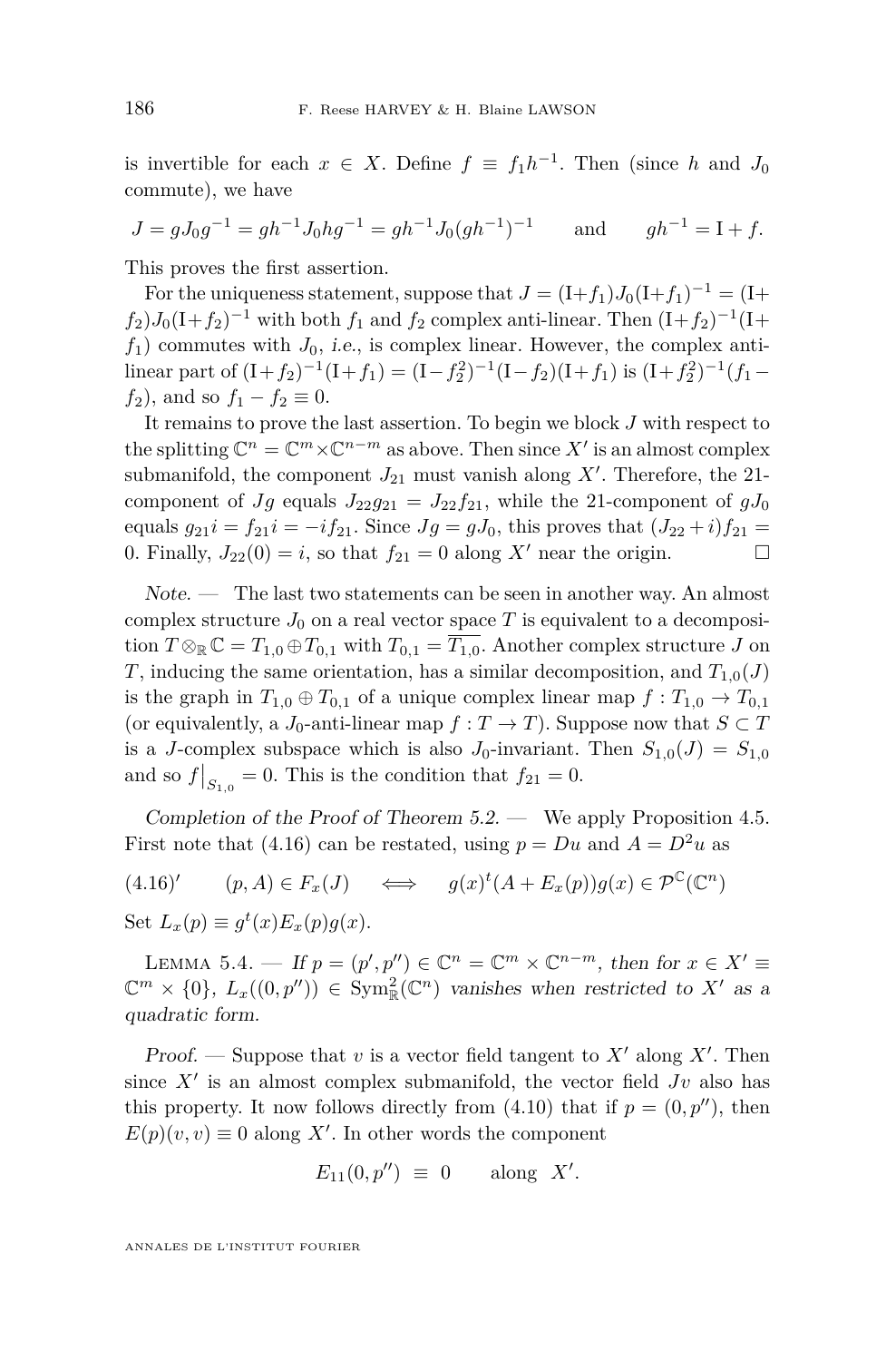<span id="page-17-0"></span>This together with (5.2) implies that

$$
L_{11}(0, p'') \equiv 0 \quad \text{along } X'.
$$

The hypotheses (7.12) of the Restriction Theorem 8.1 in [\[7\]](#page-34-0) are now established. To check this, note first that the matrix function *h* in (7.12) of [\[7\]](#page-34-0) equals our  $g^t$ . Hence, by [\(5.2\)](#page-15-0) we have  $h_{12} = g_{21} = 0$  on  $X'$  as required. The  $g$  in  $(7.12)$  of  $[7]$  is taken to be the identity, so its  $(12)$ -component vanishes on  $X'$ . The last part of  $(7.12)$  in  $[7]$  is exactly Lemma [5.4](#page-16-0) above. Theorem [5.2](#page-15-0) now follows from Theorem 8.1 in [\[7\]](#page-34-0).  $\Box$ 

For 1-dimensional almost complex manifolds Theorem [5.2](#page-15-0) has a converse, which we investigate in the next section.

#### **6. The Equivalence of** *F*(*J*)**-plurisubharmonic Functions and Standard Plurisubharmonic Functions**

In complex dimension one, each almost complex structure is integrable, i.e., each almost complex manifold  $(\Sigma, J)$  of real dimension 2 is a Riemann surface. There are many equivalent definitions for subharmonic functions on a Riemann surface, and Definition 3.3 is one of these. We assume these facts without further discussion.

A "standard" definition of a plurisubharmonic function on a complex manifold makes perfect sense on an almost complex manifold.

DEFINITION  $6.1.$  — An upper semi-continuous function *u* on an almost complex manifold  $(X, J)$  is said to be plurisubharmonic in the standard sense if its restriction to each holomorphic curve  $\Sigma$  in X is subharmonic.

The Restriction Theorem [5.2](#page-15-0) implies the forward implication in the next result. The abundance of holomorphic curves on an almost complex manifold will be used to prove the reverse implication.

THEOREM 6.2. — Given  $u \in \text{USC}(X, J)$  on an almost complex manifold (*X, J*),

 $u$  is  $F(J)$ -plurisubharmonic

⇐⇒ *u* is plurisubharmonic in the standard sense*.*

Consequently, we may simply call these functions *J*-plurisubharmonic. The set of all such functions on *X* will be denoted by  $\text{PSH}^J(X)$ .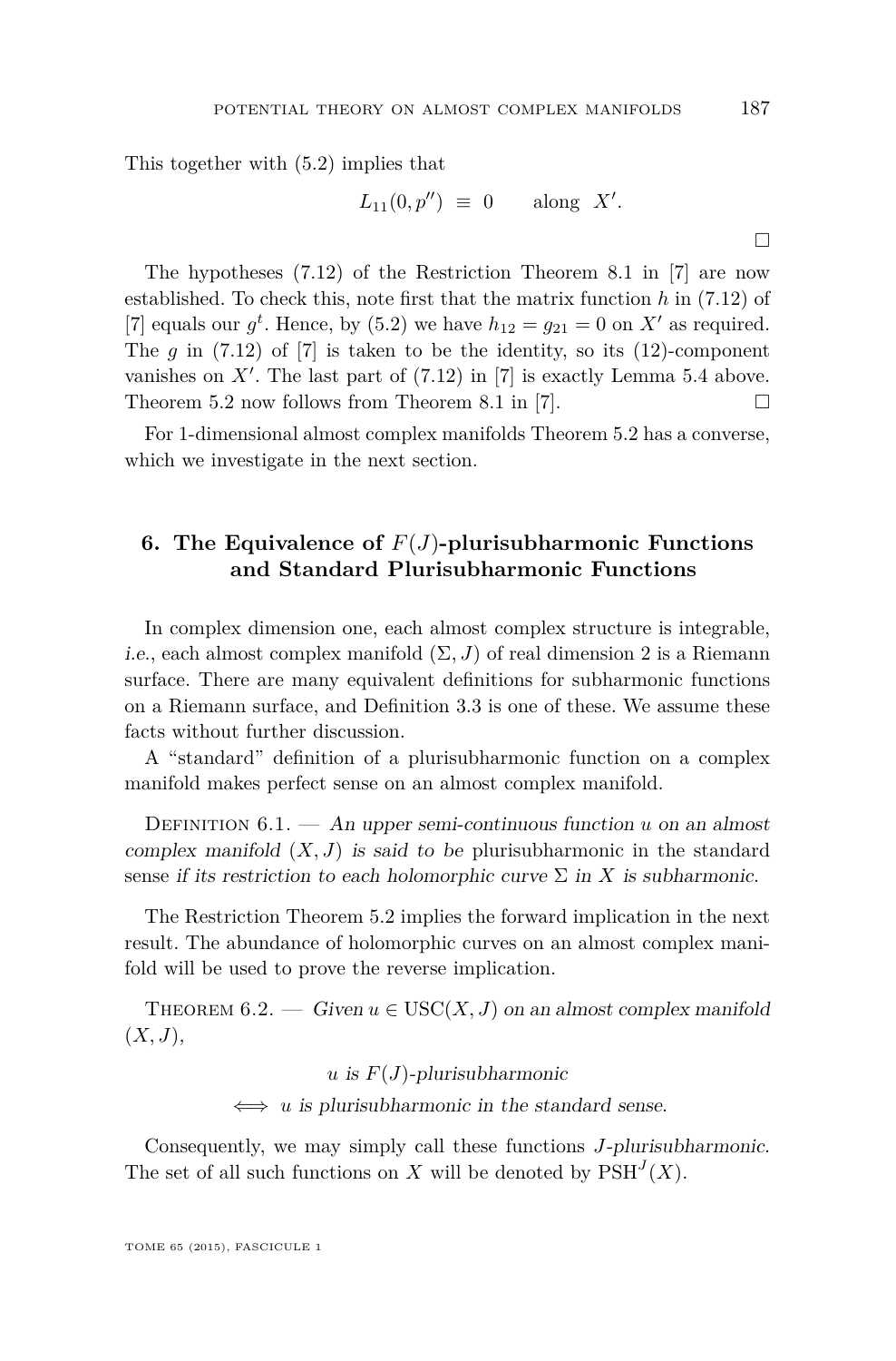In this section we shall replace the notation  $F(J)$  by  $F^X$  to emphasize the manifold and to suppress confusion with notation for 2-jets. The jet version of Theorem [6.2](#page-17-0) can be stated as follows.

Lemma 6.3.

$$
\mathbb{J} \in F_z^X \iff
$$

 $i^*(\mathbb{J}) \in F_{\zeta}^{\Sigma}$  for all holomorphic curves  $i : \Sigma \to X$  with  $i(\zeta) = z$ .

Proof. —  $(\Rightarrow)$ : This is the special case of Proposition [5.1\(](#page-15-0)2) saying that  $i^*(F_z^X) \subset F_{\zeta}^{\Sigma}$ .

(←): Pick a smooth function  $\varphi$  with  $J_z(\varphi) \equiv \mathbb{J}$ . Assume that  $i^*_{\Sigma}(\mathbb{J}) \in F_{\zeta}^{\Sigma}$ for all  $i_{\Sigma} : \Sigma \to X$  and  $i_{\Sigma}(\zeta) = z$ . We must show that  $\mathcal{H}_z(V, V)(\varphi) \geq 0$  for all  $V \in (T_{1,0}X)_z$ . By [\[8\]](#page-34-0) there exists  $i : \Sigma \to X$  with  $i(\zeta) = z$  and  $i_*(\frac{\partial}{\partial \zeta}) =$ V. Hence,  $\mathcal{H}_z(V, V)(\varphi) = \mathcal{H}_z(i_*(\frac{\partial}{\partial \zeta}), i_*(\frac{\partial}{\partial \zeta}))(\varphi) = \mathcal{H}_\zeta(\frac{\partial}{\partial \zeta}, \frac{\partial}{\partial \zeta})(\varphi \circ i)$  which  $i \in \mathcal{S}$  is  $\Rightarrow 0$  since  $J_{\zeta}(\varphi \circ i) = i^*(J_z \varphi) \in F_{\zeta}^{\Sigma}$ .

Proof of Theorem [6.2.](#page-17-0) — As noted above we only need to prove  $\Leftarrow$ . Assume that  $u \in USC(X)$  and that  $u \circ i$  is subharmonic on  $\Sigma$  for each holomorphic curve  $i : \Sigma \to X$ . Pick a point  $z \in X$  and a test function  $\varphi$  for *u* at *z*. Suppose  $i : \Sigma \to X$  is a pseudo-holomorphic curve with  $i(\zeta) = z$ . Obviously,  $\varphi \circ i$  is a test function for  $u \circ i$  at  $\zeta$ . Since  $u \circ i$  is subharmonic,  $J_{\zeta}(\varphi \circ i) \in F_{\zeta}^{\Sigma}$ . By Lemma 6.3 this is enough to imply that  $J_{z}(u) \in F_{z}^{X}$ , since  $i^*(J_z(\varphi)) = J_\zeta(\varphi \circ i)$ .

There are advantages to using the concept of  $F(J)$ -plurisubharmonic over the standard one on an almost complex manifold. This is apparent for example, in Section [7](#page-19-0) on the Dirichlet Problem.

We conclude this section by mentioning a more elementary application illustrating the abundance of plurisubharmonic functions locally. We say that a system of local coordinates  $z = (z_1, ..., z_n)$  on X is standard at  $x \in X$  if  $z(x) = 0$  and  $J_x \cong J_0(= i)$ .

PROPOSITION  $6.4.$  — Suppose *z* is a local coordinate system for  $(X, J)$ which is standard at *x*. Then the function  $u(z) = |z|^2$  is strictly  $F(J)$ -plurisubharmonic on a neighborhood of *x*.

Proof.  $-$  By [\(4.9\)](#page-12-0), we see that, since  $Du_0 = 0$ , the real form of the *J*-hermitian hessian at the origin is  $H(u)$ <sup>0</sup> = 2*I*. Hence,  $H(u)$  is positive definite in a neighborhood of 0.

COROLLARY  $6.5.$  — Each point of an almost complex manifold has a neighborhood system of domains with strictly pseudo-convex smooth boundaries.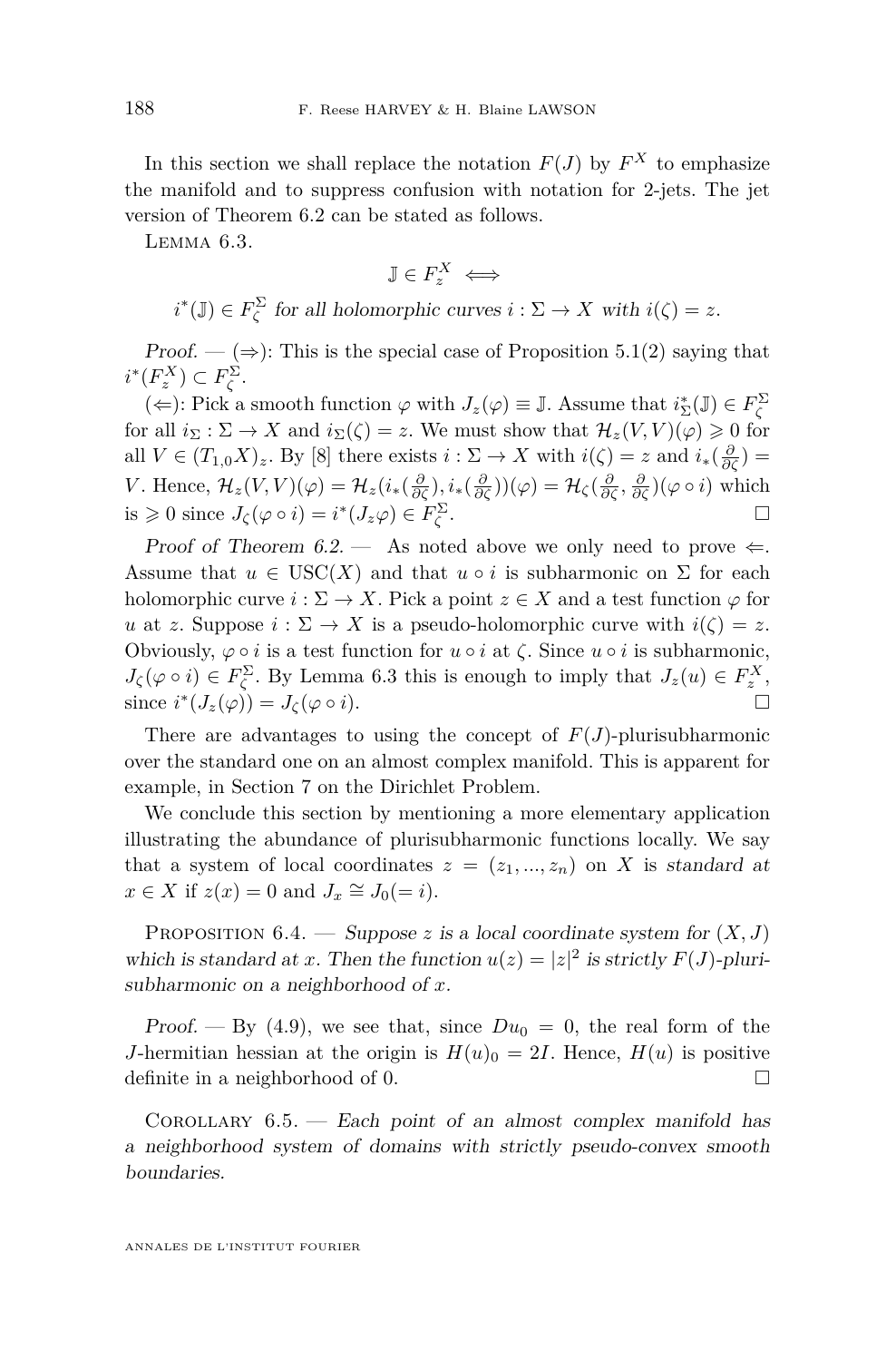<span id="page-19-0"></span>More precisely, these boundaries are strictly  $F(J)$ -convex in the sense of [\[4\]](#page-34-0).

#### **7. The Dirichlet Problem**

In this section we consider the Dirichlet problem for the subequation  $F(J)$  and for the more general "inhomogeneous" subequation  $F(J, f)$  defined by adding the condition  $(i\partial \overline{\partial}u)^n \geq f\lambda$  where  $\lambda$  is a fixed volume form on *X* and  $f \in C(X)$  satisfies  $f \geq 0$ . Recall that by Definition [3.1,](#page-8-0)  $F_x(J) = \{J_x^2u : i\partial\overline{\partial}u \geq 0 \text{ for } u \text{ smooth near } x\}$ , which we state more succinctly by saying

(7.1) 
$$
F(J) \text{ is defined by } i\partial \overline{\partial} u \geq 0.
$$

We now fix a (real) volume form  $\lambda$  on X compatible with the orientation induced by *J*. Then each  $f \in C(X)$  with  $f \geq 0$  determines a subequation

(7.2) *F*(*J, f*) defined by  $i\partial\overline{\partial}u \ge 0$  and  $(i\partial\overline{\partial}u)^n \geq f\lambda.$ 

For simplicity we abbreviate  $F \equiv F(J, f)$ .

DEFINITION 7.1. — A smooth function *u* on  $(X, J)$  is *F*-harmonic if  $J_x^2(u) \in \partial F_x$  for each point  $x \in X$ .

Example 7.2 (The Standard Model). — In the model case  $(X, J)$  =  $(\mathbb{C}^n, J_0)$  with  $\lambda = \lambda_0 = 2^n \times$  the standard volume form on  $\mathbb{C}^n$  and  $f_0 \geq 0$ a continuous function, we have

$$
(7.3) \quad D^2u \in \mathbf{F}(J_0, f_0) \qquad \Longleftrightarrow \qquad i\partial\overline{\partial}u \geqslant 0 \quad \text{and} \quad (i\partial\overline{\partial}u)^n \geqslant f_0\lambda_0,
$$

where the second inequality can be rewritten as

$$
\det_{\mathbb{C}}\left(\frac{\partial^2 u}{\partial z \partial \overline{z}}\right) \geqslant f_0.
$$

Furthermore,

 $(7.4)$  *D*<sup>2</sup> $u \in \partial \mathbf{F}(J_0, f_0) \iff i\partial \overline{\partial} u \geq 0$  and  $(i\partial \overline{\partial} u)^n = f_0 \lambda_0$ ,

where the equality can be rewritten as

$$
\det_{\mathbb{C}}\left(\frac{\partial^2 u}{\partial z \partial \overline{z}}\right) = f_0.
$$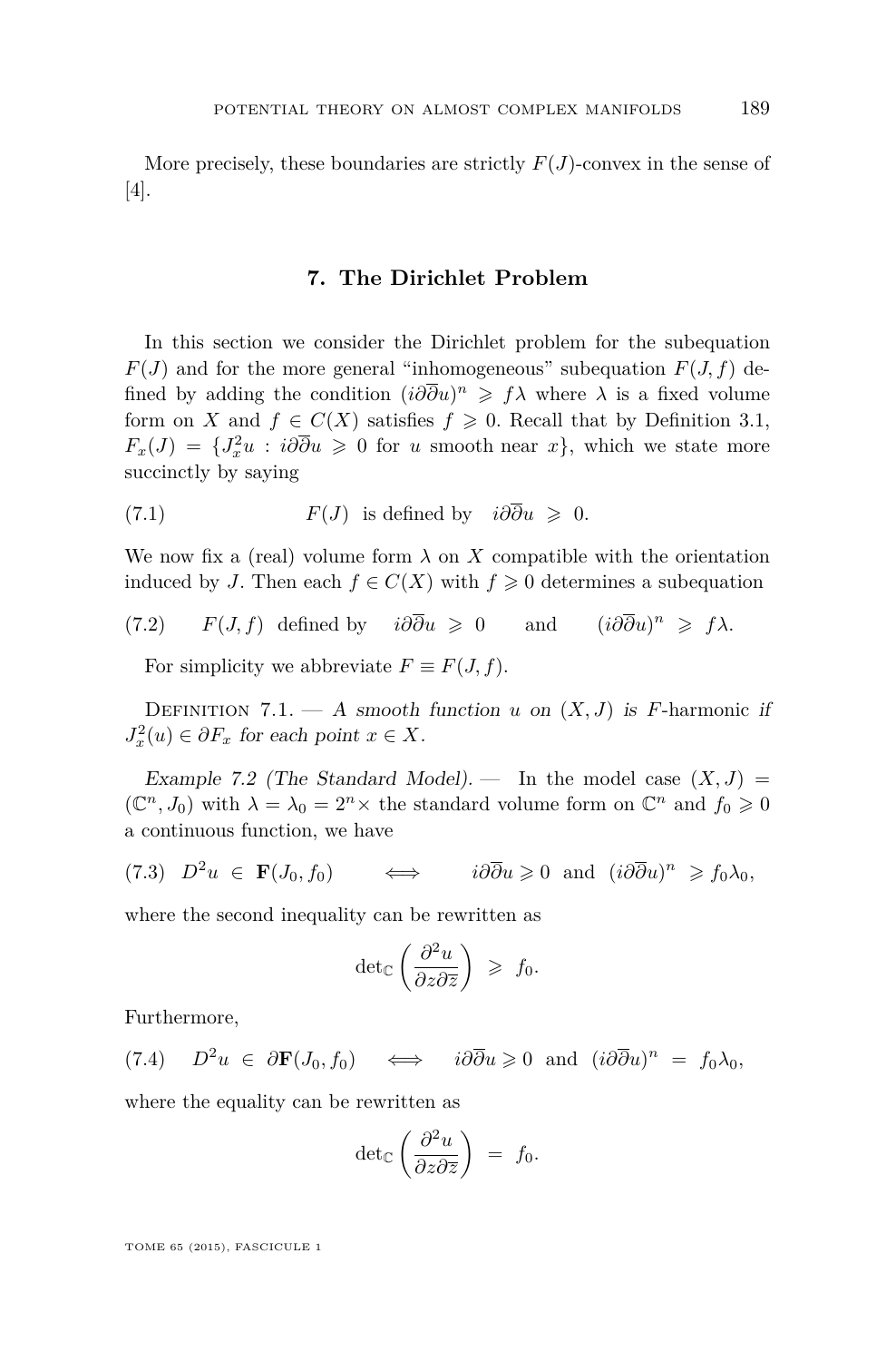<span id="page-20-0"></span>This model subequation  $\mathbf{F} \equiv \mathbf{F}(J_0, f_0) \subset \text{Sym}^2(\mathbb{R}^{2n})$  is pure secondorder, but not constant coefficient unless  $f_0$  is constant. Rewriting [\(7.3\)](#page-19-0) using jet coordinates we have that

$$
(7.3)'\qquad A\in \mathbf{F}_x(J_0,f_0)\qquad \Longleftrightarrow\qquad A_{\mathbb{C}}\geqslant 0\quad \text{and}\quad \det_{\mathbb{C}}(A_{\mathbb{C}})\geqslant f_0(x)
$$

The notion of *F*-harmonicity can be extended to  $u \in USC(X)$  as follows. Define the Dirichlet dual of *F* to be the set

(7.5) 
$$
\widetilde{F} = \sim (-\text{Int}F) = -(\sim \text{Int}F).
$$

One can show that  $\tilde{F}$  is also a subequation, *i.e.*, it is a closed subset of the (reduced) 2-jet bundle  $J^2(X)$  satisfying conditions (P) and (T) (cf. [\[4\]](#page-34-0) and Definition [3.5](#page-10-0) above).

Note that

(7.6) 
$$
F \cap \left(-\widetilde{F}\right) = F \cap \left(\sim \text{Int} F\right) = \partial F.
$$

For any subequation *F* the notion of an upper semi-continuous *F*-sub-harmonic function is defined by using test functions (see Definition [3.6\)](#page-10-0), and Definition [7.1](#page-19-0) can be extended to continuous functions as follows.

DEFINITION 7.3. — A function  $u \in C(X)$  is *F*-harmonic if *u* is *F*subharmonic and  $-u$  is  $\widetilde{F}$ -subharmonic on  $X$ .

The dual  $\widetilde{F}$  of  $F \equiv F(J, f)$  is defined fibre-wise by:

(7.7) either (1) 
$$
i\partial\overline{\partial}(-u) \ge 0
$$
 and  $(i\partial\overline{\partial}(-u))^n \le f(x)\lambda$   
or (2)  $i\partial\overline{\partial}(-u) \ge 0$ .

Now suppose that  $\Omega$  is an open set in *X* with smooth boundary  $\partial\Omega$  and that  $\overline{\Omega} = \Omega \cup \partial \Omega$  is compact.

Definition 7.4. — We say that uniqueness holds for the *F*-Dirichlet problem (DP) on  $\Omega$  if given  $\varphi \in C(\partial \Omega)$  and  $v, w \in C(\overline{\Omega})$  with *v* and *w* both  $F$ -harmonic on  $Ω$ , then

 $v = w = \varphi$  on  $\partial\Omega \implies v = w$  on  $\Omega$ .

We say that existence holds for (DP) on  $\Omega$  if given  $\varphi \in C(\partial \Omega)$ , the Perron function

$$
U \equiv \sup_{\mathcal{F}(\varphi)} u \quad \text{where} \quad \mathcal{F}(\varphi) \equiv \{ u \in \text{USC}(\overline{\Omega}) \cap F(\Omega) : u|_{\partial \Omega} \leqslant \varphi \}
$$

satisfies

(1) 
$$
U \in C(\Omega)
$$
, (2) U is F-harmonic on  $\Omega$  and (3)  $U = \varphi$  on  $\partial\Omega$ .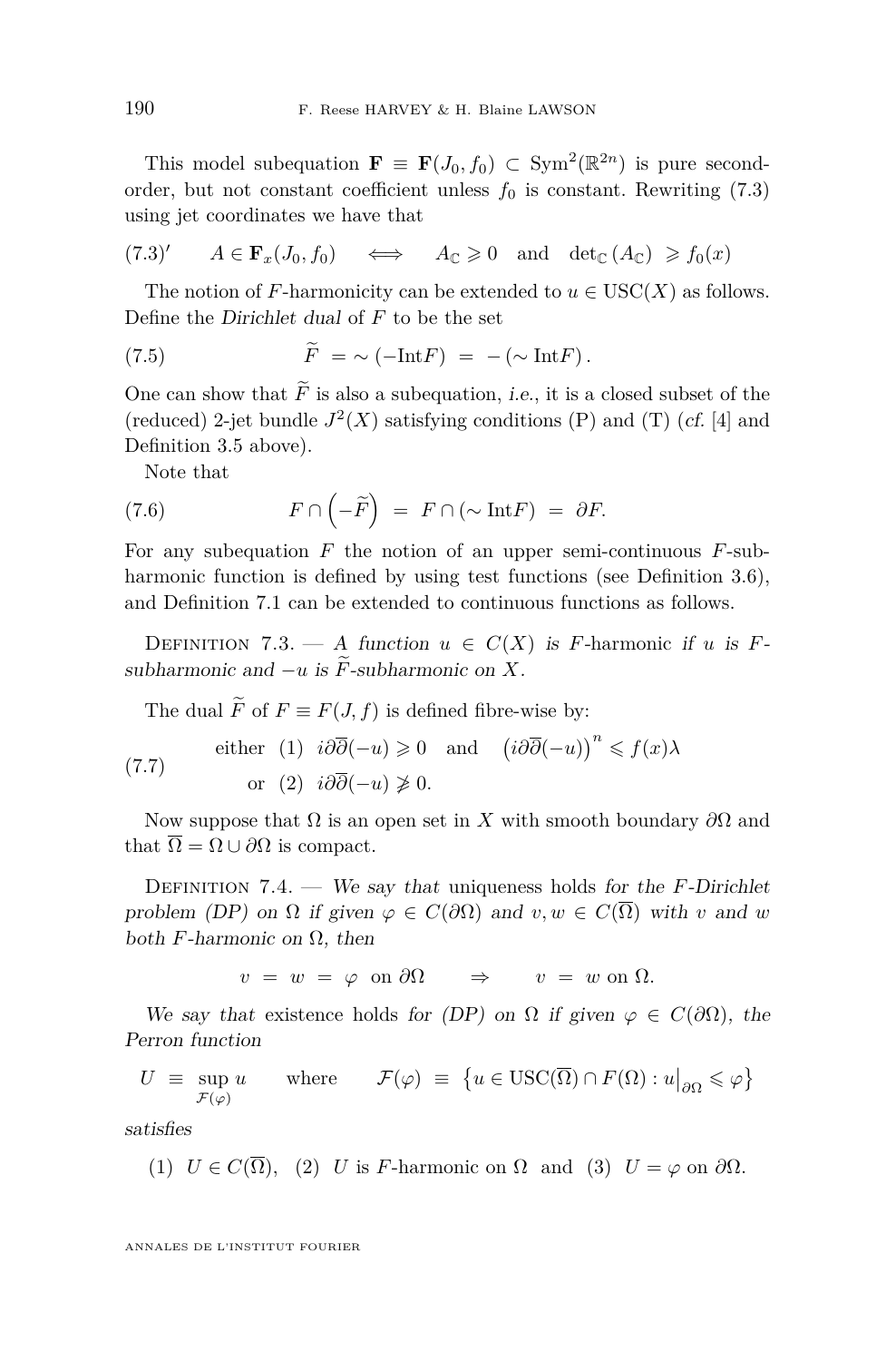<span id="page-21-0"></span>THEOREM 7.5 (The Dirichlet Problem). — For the subequation  $F =$  $F(J, f)$  on an almost complex manifold  $(X, J)$ , we have the following.

Uniqueness holds for the *F*-Dirichlet problem on  $(\Omega, \partial\Omega)$  if the almost complex manifold  $(X, J)$  supports a  $C^2$  strictly  $F(J)$ -plurisubharmonic function.

Existence holds for the *F*-Dirichlet problem if  $(\Omega, \partial \Omega)$  has a strictly  $F(J)$ plurisubharmonic defining function.

COROLLARY 7.6. — On any almost complex manifold  $(X, J)$  each point has a fundamental neighborhood system of domains (Ω*, ∂*Ω) for which both existence and uniqueness hold for the Dirichlet problem.

Proof. — The idea is to apply the results of [\[4\]](#page-34-0) to the subequations  $F =$  $F(J, f)$  despite the lack of a riemannian metric. Proposition [4.5](#page-14-0) above states that  $F(J)$  is locally jet equivalent to  $\mathcal{P}^{\mathbb{C}} = \mathbf{F}(J_0)$ , the standard constant coefficient subequation on  $\mathbb{C}^n$ , while, more generally, Proposition [7.8](#page-22-0) below states that  $F(J, f)$  is locally jet-equivalent to  $\mathbf{F}(J_0, f_0)$ , the subequation described in Example [7.2.](#page-19-0)

Uniqueness. — This is a standard consequence of comparison.

THEOREM 7.7 (Comparison). — If  $(X, J)$  supports a  $C^2$  strictly Jplurisubharmonic function, then comparison holds for  $F \equiv F(J, f)$ , that is, for all  $u \in F(X)$ ,  $v \in \widetilde{F}(X)$ , and compact subsets  $K \subset X$ :

$$
u+v \ \leqslant \ 0 \quad \text{on} \ \ \partial K \qquad \Rightarrow \qquad u+v \ \leqslant \ 0 \quad \text{on} \ \ K.
$$

Proof. — Section 10 in [\[4\]](#page-34-0) contains a proof that any subequation *F* which is locally affinely jet equivalent to a constant coefficient subequation **F** must satisfy *local weak comparison*. Even though  $\mathbf{F}(J_0, f_0)$  is not constant coefficient, it is sufficiently close that the Theorem on Sums used in [\[4\]](#page-34-0) can be used to prove local weak comparison for  $F(J, f)$ . This is done in Proposition [7.9](#page-24-0) below. Theorem 8.3 in [\[4\]](#page-34-0) states that local weak comparison implies weak comparison on *X*. Thus,

Weak comparison holds for  $F(J, f)$ (7.8)

on any almost complex manifold (*X, J*)*.*

It is easy to see that under fibre-wise sum

$$
(7.9) \tF(J, f) + F(J) \tF(J, f),
$$

that is, the convex cone subequation  $F(J)$  is a monotonicity cone for *F*(*J, f*).

Theorem 9.5 in [\[4\]](#page-34-0) states that if there exists a  $C^2$  strictly  $F(J)$ -plurisubharmonic function on *X*, then the strict approximation property holds for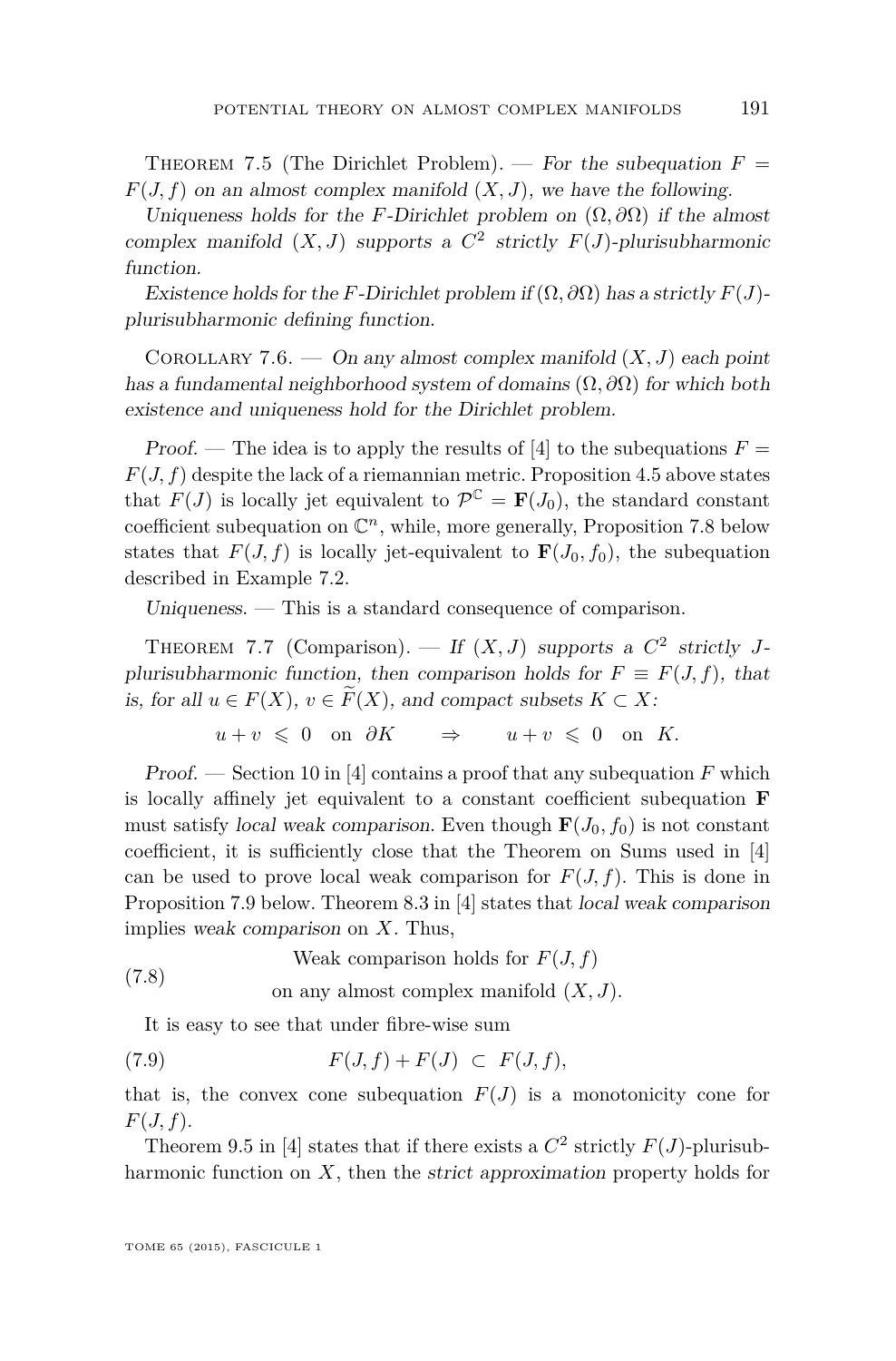<span id="page-22-0"></span> $F(J, f)$  on *X*. Finally, Theorem 9.2 in [\[4\]](#page-34-0) states that for any subequation *F*, if both weak comparison and strict approximation hold, then comparison holds on *X*. Modulo proving Propositions 7.8 and [7.9](#page-24-0) below, this completes the proof of comparison.

Existence. — This is a consequence of Theorem 12.4 in [\[4\]](#page-34-0), since it is straightforward to see from the definition that strict boundary convexity for  $F(J)$  is the same as strict boundary convexity for  $F(J, \lambda)$ .

In the case  $F = F(J, f)$ , if *w* is  $C^2$  and  $(i\partial \overline{\partial} w)^n \leq f\lambda$ , i.e.,  $J^2w \notin \text{Int } F$ , then  $v \equiv -w \in \widetilde{F}(X)$  and comparison applies to *v*, *u* for any  $u \in F(X)$ . In other words,  $u \leq w$  on  $\partial K \Rightarrow u \leq w$  on K. Therefore, as a special case of comparison we have the following.

For all *u* which are *J* psh and satisfy  $(i\partial \overline{\partial}u)^n \geq f\lambda$ 

in the viscosity sense, if  $w \in C^2(X)$  satisfies  $(i\partial \overline{\partial}w)^n \leq f\lambda$ and  $u \leq w$  on  $\partial K$ , then  $u \leq w$  on  $K$ . (7.10)

#### **Local Jet-Equivalence with the Standard Model**

Recall the standard model in Example [7.2.](#page-19-0)

PROPOSITION 7.8. — Choose local coordinates in  $\mathbb{R}^{2n} \cong \mathbb{C}^n$  as in Section 4 above. In these coordinates the subequation  $F(J, f)$  is locally jetequivalent to the standard model subequation  $\mathbf{F}(J_0, f_0)$  defined by

$$
\det_{\mathbb{C}}\left(\frac{\partial^2 u}{\partial z \partial \overline{z}}\right) \geqslant f_0 \quad \text{and} \quad \frac{\partial^2 u}{\partial z \partial \overline{z}} \geqslant 0,
$$

Here  $f_0 = \beta f$  where  $\beta > 0$  is a smooth function, independent of f.

By the definition of jet-equivalence this Proposition states that there exists a  $GL^+(\mathbb{R}^{2n})$ -valued smooth function *h* and a  $(\mathbb{R}^{2n})^* \times Sym^2(\mathbb{R}^{2n})$ valued smooth function *L* such that, with jet coordinates  $p = Du$  and  $A = D^2u$ ,

$$
(7.11) \quad (p, A) \in F_x(J, f) \quad \iff \quad h(x) \text{A}h^t(x) + L_x(p) \in \mathbf{F}_x(J_0, f_0).
$$

Proof. — We recall the linear algebra from  $\S 4$  (cf. Lemma [4.3\)](#page-13-0) which involves a finite dimensional real vector space *T* of dimension 2*n* with two almost complex structures *J* and  $J_0$ , and two volume forms  $\lambda$  and  $\lambda_0$ , all of which are orientation compatible. (We think of  $J_0$  and  $\lambda_0$  as "standard" or "background" data.) Assume we are given  $q \in GL^+(T)$  such that

$$
J = gJ_0g^{-1}
$$

ANNALES DE L'INSTITUT FOURIER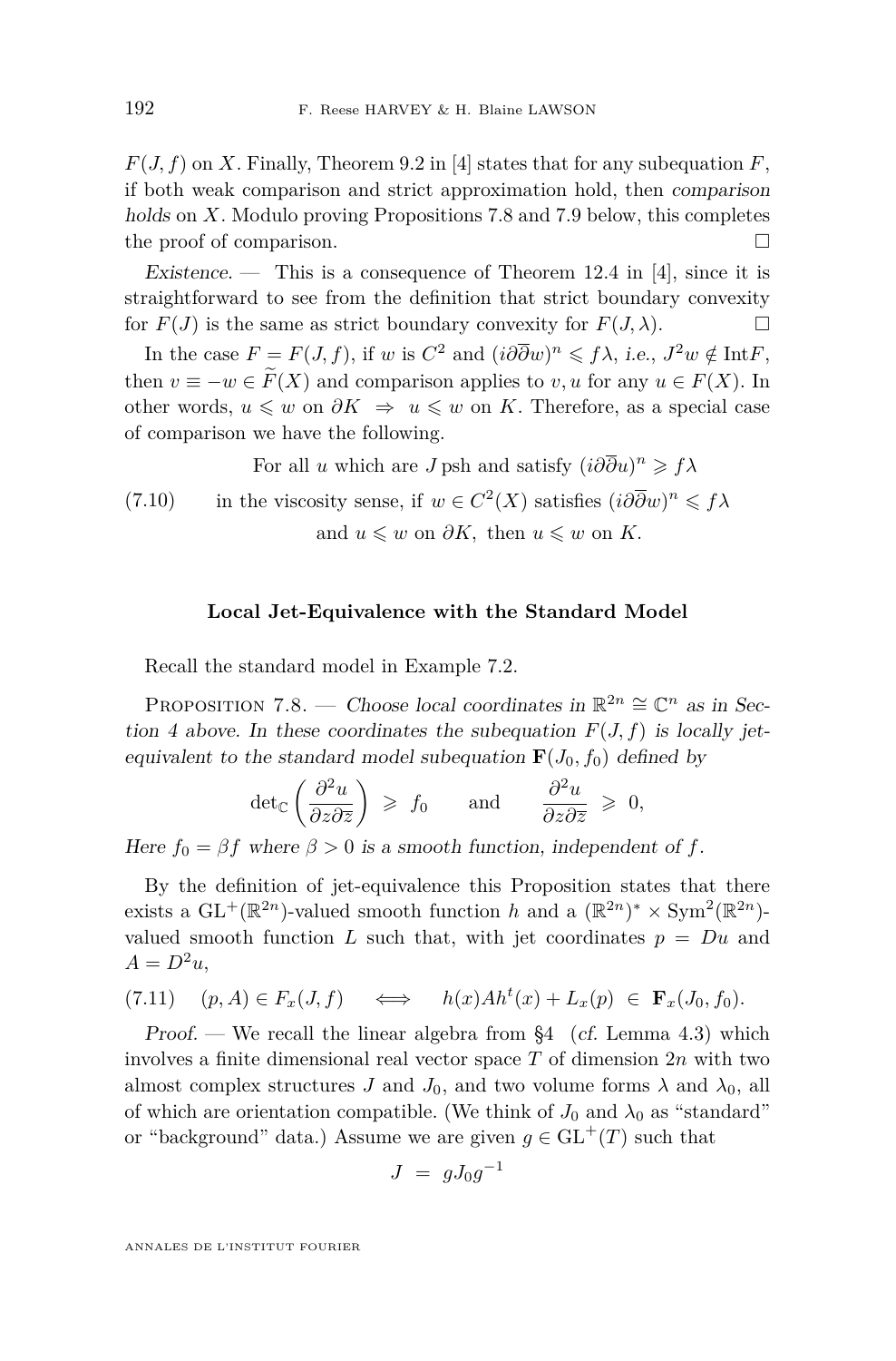Let  $\mathcal{P}^{\mathbb{C}}(T, J) \subset \text{Sym}_{\mathbb{R}}^2(T)$  consist of all  $H \in \text{Sym}_{\mathbb{R}}^2(T)$  such that:

(1) *H* is *J*-hermitian, *i.e.*, 
$$
J^*H = H
$$
 and (2)  $H \ge 0$ .

Technically speaking,  $\mathcal{P}^{\mathbb{C}}(T, J)$  is not a subequation, but it can be used to define  $F(J)$  by setting

$$
F_x(J) \equiv \{J_x^2 \varphi : H_x(\varphi) \in \mathcal{P}^{\mathbb{C}}(T,J) \}.
$$

Using this notion we have, as a restatement of Proposition [4.5,](#page-14-0) where  $A \equiv$  $D_x^2 \varphi$  and  $p \equiv D_x \varphi$ , that

 $(7.12)$   $(p, A) \in F_x(J) \iff g(x) (A + J_0^* A) g^t(x) + L_x(p) \in \mathcal{P}^{\mathbb{C}}(\mathbb{C}^n, J_0)$ 

where  $L_x(p) \equiv g(x)(E_x(p) + J_0^* E_x(p))g^t(x)$  with *E* defined by [\(4.8\)](#page-11-0). This is the statement that  $F(J)$  and  $F(J_0)$  are jet-equivalent.

Now with the notation of Lemma [4.3,](#page-13-0) set  $\alpha = i\partial\overline{\partial}\varphi$ ,  $\mathcal{H} \equiv \mathcal{H}(\varphi)$  and  $H \equiv$ *H*( $\varphi$ ). Then *H*<sup> $\prime$ </sup>  $\equiv$  *g*<sup>\*</sup>*H* = *g*(*x*) (*A* + *J*<sub>0</sub><sup>\*</sup>*A*) *g*<sup>*t*</sup>(*x*) + *L<sub><i>x*</sub>(*p*) is the expression in  $(7.12)$ , and  $(7.12)$  is the statement that  $H' \geq 0$  and  $H'$  is  $J_0$ -hermitian.

Let  $\beta > 0$  be defined by

$$
(7.13) \t\t\t g^*\lambda = \beta\lambda_0.
$$

Then  $g^*(f\lambda) = f\beta\lambda_0 = f_0\lambda_0$  where  $f_0 \equiv \beta f$ . Therefore,

 $(7.14)$   $\alpha^n \geq f\lambda \iff (g^*\alpha)^n \geq f_0\lambda_0 \iff \det_{\mathbb{C}}A'_{\mathbb{C}} \geq f_0$ 

where  $A'_{\mathbb{C}} \in M_n(\mathbb{C})$  is the matrix representative of  $\alpha' = g^* \alpha \in \Lambda^{1,1}(T, J_0)$ with respect to any volume-compatible (i.e.,  $\lambda_0$ -compatible) basis of  $T_{1,0}(J_0)$ . This completes the proof of Proposition [7.8.](#page-22-0)

#### **Local Weak Comparison**

The Theorem on Sums can be used to prove a weaker form of comparison for  $\mathbf{F} \equiv \mathbf{F}(J_0, f)$  defined by:

 $(7.15)$   $A \in \mathbf{F}_x$   $\iff$   $A_{\mathbb{C}} \geq 0$  and  $\det_{\mathbb{C}} A_{\mathbb{C}} \geq f(x)$ ,

as well as for  $F \equiv F(J, f)$  defined by:

(7.16) 
$$
(p, A) \in F_x \qquad \Longleftrightarrow \qquad g(x) A g^t(x) + L_x(p) \in \mathbf{F}_x.
$$

even though the model  $\mathbf{F}(J_0, f)$  is not constant coefficient.

A notion of strictness which is uniform is employed. Given  $c > 0$ , define  $\mathbf{F}^c$  by

(7.17)  $A \in \mathbf{F}_x^c \iff B(A; c) \subset \mathbf{F}_x$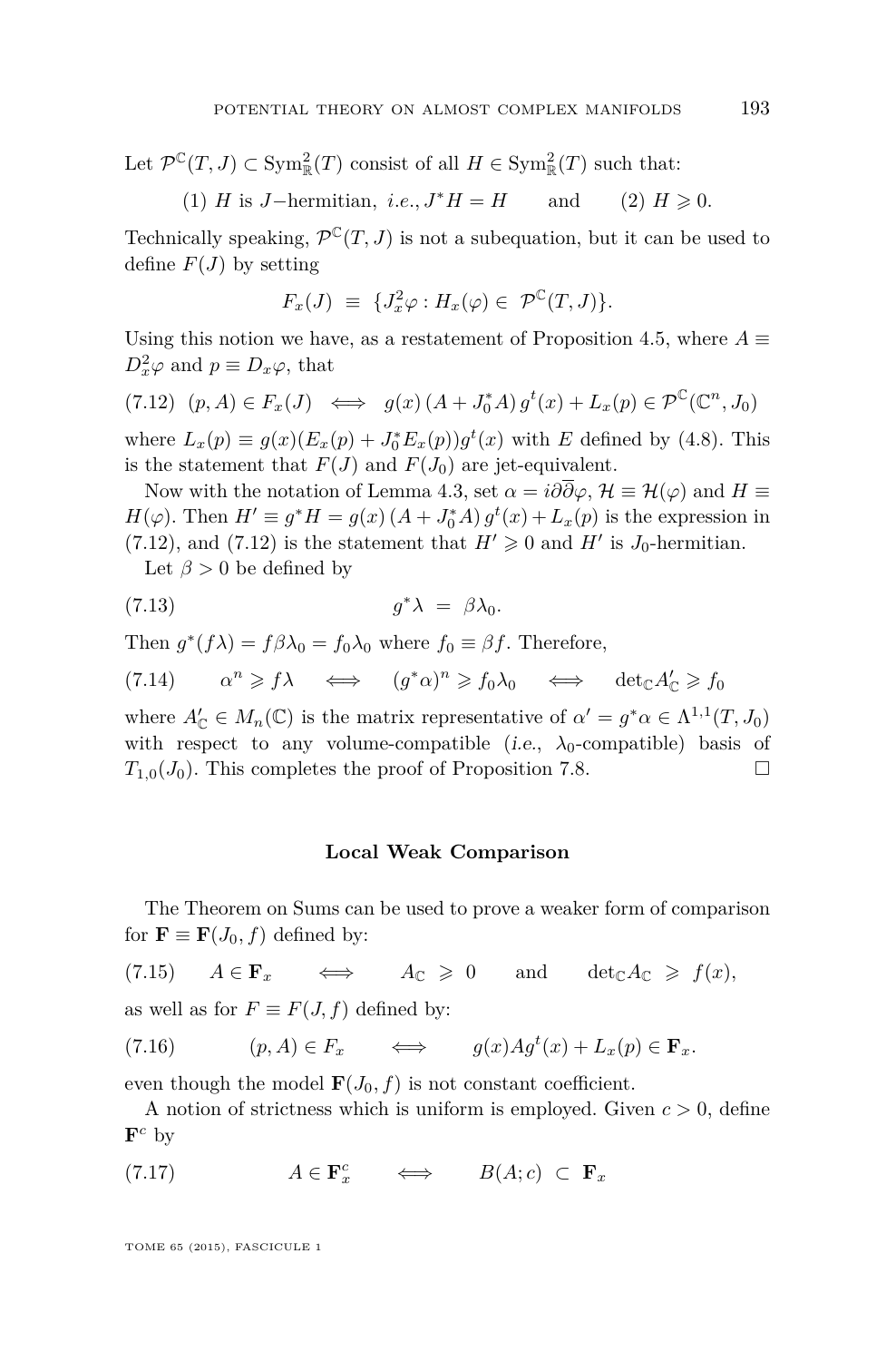<span id="page-24-0"></span>where  $B(A; c)$  denotes the ball in  $\text{Sym}^2_{\mathbb{R}}(\mathbb{C}^n)$  about A of radius c. Define *F <sup>c</sup>* by

(7.18) 
$$
(p, A) \in F_x^c \qquad \Longleftrightarrow \qquad g(x)Ag^t(x) + L_x(p) \in \mathbf{F}_x^c.
$$

Thus F is jet-equivalent to **F**, and  $F^c$  is jet-equivalent to  $\mathbf{F}^c$ . Fix an open set  $U \subset \mathbb{C}^n$ .

PROPOSITION 7.9. — If  $u \in F^c(U)$  and  $v \in \widetilde{F}(U)$ , then  $u + v$  satisfies the maximum principle.

*Proof.* — If the maximum principle fails for  $u + v$ , then (by [\[4\]](#page-34-0), Theorem C.1) the following quantities exist and have the stated properties:

(1) 
$$
z_{\epsilon} = (x_{\epsilon}, y_{\epsilon}) \rightarrow (x_0, x_0),
$$
  
\n(2)  $(p_{\epsilon}, A_{\epsilon}) \in F_{x_{\epsilon}}^c$  and  $(q_{\epsilon}, B_{\epsilon}) \in \widetilde{F}_{y_{\epsilon}},$   
\n(3)  $p_{\epsilon} = \frac{x_{\epsilon} - y_{\epsilon}}{\epsilon} = -q_{\epsilon}$  and  $\frac{|x_{\epsilon} - y_{\epsilon}|^2}{\epsilon} \rightarrow 0,$   
\n(4)  $-\frac{3}{\epsilon}I \le \begin{pmatrix} A_{\epsilon} & 0 \\ 0 & B_{\epsilon} \end{pmatrix} \le \frac{3}{\epsilon} \begin{pmatrix} I & -I \\ -I & I \end{pmatrix}.$ 

It is straightforward to show that

(7.19) 
$$
(q, B) \in \widetilde{F}_y \qquad \Longleftrightarrow \qquad g(y)Bg^t(y) + L_y(q) \in \widetilde{\mathbf{F}}_y.
$$

(More generally, see Lemma 6.14 in [\[4\]](#page-34-0).) Thus (2) can be written as

(2)' 
$$
A'_{\epsilon} \equiv g(x_{\epsilon})A_{\epsilon}g^{t}(x_{\epsilon}) + L_{x_{\epsilon}}(p_{\epsilon}) \in \mathbf{F}^{c}_{x_{\epsilon}},
$$
 and  
\n $B'_{\epsilon} \equiv g(y_{\epsilon})B_{\epsilon}g^{t}(y_{\epsilon}) + L_{y_{\epsilon}}(q_{\epsilon}) \in \widetilde{\mathbf{F}}_{y_{\epsilon}}.$ 

By definition of the dual, we have  $B'_{\epsilon} \in \mathbf{F}_{y_{\epsilon}}$  if  $-B'_{\epsilon} \notin \text{Int}\mathbf{F}_{y_{\epsilon}}$ , that is:

(2)'' either (i) 
$$
-B'_{\epsilon} \notin \mathcal{P}^{\mathbb{C}}
$$
  
or (ii)  $-B'_{\epsilon} \in \mathcal{P}^{\mathbb{C}}$  but  $\det_{\mathbb{C}} (-B'_{\epsilon})_{\mathbb{C}} \leq f(y_{\epsilon}).$ 

Recall that  $\mathcal{P}^{\mathbb{C}} \equiv \{B : B_{\mathbb{C}} \geqslant 0\}.$ 

The calculation on page 442 of [\[4\]](#page-34-0) proves that there exist  $P_{\epsilon} \geq 0$  and a number  $\Lambda \geqslant 0$  such that

(7.20) 
$$
g(x_{\epsilon})A_{\epsilon}g^{t}(x_{\epsilon})+g(y_{\epsilon})B_{\epsilon}g^{t}(y_{\epsilon})+P_{\epsilon} = \frac{\Lambda}{\epsilon}|x_{\epsilon}-y_{\epsilon}|^{2}.
$$

Setting  $A_{\epsilon}^{\prime\prime} \equiv A_{\epsilon}^{\prime} + P_{\epsilon}$ , this proves

(5) 
$$
-B_{\epsilon}' = A_{\epsilon}'' - \frac{\Lambda}{\epsilon} |x_{\epsilon} - y_{\epsilon}|^2 - L_{x_{\epsilon}}(p_{\epsilon}) - L_{y_{\epsilon}}(q_{\epsilon}).
$$

By positivity,  $A'_{\epsilon} \in \mathbf{F}^c_{x_{\epsilon}} \Rightarrow A_{\epsilon}'' \in \mathbf{F}^c_{x_{\epsilon}}$ , so that

(6) dist  $(A_{\epsilon}^{\prime\prime}, \sim \mathbf{F}_{x_{\epsilon}}) \geq c$ .

ANNALES DE L'INSTITUT FOURIER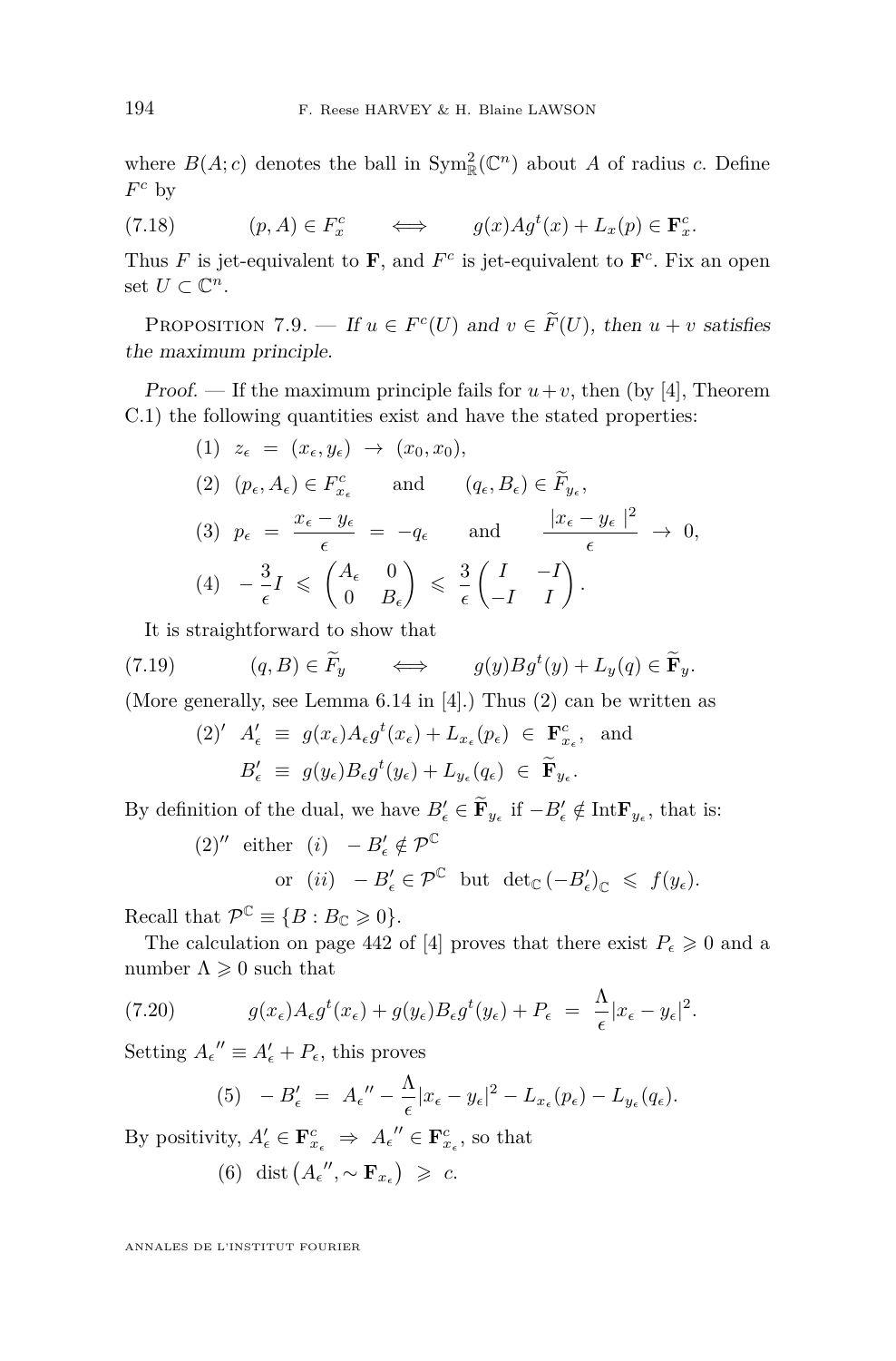This implies

(6)' (i) dist 
$$
(A_{\epsilon}''', \sim \mathcal{P}^{\mathbb{C}}) \geq c
$$
 and  
\n(ii) det <sub>$\mathbb{C}$</sub>   $(A_{\epsilon}''')_{\mathbb{C}} \geq f(x_{\epsilon}) + (c/\sqrt{n})^n$ 

The second inequality requires proof. Abbreviate  $x = x_{\epsilon}$ . It suffices to show that each point on the hypersurface  $\Gamma$  defined by  $\det_{\mathbb{C}} A_{\mathbb{C}} = (f^{\frac{1}{n}}(x) +$  $(c/\sqrt{n}))^n$  is distance  $\leq c$  from the hypersurface Γ' defined by det<sub>C</sub>*B*<sub>C</sub> = *f*(*x*). Note that  $B_0 \equiv f^{\frac{1}{n}}(x)I \in \Gamma'$  and the unit normal to  $\Gamma'$  at  $B_0$  is *N* =  $(1/\sqrt{n})I$ . Set  $A_0 = B_0 + cN = (f^{\frac{1}{n}}(x) + (c/\sqrt{n}))I$ . Then det<sub>C</sub> $A_0 =$  $(f^{\frac{1}{n}}(x) + (c/\sqrt{n}))^n$  so that  $A_0 \in \Gamma$ . Note that dist $(A_0, \Gamma') = c$  and other points  $A \in \Gamma$  have smaller distance to  $\Gamma'$ . Therefore,  $dist(A, \Gamma') \geq c$  implies  $\det_{\mathbb{C}} A \geq (f^{\frac{1}{n}}(x) + (c/\sqrt{n}))^n \geq f(x) + (c/\sqrt{n})^n$ .

Suppose now that case (i) of  $(2)''$  holds, i.e.,  $-B'_{\epsilon} \notin \mathcal{P}_{\mathbb{C}}$ . Then by  $(6)'(i)$ we have  $||A_{\epsilon}'' + B_{\epsilon}'|| = \text{dist}(A_{\epsilon}'', -B_{\epsilon}') \geqslant c$ . By (5),

$$
(7.21) \t||A_{\epsilon}'' + B_{\epsilon}'|| = \Lambda ||I|| \frac{|x_{\epsilon} - y_{\epsilon}|^2}{\epsilon} + \left|| (L_{x_{\epsilon}} - L_{y_{\epsilon}}) \left( \frac{x_{\epsilon} - y_{\epsilon}}{\epsilon} \right) \right||.
$$

This converges to zero as  $\epsilon \to 0$  by (3), so that this case (i) cannot occur for  $\epsilon > 0$  small.

Finally, suppose Case (ii) of  $(2)''$  holds. By  $(6)'$ (ii) first and then  $(2)''$ (ii) we have:

$$
(7.22)
$$

$$
c^{\frac{1}{n}} \leqslant \ \det_{\mathbb{C}} (A_{\epsilon}^{\prime\prime})_{\mathbb{C}} - f(x_{\epsilon}) \leqslant \ \det_{\mathbb{C}} (A_{\epsilon}^{\prime\prime})_{\mathbb{C}} - \det_{\mathbb{C}} (-B_{\epsilon}^{\prime})_{\mathbb{C}} + f(y_{\epsilon}) - f(x_{\epsilon}),
$$

where  $(A_{\epsilon}^{\prime\prime})_{\mathbb{C}} \geq 0$  and  $(-B_{\epsilon}^{\prime})_{\mathbb{C}} \geq 0$ . Again by (5) and (3), as  $\epsilon \to 0$ , the RHS of (7.22) approaches zero, so this case cannot occur. This completes the proof of the Comparison Theorem [7.7.](#page-21-0)

#### **Functions Which are Sub-the-Harmonics**

With regard to the subequation  $F(J)$ , since we have a notion of  $F(J)$ harmonic functions (Definition [7.3\)](#page-20-0), one can also consider functions that are "sub" these harmonics.

DEFINITION 7.10. — A function  $u \in \text{USC}(X)$  is said to be sub-the-*F*(*J*)-harmonics if for each compact set  $K \subset X$  and each  $F(J)$ -harmonic function *h* on a neighborhood of *K*,

$$
u \leq h
$$
 on  $\partial K \implies u \leq h$  on K.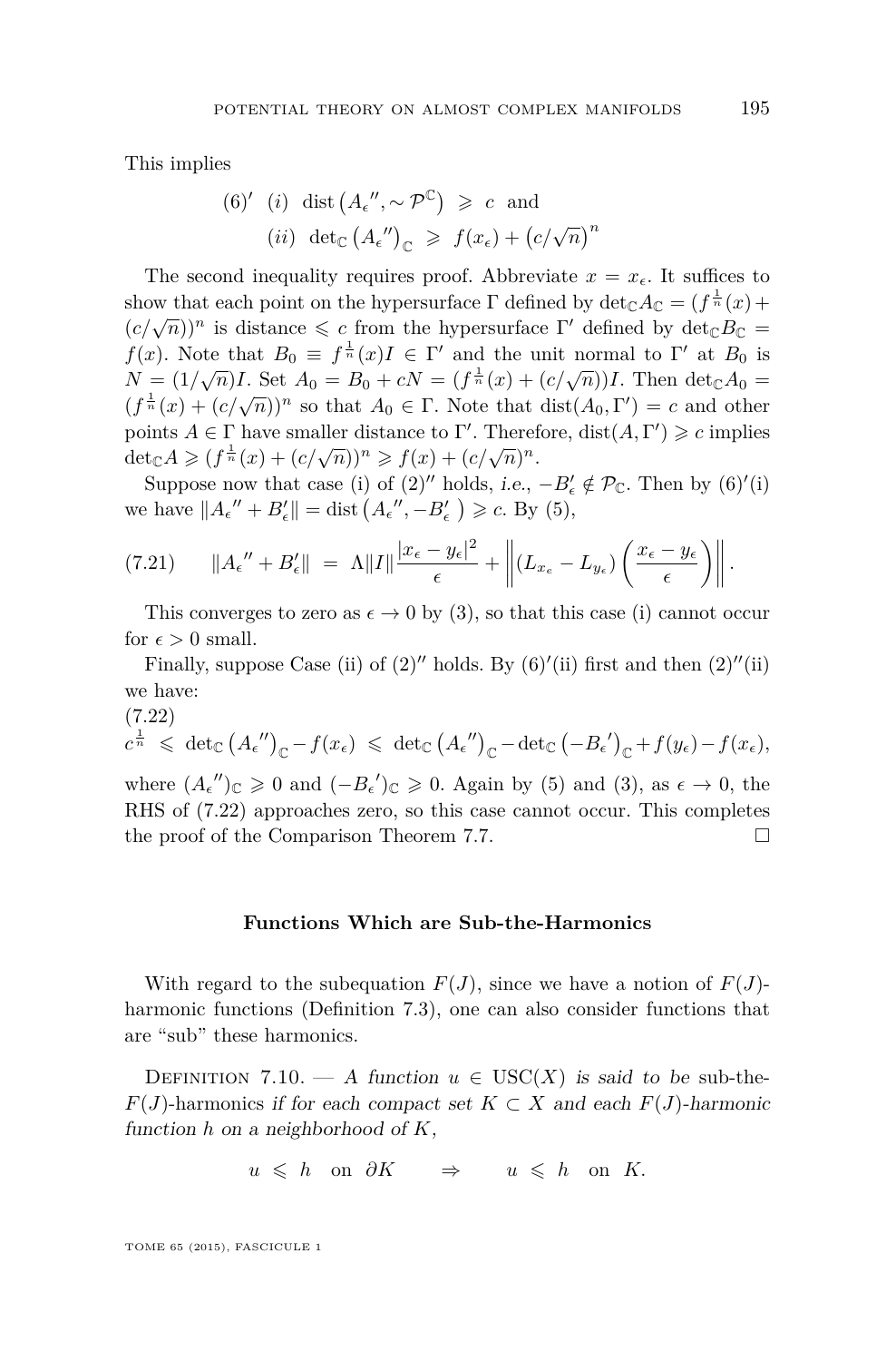<span id="page-26-0"></span>Comparison for  $F(J)$  on *K* implies that each  $F(J)$ -subharmonic is also sub-the- $F(J)$ -harmonics. Since  $F(J)$ -subharmonicity is a local property, the converse is an elementary consequence of local existence which follows as in Remark 9.7 and Theorem 9.2 in [\[5\]](#page-34-0). This proves the following.

THEOREM 7.11. — Given a function  $u \in \text{USC}(X)$ ,

 $u$  is  $F(J)$ -subharmonic  $\iff$  *u* is sub-the- $F(J)$ -harmonics. In the language of [\[5\]](#page-34-0) this says that  $F(J)^{visc} = F(J)^{classical}$ .

#### *F***-Maximal Equals** *F***-Harmonic**

There is a difference in the meaning of "solution" for our subequation  $F = F(J, f)$ , depending on whether one is grounded in pluripotential theory or viscosity theory.

DEFINITION 7.12. — A function  $u \in F(X)$  is *F*-maximal if for each compact set  $K \subset X$ 

*v*  $\leq$  *u* on  $\partial K$   $\Rightarrow$  *v*  $\leq$  *u* on *K* 

for all  $v \in \text{USC}(K)$  which are *F*-subharmonic on Int*K* 

The maximality property for *u* is equivalent to comparison holding for the function  $w \equiv -u$  (that is,  $v + w$  satisfies the zero maximum principle for all functions *v* which are *F*-subharmonic).

Now comparison holds for  $F(J)$  and Perron functions *U* are  $F(J)$ -harmonic on small balls. These facts can be used to show that following.

PROPOSITION 7.13. — Given a function  $u \in F(X)$ , *u* is  $F(J)$ -harmonic  $\iff$  *u* is  $F(J)$ -maximal.

#### **8. Distributionally Plurisubharmonic Functions**

So far we have discussed three notions of plurisubharmonicity on an almost complex manifold: the viscosity notion, the standard notion using restriction to holomorphic curves, and the notion of being sub-the- $F(J)$ harmonics. In all three cases we start with the same object – an upper semi-continuous function *u*. Theorem [6.2](#page-17-0) states that these first two notions are equal, while Theorem [7.7](#page-21-0) states that the first and third notions are the same. There is a yet another definition of plurisubharmonicity which starts with a distribution  $u \in \mathcal{D}'(X)$ . (Let  $v \geq 0$  stipulate that *v* is a non-negative measure.)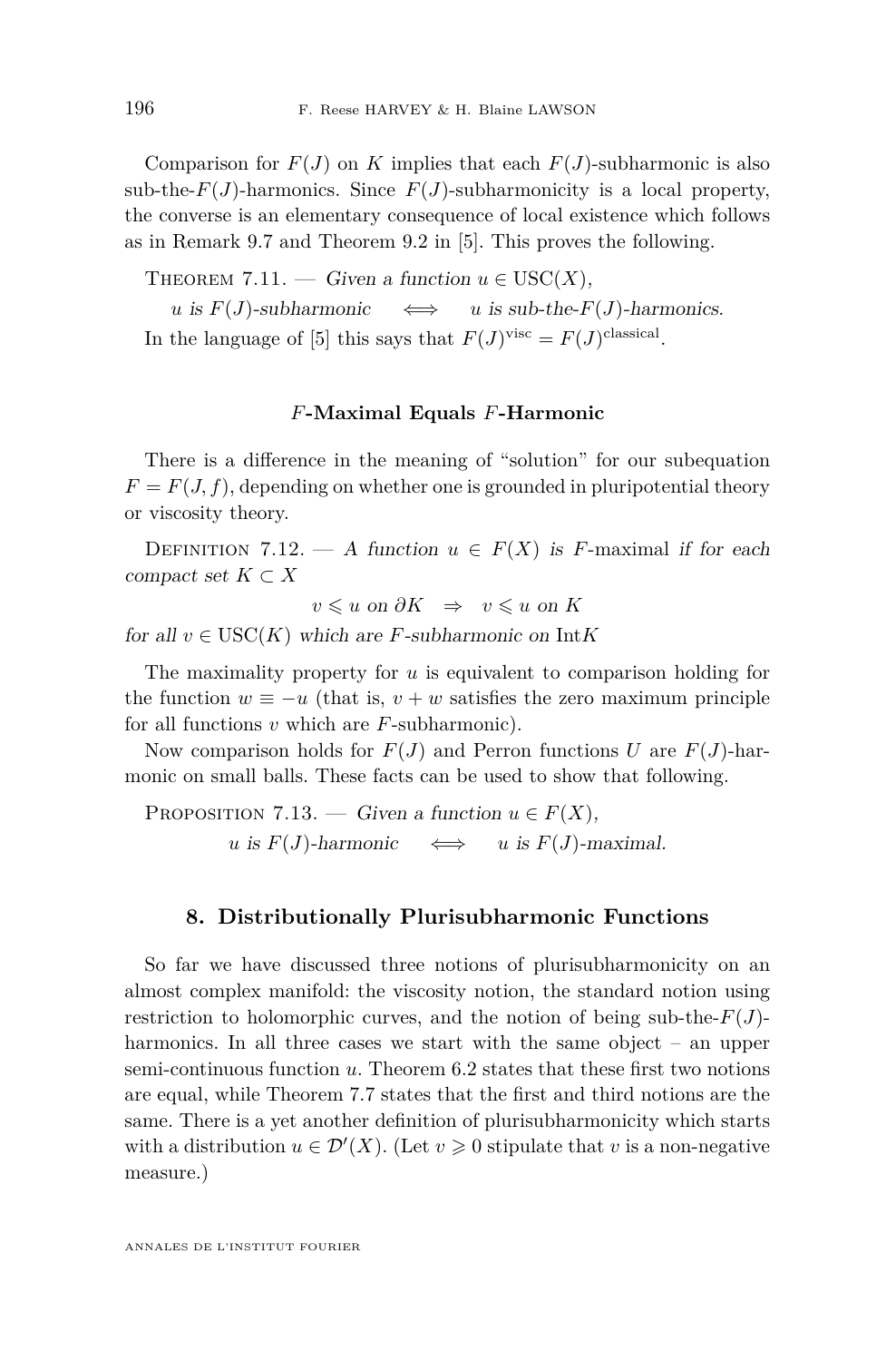<span id="page-27-0"></span>DEFINITION 8.1. — A distribution  $u \in \mathcal{D}'(X)$  on an almost complex manifold  $(X, J)$  is distributionally *J*-plurisubharmonic on *X* if

(8.1) 
$$
\mathcal{H}(V,V)(u) \geq 0 \text{ for all } V \in \Gamma_{\text{cpt}}(X,T_{1,0})
$$

or equivalently

(8.2) 
$$
H(v, v)(u) \geq 0 \text{ for all } v \in \Gamma_{\text{cpt}}(X, TX).
$$

This distributional notion can not be "the same", but it is equivalent in a sense we now make precise. In what follows we implicitly assume that an  $F(J)$ -plurisubharmonic function  $u \in \text{USC}(X)$  is not  $\equiv -\infty$  on any component of *X*.

THEOREM 8.2.

(a) Suppose *u* is  $F(J)$ -plurisubharmonic. Then  $u \in L^1_{loc}(X) \subset \mathcal{D}'(X)$ , and *u* is distributionally *J*-plurisubharmonic.

(b) Suppose  $u \in \mathcal{D}'(X)$  is distributionally *J*-plurisubharmonic. Then  $u \in L^1_{loc}(X)$ , and there exists a unique upper semi-continuous representative  $\tilde{u}$  of the  $L^1_{loc}$ -class *u* which is  $F(J)$ -plurisubharmonic. Moreover,

$$
\widetilde{u}(x) = \operatorname{ess} \limsup_{y \to x} u(y).
$$

 $Remark. -$  In light of Theorem [6.2,](#page-17-0) statement (a) above is equivalent to a result of Nefton Pali (Thm. 3.9 in [\[9\]](#page-34-0)), and statement (b) provides a proof of his Conjecture 1 (p. 333 in [\[9\]](#page-34-0)). Pali proves his conjecture under certain assumptions on the distribution *u* (Thm. 4.1 in [\[9\]](#page-34-0)).

Both notions of plurisubharmonicity in this theorem can be reformulated using a family of "Laplacians". To begin we consider the standard complex structure on  $\mathbb{C}^n$ . Recall (Example [4.4\)](#page-13-0) that the standard subequation  $\mathcal{P}^{\mathbb{C}} \subset \text{Sym}_{\mathbb{R}}^2(\mathbb{C}^n)$  is the set of real quadratic forms (equivalently symmetric matrices) with non-negative  $J_0$ -hermitian symmetric part. The starting point is the following characterization of  $\mathcal{P}^{\mathbb{C}}$ . Assume  $A \in \text{Sym}_{\mathbb{R}}^2(\mathbb{C}^n)$ . Then

(8.3) 
$$
A \in \mathcal{P}^{\mathbb{C}} \iff \langle A, B \rangle \geq 0 \quad \forall B \in \text{HSym}^2(\mathbb{C}^n) \text{ with } B > 0.
$$

The proof is left to the reader.

Each positive definite  $B \in \text{Sym}_{\mathbb{R}}^2(\mathbb{R}^N)$  defines a linear second-order operator

$$
(8.4) \qquad \Delta_B u = \langle D^2 u, B \rangle
$$

which we call the *B*-Laplacian.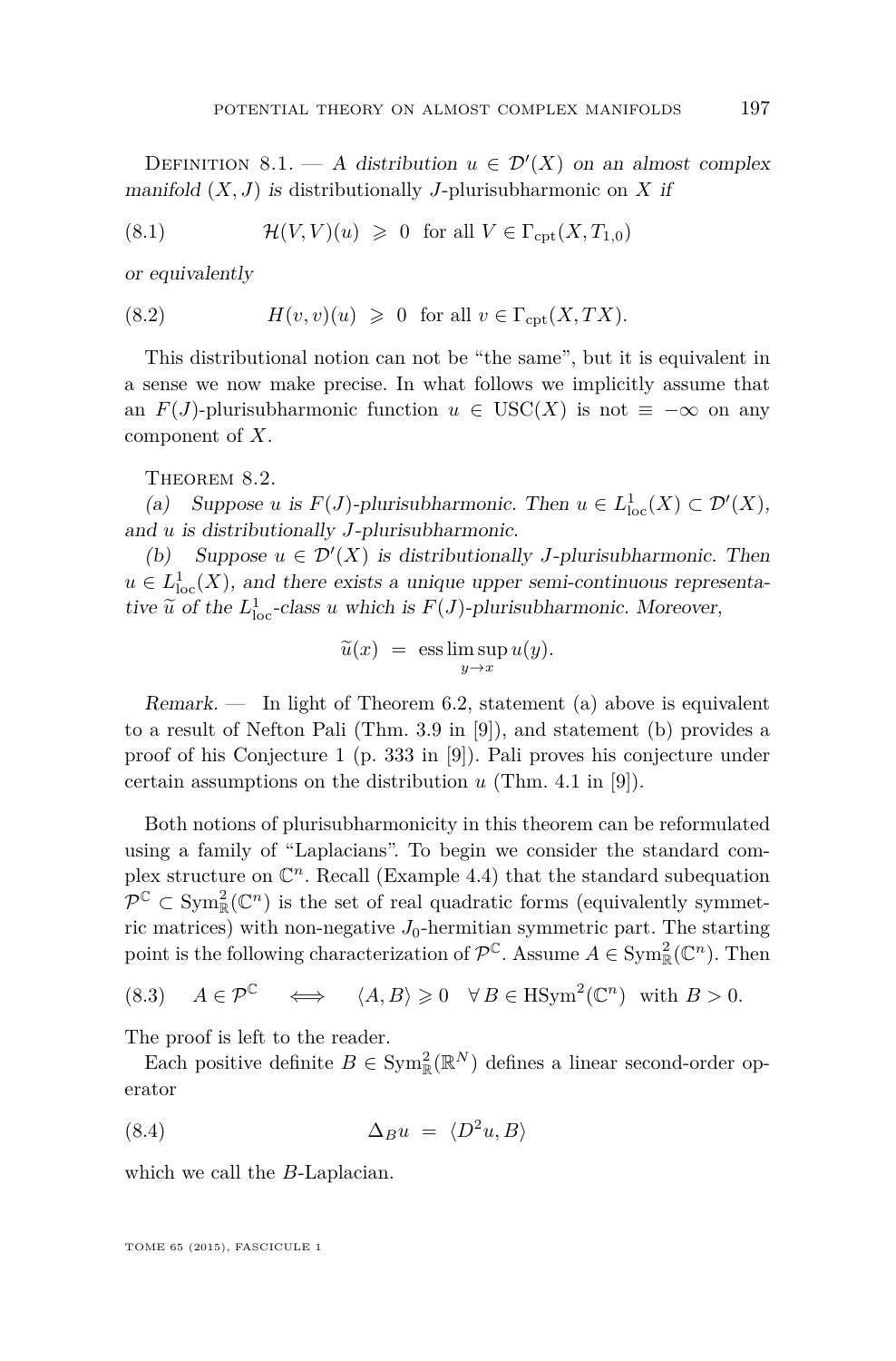<span id="page-28-0"></span>For  $C^2$ -functions *u*, the equivalence  $(8.3)$  can be restated as a characterization of plurisubharmonic functions.  $(8.3)'$  $(8.3)'$ 

*u* is psh 
$$
\iff \Delta_B u \geq 0 \quad \forall B \in \text{HSym}^2(\mathbb{C}^n)
$$
 with  $B > 0$ .

Let

(8.5) 
$$
H_B \equiv \{A \in \text{Sym}^2_{\mathbb{R}}(\mathbb{C}^n) : \langle A, B \rangle \geq 0\}
$$

be the subequation associated to the differential operator  $\Delta_B$ . Then (8.3) can be restated as

$$
(8.3)'' \qquad \mathcal{P}^{\mathbb{C}} = \bigcap \{ H_B : B \in \text{HSym}^2(\mathbb{C}^n) \text{ with } B > 0 \}.
$$

Adopting the standard viscosity definition (using  $C^2$ -test functions) for  $H_B$ -subharmonic upper semi-continuous functions  $u$ , it is immediate from  $(8.3)''$  that for a  $C^2$ -function  $\varphi$ , which is a test function for *u*, we have

(8.6) 
$$
D_x^2 \varphi \in \mathcal{P}^{\mathbb{C}} \iff D_x^2 \varphi \in H_B \quad \forall B \in \text{HSym}^2(\mathbb{C}^n) \text{ with } B > 0.
$$

This proves the following.

PROPOSITION 8.3. — An upper semi-continuous function *u* defined on an open subset *X* of  $\mathbb{C}^n$  is  $\mathcal{P}^{\mathbb{C}}$ -plurisubharmonic if and only if it is  $\Delta_B$ subharmonic for every *B*-Laplacian, where  $B \in H\text{Sym}^2(\mathbb{C}^n)$  with  $B > 0$ .

This proposition can be extended to *F*(*J*)-plurisubharmonic functions on any almost complex manifold (*X, J*), because of Proposition [4.5](#page-14-0) (jet-equivalence). Suppose that  $g: X \to GL^+_{\mathbb{R}}(\mathbb{R}^{2n})$  defines an almost complex structure  $J = gJ_0g^{-1}$  as in Proposition [4.5,](#page-14-0) and let  $E: X \rightarrow$  $\text{Hom}_{\mathbb{R}}(\mathbb{C}^n, \text{Sym}_{\mathbb{R}}^2(\mathbb{C}^n))$  be defined as in [\(4.8\)](#page-11-0).

DEFINITION 8.4. — Given  $B \in \text{HSym}^2(\mathbb{C}^n)$  with  $B > 0$ , define the *B*-Laplacian by

(8.7) 
$$
L_B u = \langle g B g^t, D^2 u \rangle + \langle E^t (g B g^t), D u \rangle.
$$

THEOREM 8.5. — An upper semi-continuous function *u* on *X* is  $F(J)$ plurisubharmonic if and only if it is viscosity  $L_B$ -subharmonic for all  $B \in$  $\text{HSym}^2(\mathbb{C}^n)$  with  $B > 0$ .

Proof. — Apply  $(4.15)$  and Definition 8.4.

The parallel to Theorem 8.5 for distributional subharmonicity is also true. The proof is left to the reader.

DEFINITION 8.6. — A distribution  $u \in \mathcal{D}'(X)$  is distributionally  $L_B$ subharmonic if  $L_B u$  is a non-negative measure on  $X$ .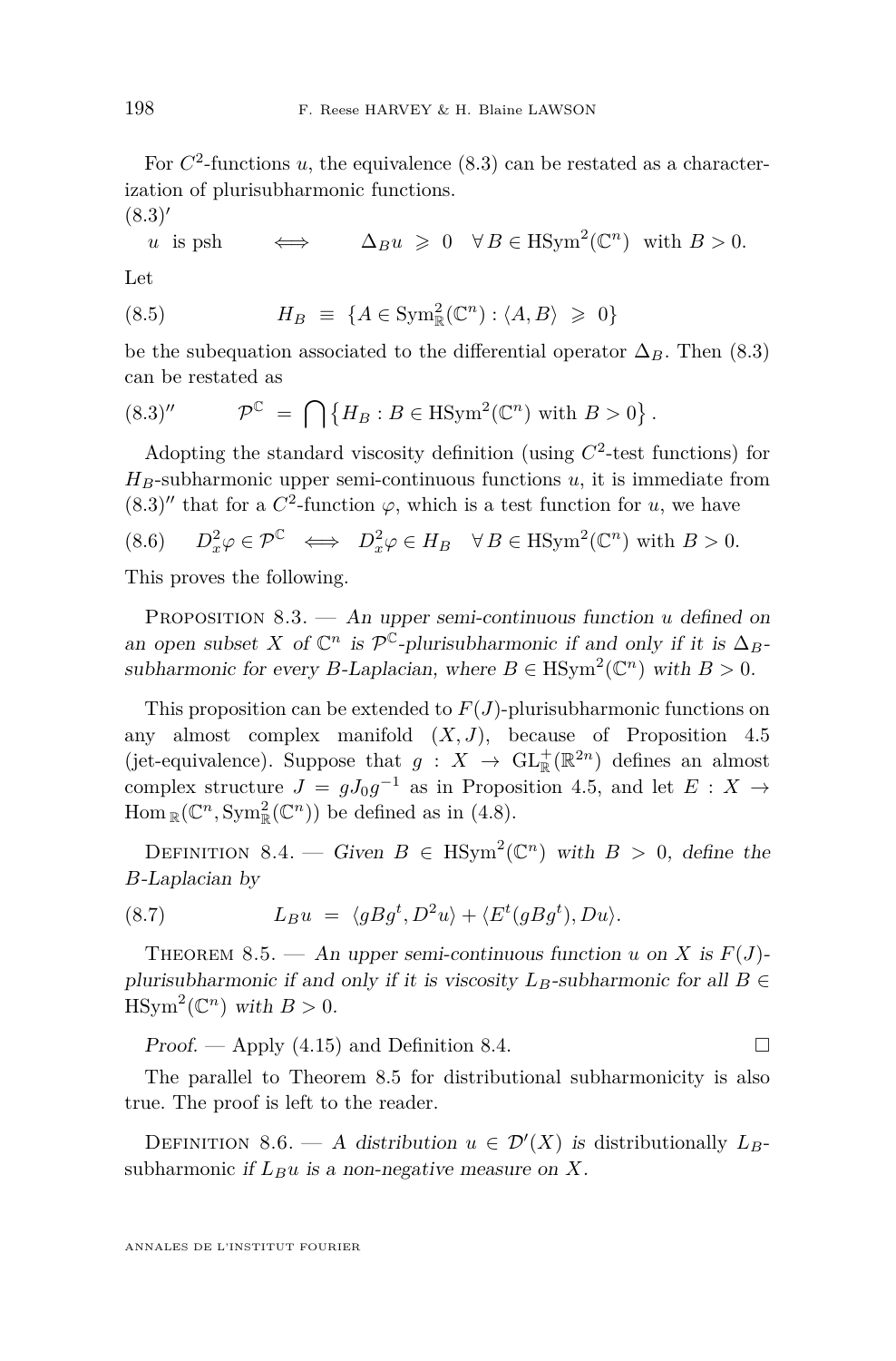<span id="page-29-0"></span>THEOREM 8.7. — A distribution  $u \in \mathcal{D}'(X)$  on an almost complex manifold  $(X, J)$  is distributionally *J*-plurisubharmonic if and only if locally, with  $L_B$  defined by [\(8.7\)](#page-28-0), *u* is distributionally  $L_B$ -subharmonic for each  $B \in \text{HSym}^2(\mathbb{C}^n)$  with  $B > 0$ .

Combining Theorems [8.5](#page-28-0) and 8.7 reduces Theorem [8.2](#page-27-0) to the linear analogue for  $L_B$ . This theorem is treated in the Appendix – completing the proof of Theorem [8.2.](#page-27-0)

Corollary 8.8. — The concept of distributional *J*-plurisubharmonicity on an almost complex manifold  $(X, J)$  is equivalent to the notion of standard *J*-plurisubharmonicity.

Proof. — Apply Theorem [8.2](#page-27-0) and the restriction Theorem [5.2.](#page-15-0)  $\Box$ 

#### **9. The Non-Equivalence of Hermitian and Standard Plurisubharmonic Functions**

Whenever an almost complex manifold  $(X, J)$  is given a hermitian metric, *i.e.*, a riemannian metric  $\langle \cdot, \cdot \rangle$  such that  $J_x$  is orthogonal for all x, there is an induced notion of hermitian plurisubharmonicity defined via the rie-mannian hessian (cf. [\[4\]](#page-34-0)). If the associated Kähler form  $\omega(v, w) = \langle Jv, w \rangle$ is closed, then the hermitian plurisubharmonic functions agree with the intrinsic ones studied in this paper. However, in general they are not the same. Proofs of these two assertions form the content of this section.

To begin we recall that on a riemannian manifold  $(X, \langle \cdot, \cdot \rangle)$  each smooth function  $\varphi$  has a *riemannian hessian* Hess  $\varphi$  which is a section of  $\text{Sym}^2(T^*X)$ defined on (real) vector fields *v* and *w* by

$$
(\text{Hess}\,\varphi)(v,w) = vw\varphi - (\nabla_v w)\varphi.
$$

where  $\nabla$  denotes the Levi-Civita connection. If we are given *J*, orthogonal with respect to  $\langle \cdot, \cdot \rangle$ , then

$$
(9.1) \qquad (\text{Hess}^{\mathbb{C}} \varphi)(v, w) \equiv (\text{Hess} \varphi)(v, w) + (\text{Hess} \varphi)(Jv, Jw)
$$

is a well defined hermitian symmetric form on  $(TX, J)$ , i.e., a section of  $\text{HSym}^2_{\mathbb{R}}(TX)$ . A function  $\varphi \in C^2(X)$  is then defined to be hermitian plurisubharmonic if  $\text{Hess}_{x}^{\mathbb{C}} \varphi \geqslant 0$  for all  $x \in X$ . This notion carries over to arbitrary upper semi-continuous functions, and these have been used to study complex Monge-Ampere equations in this setting (see [\[4\]](#page-34-0)).

The natural question is: How are these hermitian psh-functions related to the intrinsic ones? In one important case they coincide.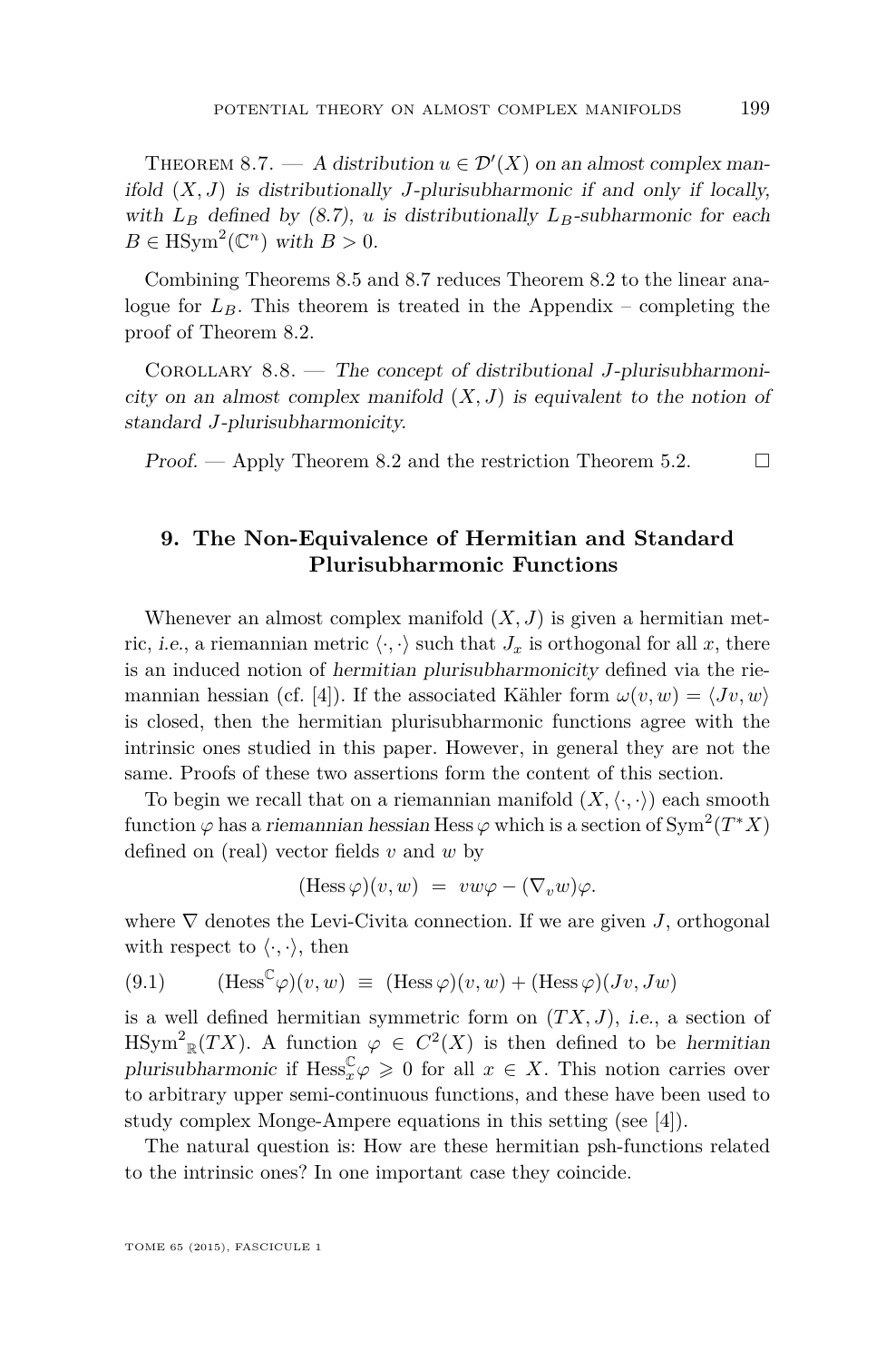<span id="page-30-0"></span>THEOREM 9.1. — Suppose that  $(X, J, \langle \cdot, \cdot \rangle)$  is an almost complex hermitian manifold whose associated Kähler form is closed. Then the space of hermitian plurisubharmonic functions on *X* coincides with the space of standard plurisubharmonic functions.

Remark 9.2. — Manifolds of this type are important in symplectic topology. Suppose that  $(X, \omega)$  is a given symplectic manifold and *J* is an almost complex structure on *X* such that

 $\omega(v, Jv) > 0$  for all tangent vectors  $v \neq 0$ .

(Such *J* always exist.) Then we can define an associated hermitian metric by  $\langle v, w \rangle = \frac{1}{2} \{ \omega(v, Jw) + \omega(w, Jv) \}.$  The triple  $(X, J, \omega)$  is sometimes called a Gromov manifold.

By a standard calibration argument, Theorem 9.1 is a direct consequence of the following more general result.

THEOREM 9.3. — Suppose that  $(X, J, \langle \cdot, \cdot \rangle)$  is an almost hermitian manifold in which all holomorphic curves are minimal surfaces (mean curvature 0). Then the space of hermitian plurisubharmonic functions on *X* coincides with the space of standard plurisubharmonic functions.

 $Proof.$  — By Definition [8.4](#page-28-0) we have

(9.2) 
$$
H(\varphi)(v,v) = \{vv + (Jv)(Jv) + J([v,Jv])\}\varphi,
$$

which combined with Definition [8.1](#page-27-0) above gives the identity

$$
(9.3) \quad H(\varphi)(v,v) \ = \ (\text{Hess}^{\mathbb{C}}\varphi)(v,v) + \{\nabla_v v + \nabla_{Jv}(Jv) + J([v,Jv])\}\varphi.
$$

Consider now the restriction of  $H(\varphi)$  to a holomorphic curve  $\Sigma$ , and suppose the vector field *v* is tangent to  $\Sigma$  along  $\Sigma$ . Then *Jv* and *J*[*Jv*, *v*] are also tangent to  $\Sigma$  along  $\Sigma$ . As we know the restriction of  $H(\varphi)$  to  $\Sigma$  agrees with the intrinsic hessian on  $\Sigma$  and is given by the formula (9.2).

We now consider the restriction of the RHS of (9.3). The tangential part  $\nabla_v^T v \equiv (\nabla_v v)^T$  is the intrinsic Levi-Civita connection on  $\Sigma$ . This connection is torsion-free and preserves *J*, i.e.,  $\nabla^T J = 0$ . (It preserves *J* since it preserves the metric and *J* is just rotation by  $\pi/2$ .) Thus

$$
\nabla_v^T v + \nabla_{Jv}^T (Jv) + J([v, Jv]) = \nabla_v^T v + \nabla_{Jv}^T (Jv) + J(\nabla_v^T (Jv) - \nabla_{Jv}^T v) \n= \nabla_v^T v + \nabla_{Jv}^T (Jv) + (\nabla_v^T (J^2 v) - \nabla_{Jv}^T Jv) \n= 0.
$$

Hence, equation (9.3) becomes

(9.4) 
$$
H(\varphi)(v,v) = (\text{Hess}^{\mathbb{C}} \varphi)(v,v) + \{\nabla_v^N v + \nabla_{Jv}^N (Jv)\}\varphi
$$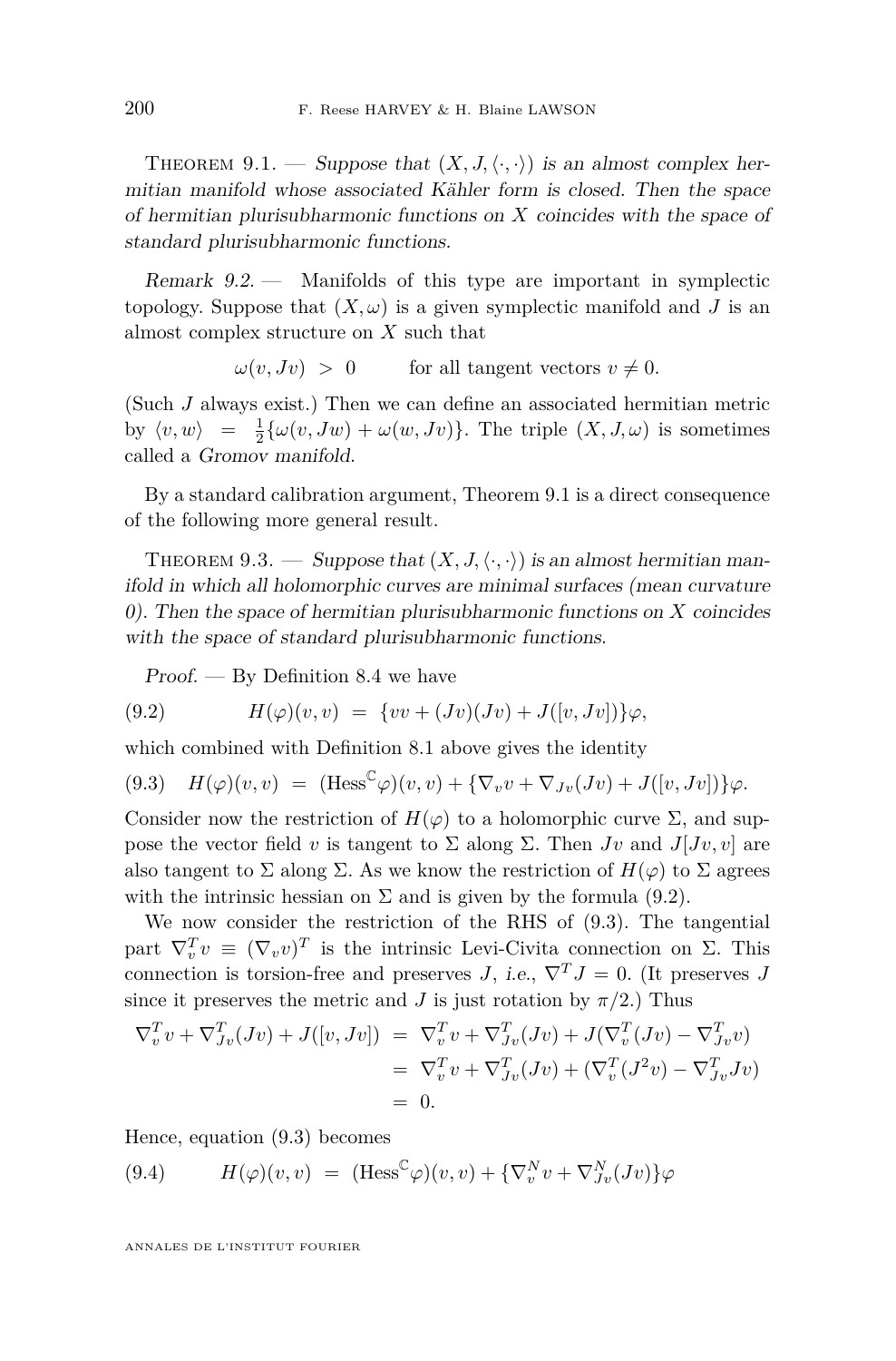<span id="page-31-0"></span>where  $\nabla_v^N v \equiv \nabla_v v - \nabla_v^T v$ . This gives the following.

LEMMA 9.4. — If *v* is a vector field tangent to a holomorphic curve  $\Sigma$ , then along  $\Sigma$  we have

(9.5) 
$$
H(\varphi)(v,v) = (\text{Hess}^{\mathbb{C}} \varphi)(v,v) + |v|^2 H_{\Sigma} \cdot \varphi
$$

where  $H_{\Sigma}$  is the mean curvature vector field of  $\Sigma$  in the given hermitian metric.

Proof. — By definition, the second fundamental form of  $\Sigma$  is  $B_{v,v}$  =  $\nabla_v^N v$ . Also by definition  $H_{\Sigma} = \text{tr}B = B_{e,e} + B_{Je,Je}$  for a (any) unit tangent vector *e* at the point. Formula (9.5) now follows from [\(9.4\)](#page-30-0).

Suppose now that all holomorphic curves are minimal. Then since every tangent vector  $v$  on  $X$  is tangent to a holomorphic curve by  $[8]$ , Lemma 9.4 implies that the subequations defined by  $H(\varphi) \geq 0$  and  $\text{Hess}^{\mathbb{C}}(\varphi) \geq 0$ are the same. This completes the proof of Theorem [9.3.](#page-30-0)  $\Box$ 

Now in general things are not so nice. Here are some examples which show that the notions of hermitian and standard plurisubharmonicity are essentially unrelated.

Example 9.5. — Consider

$$
\mathbb{C}^2~=~\mathbb{R}^4
$$

with coordinates  $X = (z, w) = (x, y, u, v)$  and with the hermitian metric

(9.6) 
$$
ds^2 = \frac{|dX|^2}{(1+|X|^2)^2}
$$

This is just the spherical metric in stereographic projection. Consider the holomorphic curves

(9.7) 
$$
\Sigma_x = \{(x,0)\} \times \mathbb{C} \subset \mathbb{C} \times \mathbb{C}
$$

Think of these on the 4-sphere. They lie in the geodesic 3-sphere corresponding to the 3-plane  $\{x\text{-axis }\}\times\mathbb{C}$ . They form a family of round 2-spheres of constant mean curvature which are ⊥ to the geodesic corresponding to the x-axis, and which fill out the 3-sphere. The mean curvature vector of  $\Sigma_x$  is

$$
H_x^{\Sigma} = \phi(x) \frac{\partial}{\partial x}
$$

where

 $x\phi(x) > 0$  for  $x \neq 0$ .

Now consider the plurisubharmonic function

$$
u(z, w) = |f(z)|^2
$$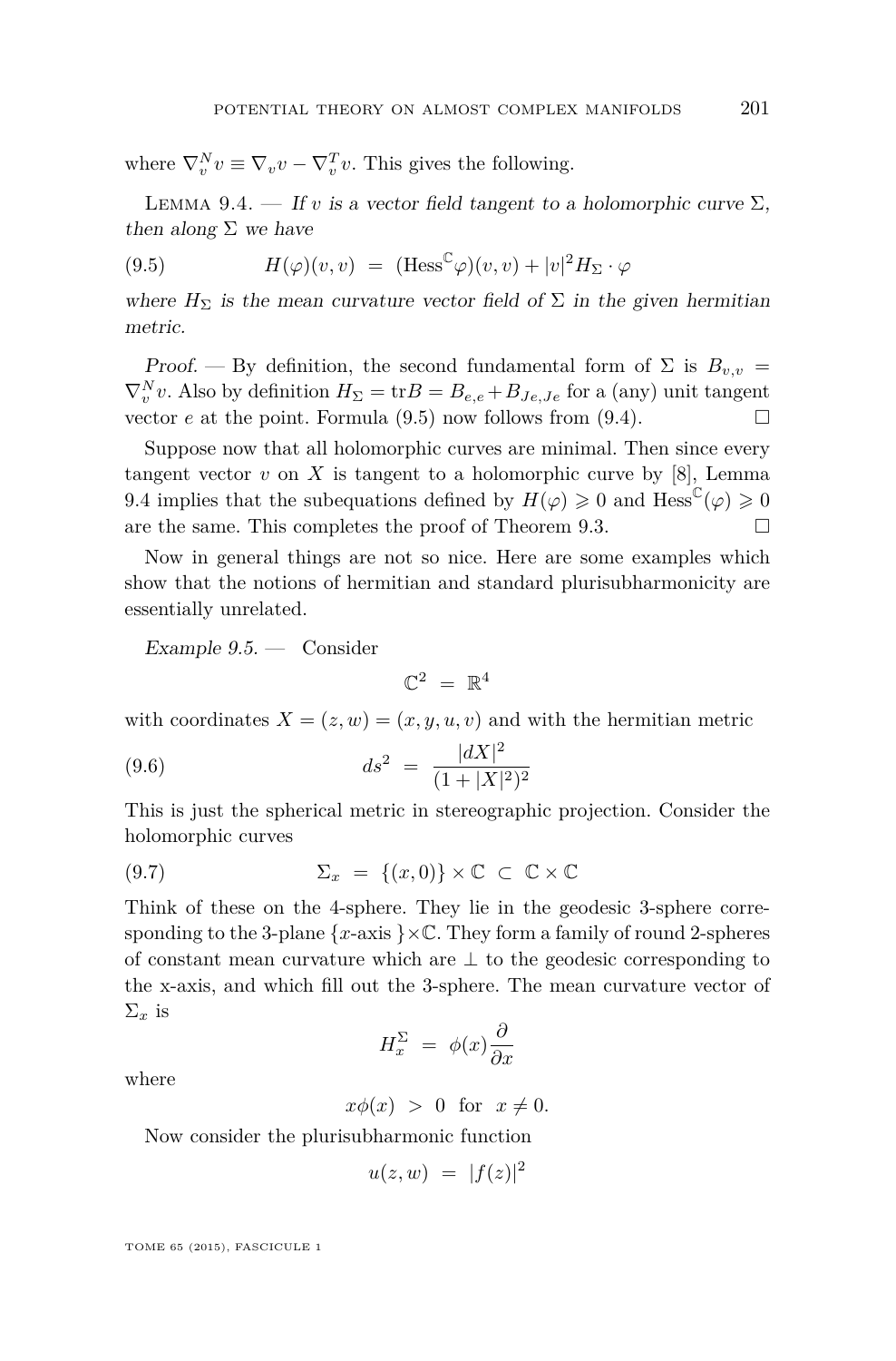where *f* is holomorphic. Since *u* is constant on the curve  $\Sigma_x$  we have  $\Delta^{\Sigma} u =$ 0 and by formula [\(9.5\)](#page-31-0) we have

$$
\operatorname{tr}_{T_p\Sigma} \left\{\text{Hess}\,u\right\} \;=\; -H^\Sigma\cdot u.
$$

Now choose  $f(z) = z$  so that  $u = |z|^2 = x^2 + y^2$ . Then

$$
\operatorname{tr}_{T_p\Sigma}\left\{\operatorname{Hess} u\right\} ~=~ -2x\phi(x) ~<~ 0.
$$

We conclude that:

Not every standard plurisubharmonic function on  $\mathbb{C}^2$ is hermitian plurisubharmonic for this hermitian metric.

Conversely, we now show that

Not every hermitian plurisubharmonic function on  $\mathbb{C}^2$ , with this metric, is plurisubharmonic in the standard sense.

Our example is local. To facilitate computation we make the following change of coordinates. Consider  $S^4 \subset \mathbb{R}^5$  (standardly embedded) and let  $\Phi: S^4 \to \mathbb{R}^4$  denote stereographic projection, where  $\mathbb{R}^4 = \mathbb{C}^2$  is our space above. Fix a point  $(a, 0, 0, 0) \in \mathbb{R}^4$   $(a > 0)$ . Then there is a unique rotation *R* of  $S^4$  about the  $(y, u, v)$ -plane (*i.e.*, a rotation of the  $(x, \{vertical\})$  2plane) which carries  $\Phi^{-1}(a, 0, 0, 0)$  to the south pole  $(-1, 0, 0, 0, 0)$ . Let  $\Psi = \Phi \circ R \circ \Phi^{-1}$  be the change of coordinates. Note that  $\Psi(a,0,0,0) =$  $(0, 0, 0, 0)$ .

Since  $R$  is an isometry, the metric  $(9.6)$  is unchanged by this transformation.

Of course the complex structure on  $\mathbb{C}^2$  has been conjugated. In particular the holomorphic curve  $\Sigma_a$  in (9.7) has been transformed to the round 2sphere passing through the origin:

(9.8) 
$$
\Sigma \equiv \{(x, 0, u, v) : (x - r)^2 + u^2 + v^2 = r^2\}
$$

where  $r = r(a) > 0$ .

Consider now the function

$$
u(x, y, u, v) = \frac{1}{2} (x^2 + y^2 + u^2 + v^2) - Cx
$$

for  $C > 0$ . At the origin  $0 \in \mathbb{R}^4$  the hermitian hessian (= the riemannian 4-sphere hessian) agrees with the standard coordinate hessian (since all the Christoffel symbols  $\Gamma_{ij}^k$  vanish at 0). Thus

$$
Hess_0 u = Id,
$$

and we conclude that *u* is hermitian plurisubharmonic in a neighborhood of 0.

ANNALES DE L'INSTITUT FOURIER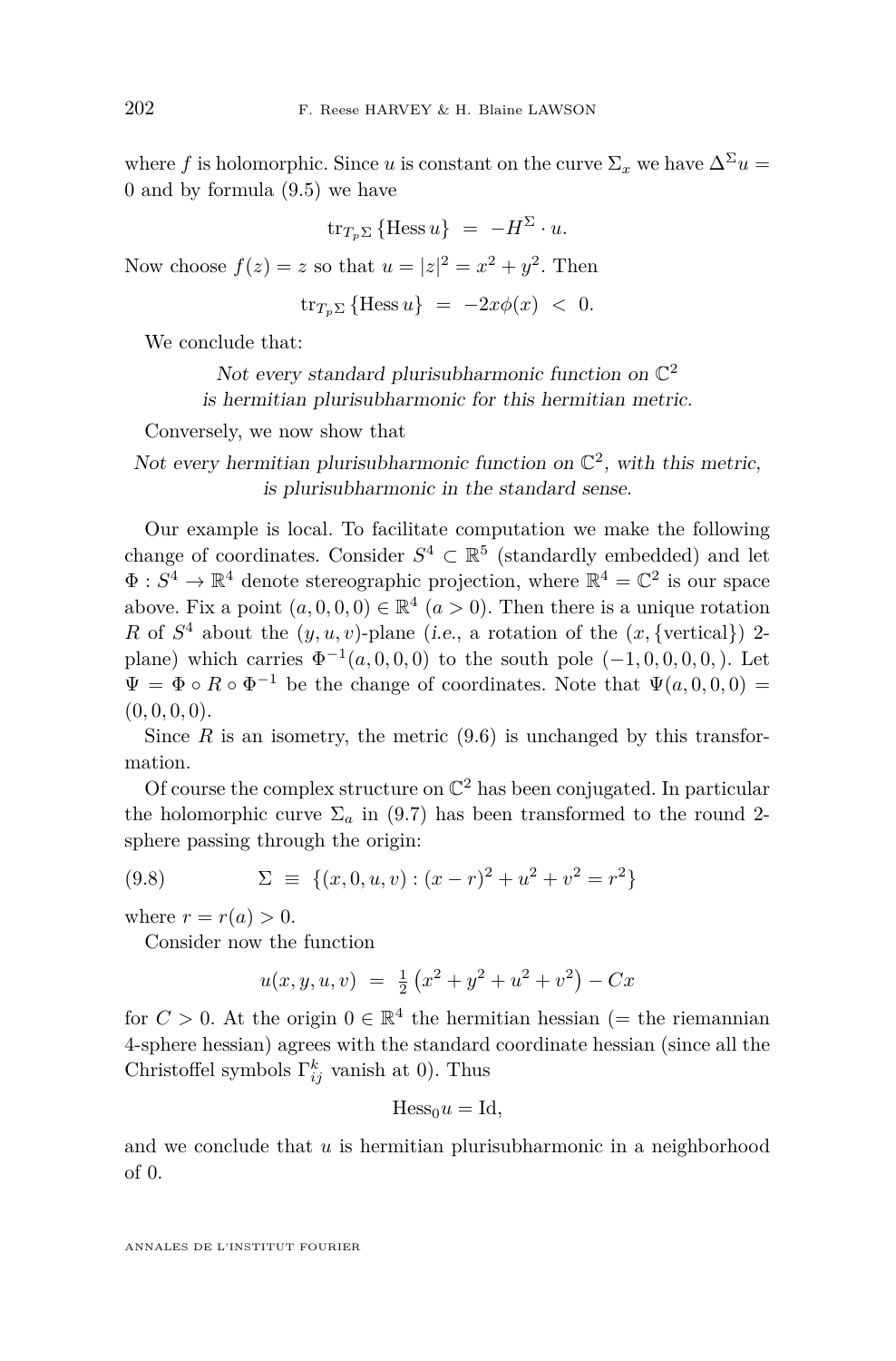<span id="page-33-0"></span>On the other hand, the Laplace-Beltrami operator on  $\Sigma$  satisfies

$$
\Delta_{\Sigma} u = \operatorname{tr}_{T\Sigma}(\operatorname{Hess} u) + H_{\Sigma} \cdot u
$$

where  $H_{\Sigma}$  is the mean curvature vector of the 2-sphere  $\Sigma$ . Since  $H_{\Sigma}$  =  $(2/r)\frac{\partial}{\partial x}$ , we conclude that

(9.9) 
$$
(\Delta_{\Sigma} u)_0 = 2 - \frac{2}{r}C < 0
$$

if  $C > r$ . The conformal structure on  $\Sigma$  is the one induced from  $S<sup>4</sup>$ . Hence  $(9.9)$  implies that  $u|_{\Sigma}$  is strictly superharmonic on a neighborhood of 0, and the assertion above is proved.

To Summarize. — On the hermitian complex manifold  $(\mathbb{C}^2, ds^2)$  not every standard plurisubharmonic function is hermitian plurisubharmonic, and conversely, not every hermitian plurisubharmonic function is plurisubharmonic in the standard sense.

Final Remark. — The riemannian hessian is a bundle map

(9.10) 
$$
\text{Hess}: J^2(X) \longrightarrow \text{Sym}^2(T^*X)
$$

and, as such, splits the fundamental exact sequence  $0 \to \text{Sym}^2(T^*X) \to$  $J^2(X) \to T^*X \to 0$ . The importance of this for nonlinear equations on riemannian manifolds is the following. Each constant coefficient pure secondorder subequation  $\mathbf{F}_0 \subset \text{Sym}^2(\mathbb{R}^n)$ , which is  $O(n)$ -invariant, naturally induces a sub-fibre-bundle  $F_0 \subset \text{Sym}^2(T^*X)$ , and therefore determines  $F \subset J^2(X)$  by

$$
F = \text{Hess}^{-1}(F_0).
$$

The situation is analogous on an almost complex manifold  $(X, J)$ . The real form of the complex hessian is a bundle map

$$
(9.11) \tH: J^2(X) \longrightarrow \text{HSym}^2(T^*X) \subset \text{Sym}^2(T^*X).
$$

Any  $\mathbf{F}_0 \subset \text{HSym}^2(\mathbb{C}^n)$  which is  $\text{GL}_{\mathbb{C}}(n)$ -invariant and satisfies  $\mathbf{F}_0 + \mathcal{P}^{\mathbb{C}} \subset$ **F**<sub>0</sub> naturally induces a sub-fibre-bundle  $F_0$  ⊂ HSym<sup>2</sup>( $T^*X$ ), and therefore determines  $F \subset J^2(X)$  by

$$
F = H^{-1}(F_0).
$$

In both cases the resulting subequation is locally jet-equivalent to a constant coefficient equation.

There is "overlap" here corresponding to the cases  $Hess^{\mathbb{C}}(\varphi) \geq 0$  and  $H(\varphi) \geq 0$  discussed above. As shown in Example 9.5, for general hermitian metrics these two subequations are not the same.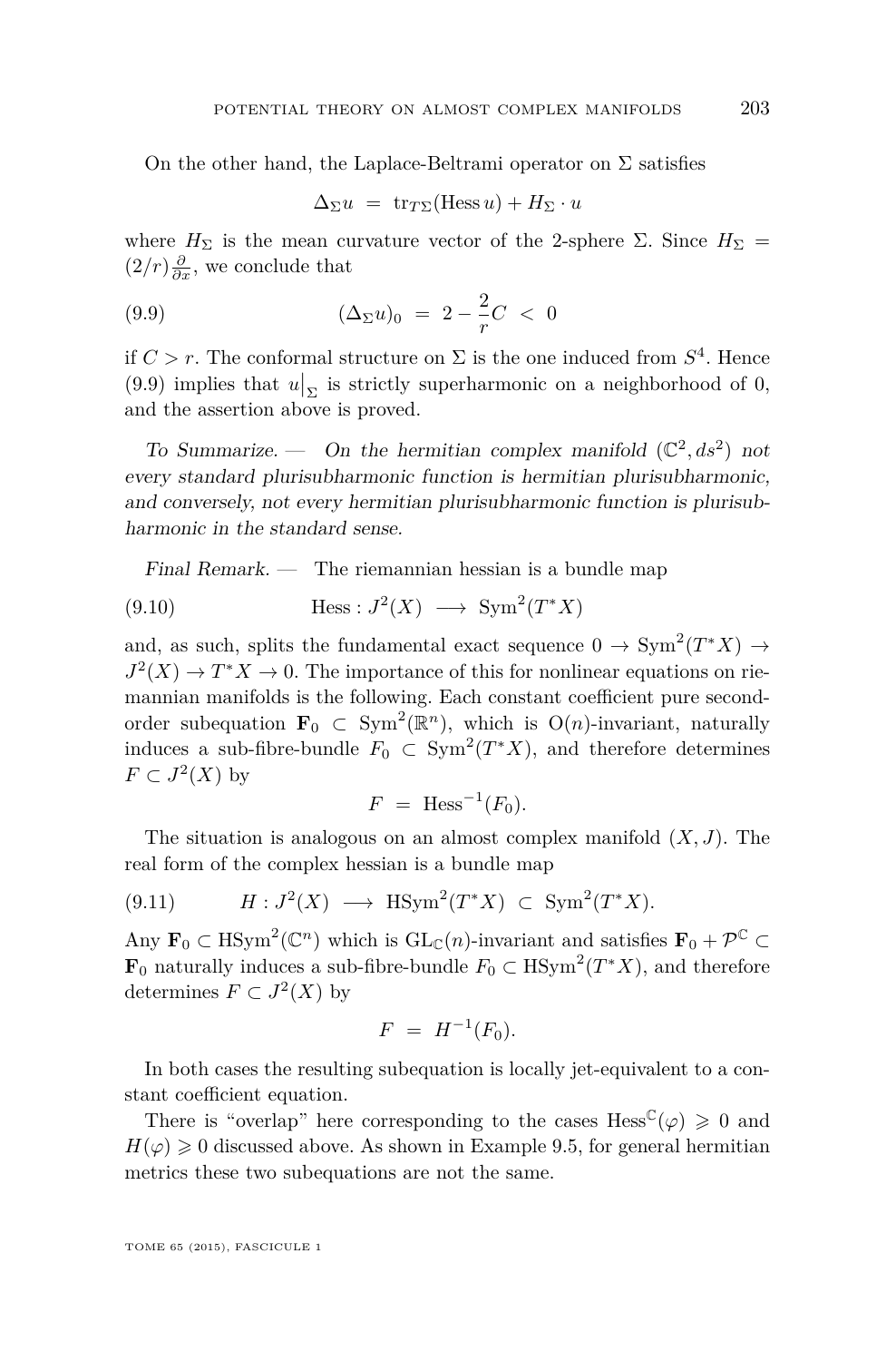<span id="page-34-0"></span>We note that the map  $(9.11)$  can be used to understand the polar cone *F*(*J*)<sup>0</sup> ⊂ *J*<sub>2</sub>(*X*) (the lower 2-jet bundle). It is the image of  $\mathcal{P}^{\mathbb{C}}$  ⊂ HSym<sup>2</sup>(*TX*) under the dual map  $Hess^* : HSym^2(TX) \to J_2(X)$ .

#### BIBLIOGRAPHY

- [1] E. BEDFORD & B. A. TAYLOR, "The Dirichlet problem for a complex Monge-Ampère equation", Invent. Math. **37** (1976), no. 1, p. 1-44.
- [2] L. Caffarelli, J. J. Kohn, L. Nirenberg & J. Spruck, "The Dirichlet problem for nonlinear second-order elliptic equations. II. Complex Monge-Ampère, and uniformly elliptic, equations", Comm. Pure Appl. Math. **38** (1985), no. 2, p. 209-252.
- [3] F. R. HARVEY & H. B. LAWSON, JR., "Dirichlet duality and the nonlinear Dirichlet problem", Comm. Pure Appl. Math. **62** (2009), no. 3, p. 396-443.
- [4] ——— , "Dirichlet duality and the nonlinear Dirichlet problem on Riemannian manifolds", J. Differential Geom. **88** (2011), no. 3, p. 395-482.
- [5] ——— , "The equivalence of viscosity and distributional subsolutions for convex subequations—a strong Bellman principle", Bull. Braz. Math. Soc. (N.S.) **44** (2013), no. 4, p. 621-652.
- [6] ——— , "Existence, uniqueness and removable singularities for nonlinear partial differential equations in geometry", in Surveys in differential geometry. Geometry and topology, Surv. Differ. Geom., vol. 18, Int. Press, Somerville, MA, 2013, p. 103- 156.
- [7] ——— , "The restriction theorem for fully nonlinear subequations.", Ann. Inst. Fourier **64** (2014), no. 1, p. 217-265 (English).
- [8] A. Nijenhuis & W. B. Woolf, "Some integration problems in almost-complex and complex manifolds.", Ann. of Math. (2) **77** (1963), p. 424-489.
- [9] N. Pali, "Fonctions plurisousharmoniques et courants positifs de type (1*,* 1) sur une variété presque complexe", Manuscripta Math. **118** (2005), no. 3, p. 311-337.
- [10] S. Pliś, "The Monge-Ampère equation on almost complex manifolds", Math. Z. **276** (2014), no. 3-4, p. 969-983.

#### **Appendix A. The Equivalence of the Various Notions of Subharmonic for Reduced Linear Elliptic Equations**

Consider the reduced linear operator

$$
Lu(x) = a(x) \cdot D^2u(x) + b(x) \cdot Du(x)
$$

where *a* and *b* are  $C^{\infty}$  on an open set  $X \subset \mathbb{R}^n$ , and  $a > 0$  is positive definite at each point. A  $C^2$ -function *u* on *X* is said to be *L*-subharmonic if  $Lu \geq 0$  and *L*-harmonic if  $Lu = 0$ . These notions can be generalized using two completely different kinds of "test functions".

DEFINITION A.1. — A function  $u \in \text{USC}(X)$  is *L*-subharmonic in the viscosity sense if for every  $x \in X$  and every test function  $\varphi$  for *u* at *x*,  $L\varphi(x) \geq 0$  (cf. §3). Let SH<sup>visc</sup>(*X*) denote the set of these.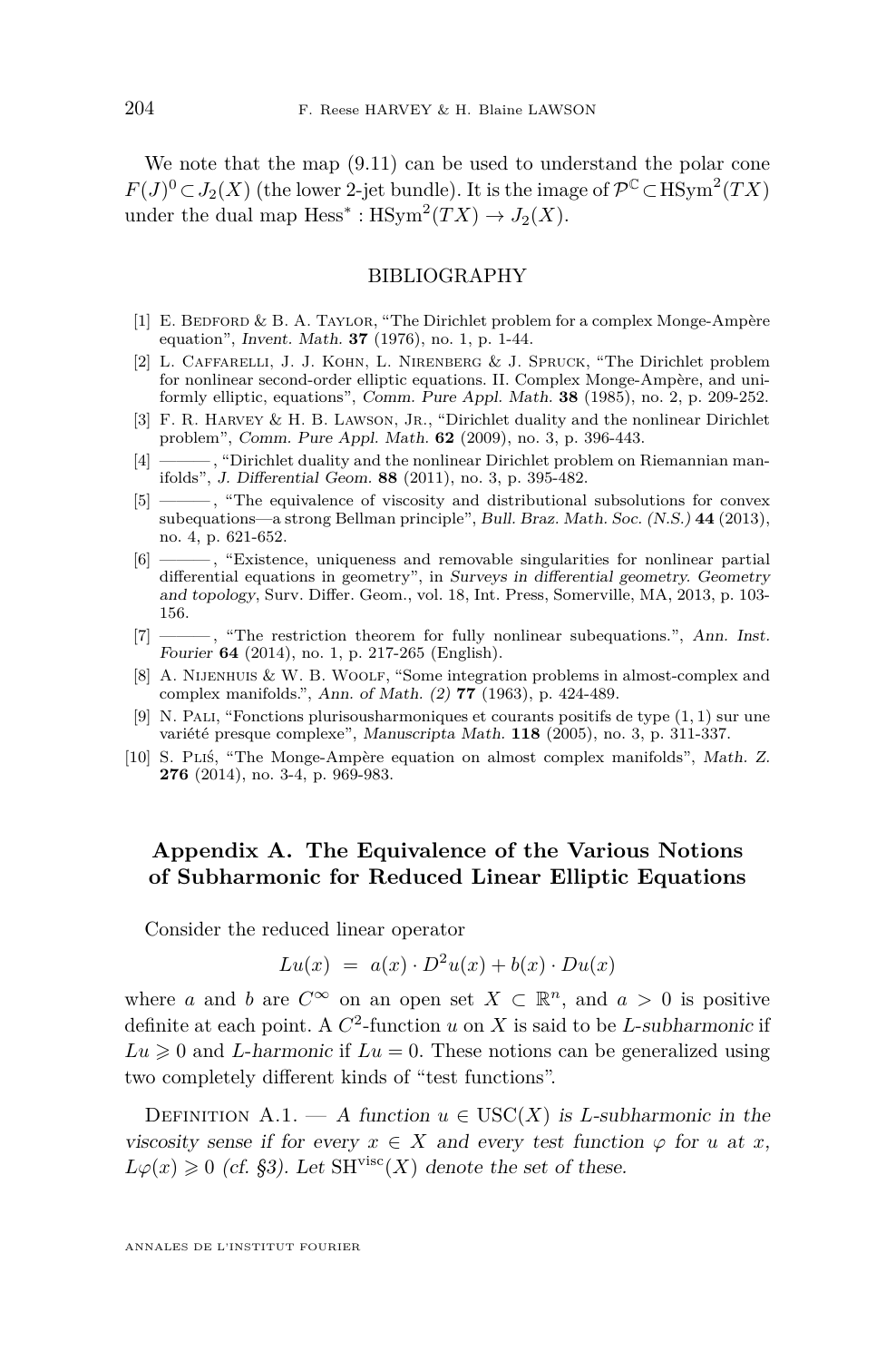<span id="page-35-0"></span>DEFINITION A.2. — A distribution  $u \in \mathcal{D}'(X)$  is *L*-subharmonic in the distributional sense if  $(Lu)(\varphi) \equiv u(L^t \varphi) \geq 0$  for every non-negative test function  $\varphi \in C_{\mathrm{cpt}}^{\infty}(X)$ , or equivalently, if  $Lu \geq 0$ , i.e., *Lu* is a positive measure on *X*. Let  $SH^{dist}(X)$  denote the set of these.

We say that *u* is viscosity *L*-harmonic if both *u* and −*u* are viscosity *L*subharmonic. We say that *u* is distributionally *L*- harmonic if  $Lu = 0$  as a distribution. In both cases there is a well developed theory of *L*-harmonics and *L*-subharmonics.

For example, the *L*-harmonics, both distributional and viscosity, are smooth. This provides the proof that the two notions of *L*-harmonic are identical. It is not as straightforward to make statements relating  $SH<sup>visc</sup>(X)$ to  $SH^{dist}(X)$  since they are composed of different objects. The bridge is partially provided by the following third definition of *L*-subharmonicity.

DEFINITION A.3. — A function  $u \in USC(X)$  is classically *L*-subharmonic if for every compact set  $K \subset X$  and every *L*-harmonic function  $\varphi$ defined on a neighborhood of *K*, we have

(1)  $u \leq \varphi \text{ on } \partial K \implies u \leq \varphi \text{ on } K.$ 

Let  $SH^{class}(X)$  denote the set of these.

We always assume that *u* is not identically  $-\infty$  on any connected component of *X*.

In both the viscosity case and the distributional case a great number of results have been established including the following.

THEOREM A.4.

$$
SHvisc(X) = SHclass(X)
$$

THEOREM A.5.

$$
SH^{\text{dist}}(X) \cong SH^{\text{class}}(X)
$$

Note that Theorem A.4 can be stated as an equality since elements of both  $SH<sup>visc</sup>(X)$  and  $SH<sup>class</sup>(X)$  are a priori in USC(X). By contrast, Theorem A.5 is not a precise statement until the isomorphism/equivalence is explicitly described.

Theorem A.5 requires careful attention, especially since in applications (such as the one in this paper) the isomorphism sending  $u \in \text{SH}^{\text{dist}}(X)$ to  $\tilde{u} \in \text{SH}^{\text{class}}(X)$  is required to produce the same upper semi-continuous function  $\tilde{u} \in \text{USC}(X)$  independent of the operator *L*.

Separating out the two directions we have: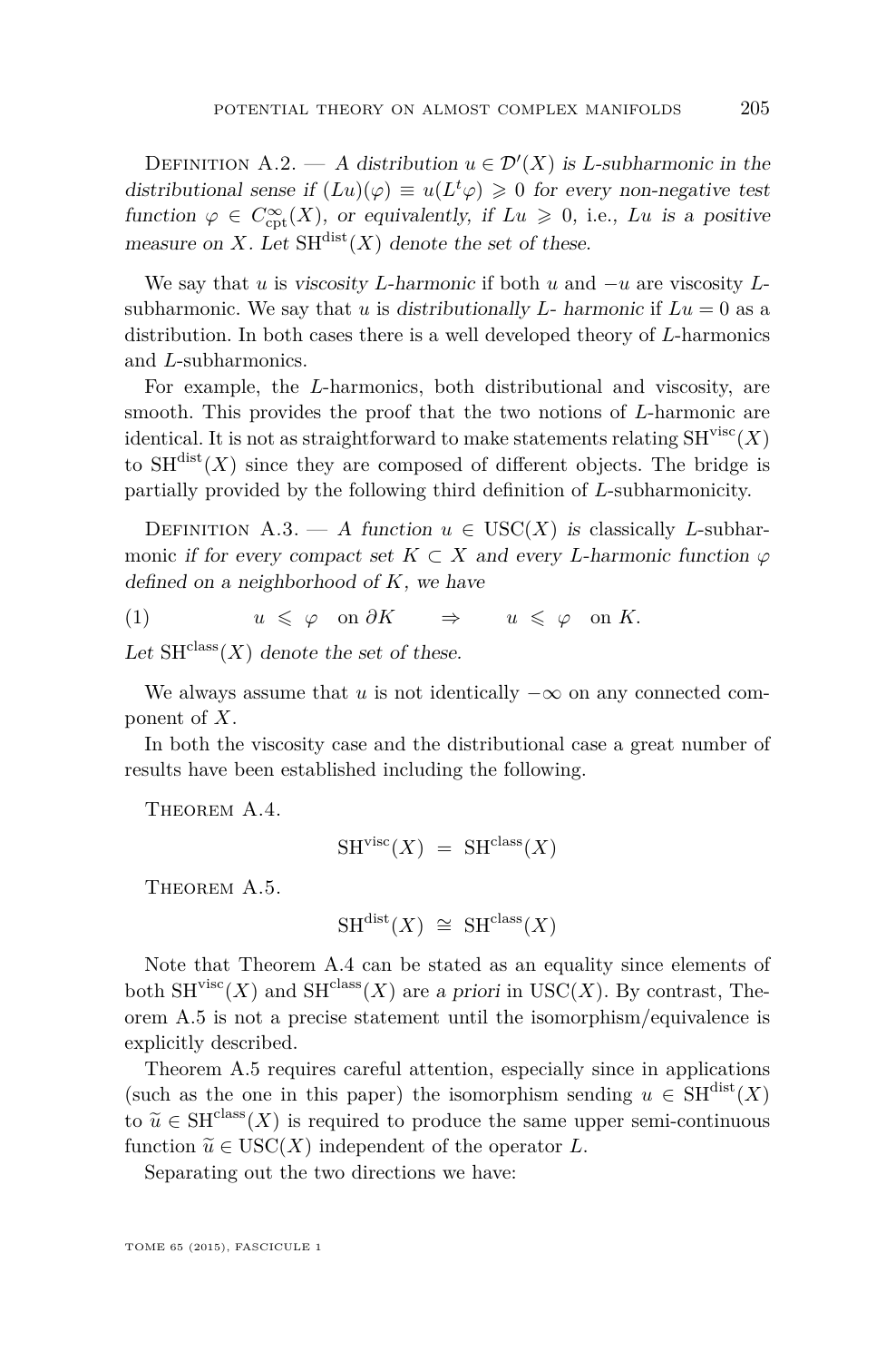<span id="page-36-0"></span>THEOREM A.6. — If  $u \in SH^{class}(X)$ , then  $u \in L^1_{loc}(X) \subset \mathcal{D}'(X)$  and  $Lu \geq 0$ , that is,  $u \in \text{SH}^{\text{dist}}(X)$ .

THEOREM A.7. — Suppose  $u \in \text{SH}^{\text{dist}}(X)$ . Then  $u \in L^1_{\text{loc}}(X)$ . Moreover, there exists an upper semi-continuous representative  $\tilde{u}$  of the  $L^{1}_{loc}$ -<br>class  $u$  with  $\tilde{u} \in \text{SUC}^{\text{lass}}(X)$ . Eurthamore, class *u* with  $\widetilde{u} \in \text{SH}^{\text{class}}(X)$ . Furthermore,

$$
\widetilde{u}(x) \equiv \operatorname{ess} \overline{\lim}_{y \to x} u(y) \equiv \lim_{r \searrow 0} \operatorname{ess} \sup_{B_r(x)} u
$$

is the unique such representative.

The precise statements, Theorem A.6 and Theorem A.7, give meaning to Theorem [A.5.](#page-35-0)

Finally we outline some of the proofs.

Outline for Theorem [A.4.](#page-35-0) — Assume  $u \in SH<sup>visc</sup>(X)$  and h is harmonic on a neighborhood of a compact set  $K \subset X$  with  $u \leq h$  on  $\partial K$ . Since  $\varphi$  is a test function for *u* at  $x_0$  if an only if  $\varphi - h$  is a test function for  $u - h$ at  $x_0$ , we have  $u - h \in \text{SH}^{\text{visc}}(X)$ . Since the maximum principle applies to  $u - h$ , we have  $u \leq h$  on *K*.

Now suppose  $u \notin SH^{visc}(X)$ . Then there exists  $x_0 \in X$  and a test function  $\varphi$  for *u* at  $x_0$  with  $(L\varphi)(x_0) < 0$ . We can assume (cf. [\[4,](#page-34-0) Prop. A.1]) that  $\varphi$  is a quadratic and

$$
u - \varphi \le -\lambda |x - x_0|^2 \quad \text{for } |x - x_0| \le \rho \text{ and}
$$
  
= 0 \quad \text{at } x\_0

for some  $\lambda, \rho > 0$ . Set  $\psi \equiv -\varphi + \epsilon$  where  $\epsilon = \lambda \rho^2$ . Then  $\psi$  is (strictly) subharmonic on a neighborhood of  $x_0$ . Let *h* denote the solution to the Dirichlet Problem on  $B \equiv B_\rho(x_0)$  with boundary values  $\psi$ . Since *h* is the Perron function for  $\psi|_{\partial B}$  and  $\psi$  is *L*-subharmonic on *B*, we have  $\psi \leq h$ on  $\overline{B}$ . Hence,  $-h(x_0) \leqslant -\psi(x_0) = \varphi(x_0) - \epsilon < u(x_0)$ . However, on  $\partial B$  we have  $u \le \varphi - \lambda \rho^2 = -\psi = -h$ . Hence,  $u \notin SH^{\text{class}}(X)$ .

Outline for Theorem  $A.\6.$  — This theorem is part of classical potential theory, and a proof can be found in [\[15\]](#page-39-0), which also treats the hypo-elliptic case. For fully elliptic operators *L* we outline the part of the proof showing that  $u \in L^1_{loc}(X)$ .

Consider  $u \in SH^{class}(X)$ . Fix a ball  $B \subset X$ , and let  $P(x, y)$  be the Poisson kernel for the operator *L* on *B* (*cf.* [\[13\]](#page-39-0)). Then we claim that for  $x \in \text{Int}B$ ,

(A.1) 
$$
u(x) \leqslant \int_{\partial B} P(x, y) u(y) d\sigma(y)
$$

ANNALES DE L'INSTITUT FOURIER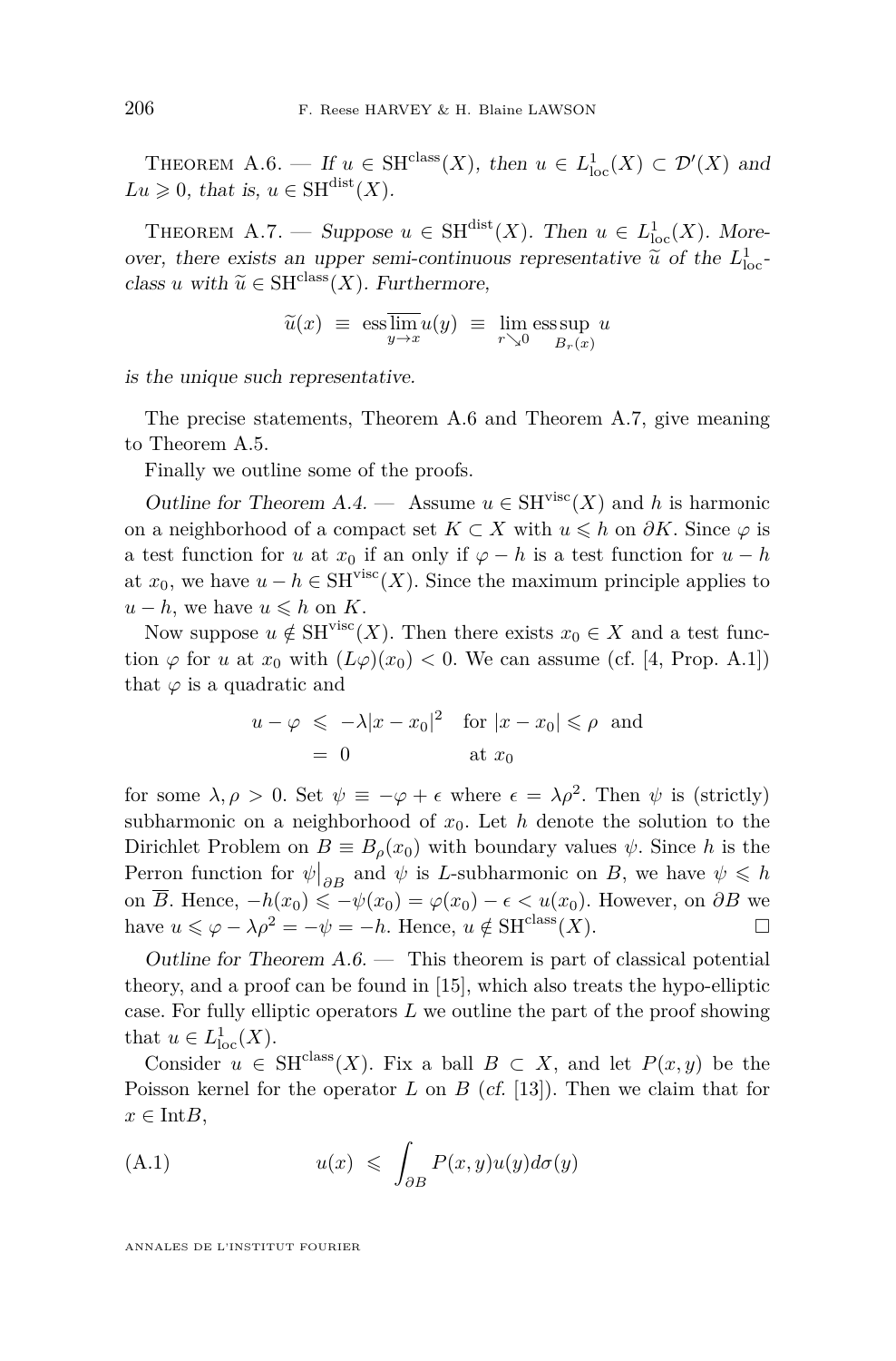<span id="page-37-0"></span>where  $\sigma$  is standard spherical measure. To see this we first note that for *ϕ* ∈ *C*(*∂B*), the unique solution to the Dirichlet problem for an *L*-harmonic function on *B* with boundary values  $\varphi$  is given by  $h(x) = \int_{\partial B} P(x, y) \varphi(y)$  $d\sigma(u)$ . Since  $u \in \text{SH}^{\text{class}}(X)$  we conclude that

$$
u(x) \leqslant \int_{\partial B} P(x, y) \varphi(y) d\sigma(y)
$$

for all  $\varphi \in C(\partial B)$  with  $u|_{\partial B} \leq \varphi$ . The inequality [\(A.1\)](#page-36-0) now follows since  $u|_{\partial B}$  is u.s.c., and  $u|_{\partial B} = \inf \{ \varphi \in C(\partial B) : u \leqslant \varphi \}.$ 

Note that the integral (A.1) is well defined (possibly  $= -\infty$ ) since *u* is bounded above.

Consider a family of concentric balls  $B_r(x_0)$  in *X* for  $r_0 \leq r \leq r_0 + \kappa$ and suppose  $x \in B_{r_0}$ . Then for any probability measure  $\nu$  on the interval  $[r_0, r_0 + \kappa]$  we have

(A.2) 
$$
u(x) \leqslant \int_{[r_0, r_0 + \kappa]} \int_{\partial B_r} P_r(x, y) u(y) d\sigma(y) d\nu(r)
$$

where  $P_r$  denotes the Poisson kernel for the ball  $B_r$ . Let  $E \subset X$  be the set of points x such that  $u$  is  $L^1$  in a neighborhood of x. Obviously E is open. Using (A.2) we conclude that if  $x \notin E$  then  $u \equiv -\infty$  in a neighborhood of *x* (cf. Thm. 1.6.9 in [\[16\]](#page-40-0)). Hence both *E* and its complement are open. Since we assume that *u* is not  $\equiv -\infty$  on any connected component of *X*, we conclude that  $u \in L^1_{loc}(X)$ .

It remains to show that  $Lu \geq 0$ . This is exactly Theorem 1 on page 136 of  $[15]$ .

Outline for Theorem [A.7.](#page-36-0) — In a neighborhood of any point  $x_0 \in X$ the distribution  $u \in \text{SH}^{\text{dist}}(X)$  is the sum of an *L*-harmonic function and a Green's potential

$$
(A.3) \t v(x) = \int G(x,y)\mu(y)
$$

where  $\mu \geq 0$  is a non-negative measure with compact support. Here  $G(x, y)$ is the Green's kernel for a ball  $B$  about  $x<sub>0</sub>$ . It suffices to prove Theorem [A.7](#page-36-0) for Green's potentials *v* given by  $(A.3)$ . The fact that  $v \in L^1(B)$  is a standard consequence of the fact that  $G \in L^1(B \times B)$  with singular support on the diagonal. Since  $G(x, y) \leq 0$ , (A.3) defines a point-wise function  $v(x)$ near  $x_0$  with values in  $[-\infty, 0]$ . By replacing  $G(x, y)$  with the continuous kernel  $G_n(x, y)$ , defined to be the maximum of  $G(x, y)$  and  $-n$ , the integrals  $v_n(x) = \int G_n(x, y) \mu(y)$  provide a decreasing sequence of continuous functions converging to *v*. Hence, *v* is upper semi-continuous. The maximum principle states that  $v \in \text{SH}^{\text{class}}(X)$ .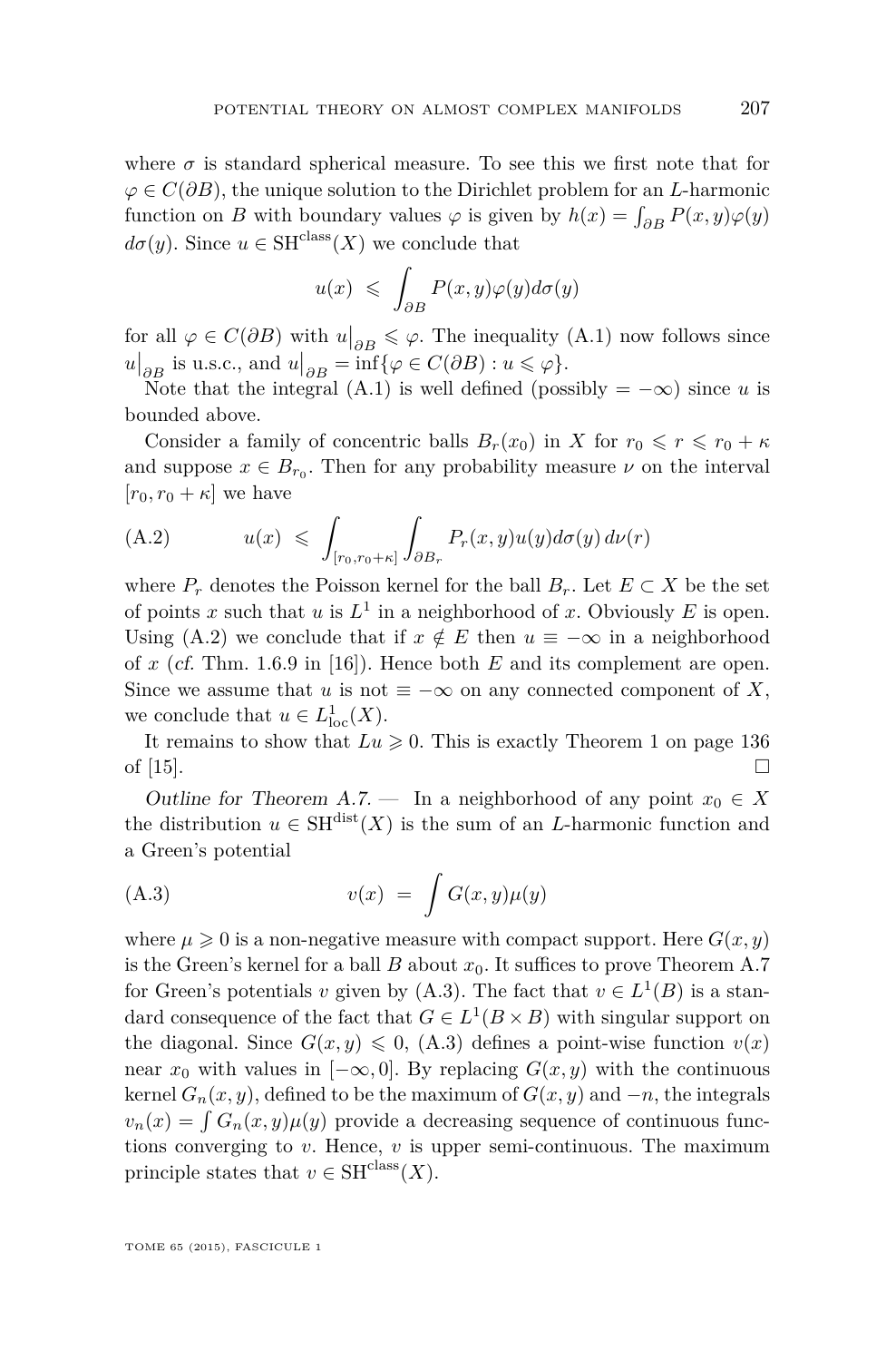Finally we prove that if  $u \in L^1_{loc}(X)$  has a representative  $v \in \text{SH}^{\text{class}}(X)$ , then  $v = \tilde{u}$ . Since

(A.4) 
$$
\operatorname{ess\,sup}_{B_r(x)} u = \operatorname{ess\,sup}_{B_r(x)} v \leq \sup_{B_r(x)} v,
$$

and *v* is upper semi-continuous, it follows that  $\tilde{u}(x) \leq v(x)$ .

Applying [\(A.2\)](#page-37-0) to *v* and using the fact that  $\int P_r(x, y)d\sigma(y) = 1$  (since 1) is *L*-harmonic) yields

$$
v(x_0) \leq \frac{1}{\kappa} \int_{[0,\kappa]} \int_{\partial B_r} P_r(x_0, y) v(y) d\sigma(y) dr
$$
  
\n
$$
\leq \left( \underset{B_\kappa}{\text{ess sup}} v \right) \frac{1}{\kappa} \int_{[0,\kappa]} \int_{\partial B_r} P_r(x_0, y) d\sigma(y) dr
$$
  
\n
$$
= \underset{B_\kappa}{\text{ess sup}} v = \underset{B_\kappa}{\text{ess sup}} u
$$

proving that  $v(x_0) \leq \tilde{u}(x_0)$ .

Remark  $A.8.$  — The construction of  $\tilde{u}$  above is quite general and enjoys several nice properties, which we include here. To any function  $u \in L^1_{loc}(X)$ we can associate its essential upper semi-continuous regularization:

$$
\widetilde{u}(x) = \operatorname{ess} \overline{\lim}_{y \to x} u(y) \equiv \lim_{r \searrow 0} \operatorname{ess} \sup_{B_r(x)} u
$$

This clearly depends only on the  $L<sup>1</sup><sub>loc</sub>$ -class of *u*.

LEMMA A.9. — For any  $u \in L^1_{loc}(X)$ , the function  $\tilde{u}$  is upper semi-<br>ntinuous Eurkhamons for any  $u \in \text{LISC}(X)$  parametrize the  $L^1$  share continuous. Furthermore, for any  $v \in \text{USC}(X)$  representing the  $L^1_{\text{loc}}$ -class *u*, we have  $\tilde{u} \leq v$ , and if  $x \in X$  is a Lebesgue point for *u* with value  $u(x)$ , then  $u(x) \leq \tilde{u}(x)$ .

Proof. — To show that  $\tilde{u}$  is upper semi-continuous, *i.e.*,  $\limsup_{y\to x} \tilde{u}(y)$  $\tilde{u}(x)$ , it suffices to show that

$$
\sup_{B_r(x)} \widetilde{u} \leqslant \operatorname{ess} \sup_{B_r(x)} u
$$

and then let  $r \searrow 0$ . However, if  $B_{\rho}(y) \subset B_{r}(x)$ , then

$$
\widetilde{u}(y) = \lim_{\rho \to 0} \underset{B_{\rho}(y)}{\text{ess sup}} u \leqslant \underset{B_r(x)}{\text{ess sup}} u.
$$

Letting  $r \searrow 0$  in (A.4) proves that  $\tilde{u}(x) \leq v(x)$ .

For the last assertion of the lemma suppose that *x* is a Lebesgue point for *u* with value  $u(x)$ , *i.e.*, by definition

$$
\lim_{r \to 0} \frac{1}{|B_r(x)|} \int |u(y) - u(x)| \, dy = 0,
$$

ANNALES DE L'INSTITUT FOURIER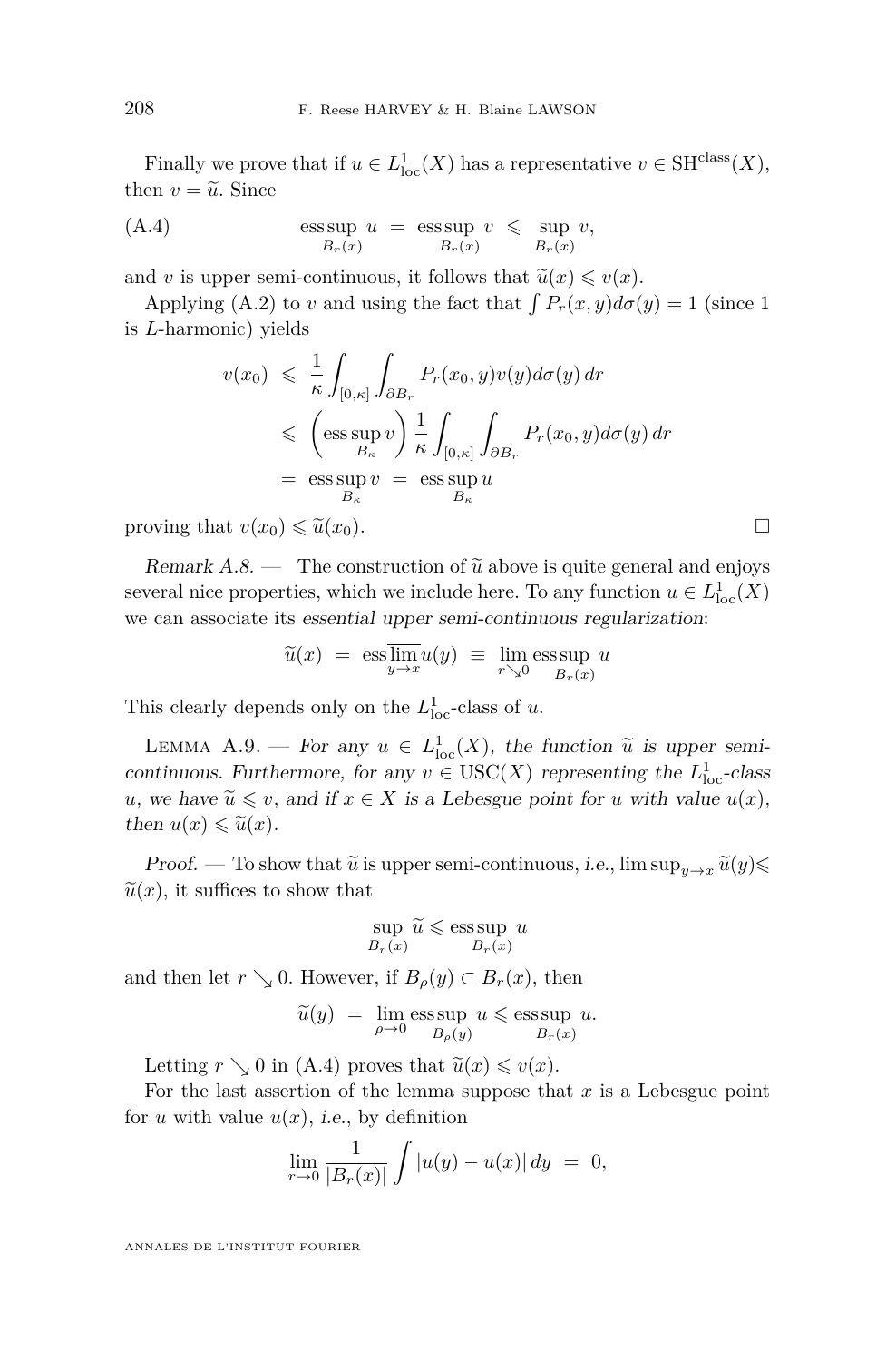<span id="page-39-0"></span>and hence the value  $u(x)$  must be the limit of the means

$$
u(x) = \lim_{r \to 0} \frac{1}{|B_r(x)|} \int u(y) dy \le \lim_{r \to 0} \underset{B_r(x)}{\text{ess sup }} u = \tilde{u}(x).
$$

Remark A.10. — Theorem [A.4](#page-35-0) holds for any linear operator *L* with  $a \geqslant 0$  provided that

- *L*-harmonic functions are smooth,
- The maximum principle holds for  $u \in SH^{visc}(X)$ ,
- The Perron function gives the unique solution for the Dirichlet problem for *L*.

Some Historical/Background Remarks. — The equivalence of  $SH<sup>visc</sup>(X)$ and  $SH<sup>dist</sup>(X)$  for linear elliptic operators has been addressed by Ishii [\[18\]](#page-40-0), who proves the result for continuous functions but leaves open the case where  $u \in \mathrm{SH}^{\mathrm{visc}}(X)$  is a general upper semi-continuous function and the case where  $u \in \mathrm{SH}^{\mathrm{dist}}(X)$  is a general distribution. The proof that "classical" implies distributional" appears in [15] where the result is proved for even more general linear hypoelliptic operators *L*. Other arguments that "viscosity implies distributional" are known to Hitoshi Ishii and to Andrzej Swiech. A treatment of mean value characterizations of *L*-subharmonic functions (again for subelliptic  $L$ ) can be found in [11]. A general introduction to viscosity theory appears in [12]. A good discussion of the Greens kernel appears in [13], and the explicit construction of the Hadamard parametrix is found in 17.4 of [\[17\]](#page-40-0).

The arguments outlined here are presented in more detail and for general convex subequations on manifolds in [14].

#### REFERENCES FOR APPENDIX A

- [11] A. BONFIGLIOLI & E. LANCONELLI, "Subharmonic functions in sub-Riemannian settings", J. Eur. Math. Soc. (JEMS) **15** (2013), no. 2, p. 387-441.
- [12] M. G. Crandall, H. Ishii & P.-L. Lions, "User's guide to viscosity solutions of second order partial differential equations", Bull. Amer. Math. Soc. (N.S.) **27** (1992), no. 1, p. 1-67.
- [13] P. R. GARABEDIAN, Partial differential equations, John Wiley & Sons, Inc., New York-London-Sydney, 1964, xii+672 pages.
- [14] F. R. HARVEY & H. B. LAWSON, JR., "The equivalence of viscosity and distributional subsolutions for convex subequations—a strong Bellman principle", Bull. Braz. Math. Soc. (N.S.) **44** (2013), no. 4, p. 621-652.
- [15] R.-M. Hervé & M. Hervé, "Les fonctions surharmoniques dans l'axiomatique de M. Brelot associées à un opérateur elliptique dégénéré", Ann. Inst. Fourier (Grenoble) **22** (1972), no. 2, p. 131-145.